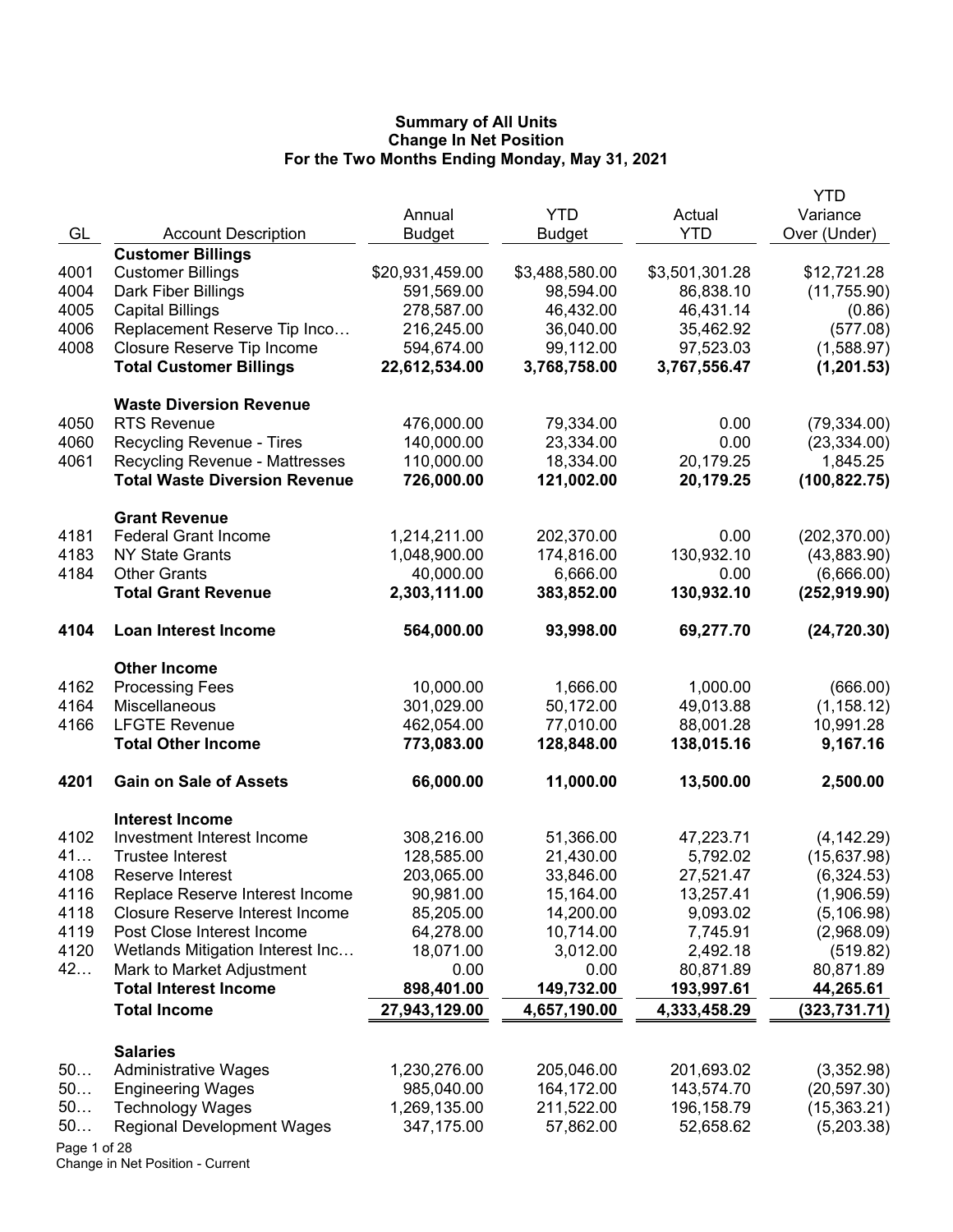|              |                                                           |                         |                       |                     | YTD                    |
|--------------|-----------------------------------------------------------|-------------------------|-----------------------|---------------------|------------------------|
|              |                                                           | Annual                  | <b>YTD</b>            | Actual              | Variance               |
| GL           | <b>Account Description</b>                                | Budget                  | Budget                | <b>YTD</b>          | Over (Under)           |
| 50           | <b>MMF Wages</b>                                          | 1,461,066.00            | 243,512.00            | 209,169.86          | (34, 342.14)           |
| 50           | <b>WQ Wages</b>                                           | 1,040,560.00            | 173,426.00            | 161,818.18          | (11,607.82)            |
| 50           | Overtime Wages                                            | 167,174.00              | 27,862.00             | 25,988.73           | (1,873.27)             |
| 5005         | On-Call Stipend                                           | 25,800.00               | 4,300.00              | 3,600.00            | (700.00)               |
|              | <b>Total Salaries</b>                                     | 6,526,226.00            | 1,087,702.00          | 994,661.90          | (93,040.10)            |
|              | <b>Fringe Benefits</b>                                    |                         |                       |                     |                        |
| 50           | <b>FICA Expense</b>                                       | 435,260.00              | 72,544.00             | 67,231.63           | (5,312.37)             |
| 50           | <b>Pension Expense</b>                                    | 912,840.00              | 152,142.00            | 133,890.09          | (18, 251.91)           |
| 50           | Health Insurance                                          | 845,715.00              | 140,954.00            | 120,801.72          | (20, 152.28)           |
| 50           | <b>Retiree Health Insurance</b>                           | 85,343.00               | 14,224.00             | 14,282.40           | 58.40                  |
| 50           | <b>Workers Comp</b>                                       | 201,553.00              | 33,592.00             | 30,531.57           | (3,060.43)             |
| 50           | <b>Disability Insurance</b>                               | 16,778.00               | 2,796.00              | 2,796.17            | 0.17                   |
| 5036         | Unemployment                                              | 10,000.00               | 1,666.00              | 0.00                | (1,666.00)             |
| 50           | Post Retire Overhead                                      | 476,650.00              | 79,444.00             | 82,997.64           | 3,553.64               |
| 5051         | <b>Benefit Admin. Fees</b>                                | 13,730.00               | 2,288.00              | 1,948.20            | (339.80)               |
| 5054         | <b>Employee Physicals &amp; Screening</b>                 | 15,787.00               | 2,634.00              | 352.40              | (2,281.60)             |
|              | <b>Total Fringe Benefits</b>                              | 3,013,656.00            | 502,284.00            | 454,831.82          | (47, 452.18)           |
|              | <b>Operations &amp; Maintenance</b>                       |                         |                       |                     |                        |
| 5062         | Third Party Temporary - O&M                               | 31,000.00               | 5,166.66              | 0.00                | (5, 166.66)            |
| 5133         | Equipment Maintenance Contr                               | 340,194.00              | 56,700.00             | 8,949.60            | (47, 750.40)           |
| 5134         | <b>Maintenance Contracts</b>                              | 158,520.00              | 26,420.00             | 15,324.94           | (11,095.06)            |
| 5135         | <b>Underground Locating</b>                               | 70,000.00               | 11,666.00             | 4,994.11            | (6,671.89)             |
| 5403<br>5702 | <b>Safety Equipment &amp; Supplies</b>                    | 37,446.00               | 6,242.00              | 6,026.21            | (215.79)               |
| 5703         | Large Parts                                               | 120,000.00              | 20,000.00             | 36,621.03           | 16,621.03              |
| 5704         | <b>Small Equipment</b>                                    | 30,000.00               | 5,000.00              | 297.50              | (4,702.50)             |
| 5706         | <b>O&amp;M Supplies</b>                                   | 25,000.00               | 4,168.00              | 2,291.94            | (1,876.06)             |
| 5708         | Shop Tools<br>Fuels                                       | 14,700.00               | 2,450.66              | 408.00              | (2,042.66)<br>7,888.59 |
| 5710         | Lubricants                                                | 250,000.00<br>20,000.00 | 41,666.00<br>3,334.00 | 49,554.59<br>944.10 | (2,389.90)             |
| 5712         |                                                           | 135,000.00              | 22,500.00             | 2,968.05            | (19, 531.95)           |
| 5716         | Purchased Maintenance & Repair<br><b>Equipment Rental</b> | 15,000.00               | 2,500.00              | 0.00                | (2,500.00)             |
| 5718         | Tires                                                     | 20,000.00               | 3,334.00              | 0.00                | (3,334.00)             |
| 5720         | <b>Offnet Circuit Lease</b>                               | 677,772.00              | 112,962.00            | 106,876.17          | (6,085.83)             |
| 5770         | Other Tool, Equip & O&M                                   | 11,500.00               | 1,918.00              | 1,485.22            | (432.78)               |
| 5815         | Chemicals                                                 | 67,000.00               | 11,168.00             | 7,284.20            | (3,883.80)             |
| 5818         | Leachate System Expense                                   | 15,000.00               | 2,500.00              | 4,056.00            | 1,556.00               |
| 5820         | <b>LFG Maintenance</b>                                    | 69,156.00               | 11,526.00             | 2,118.46            | (9,407.54)             |
| 5830         | Collo Expense                                             | 171,720.00              | 28,620.00             | 23,200.81           | (5,419.19)             |
| 5834         | Permitting                                                | 6,000.00                | 1,000.00              | 3,121.66            | 2,121.66               |
| 5835         | NYS DOT Fee                                               | 10,000.00               | 1,666.00              | 0.00                | (1,666.00)             |
| 5836         | <b>Pole Attachment Fees</b>                               | 310,643.00              | 51,774.00             | 30,401.66           | (21, 372.34)           |
| 5838         | <b>Conduit Lease</b>                                      | 22,195.00               | 3,700.00              | 784.48              | (2,915.52)             |
| 5870         | <b>Natural Habitat Enhancements</b>                       | 50,000.00               | 8,334.00              | 3,588.80            | (4,745.20)             |
| 5902         | Lab Fees                                                  | 8,600.00                | 1,434.00              | 175.00              | (1,259.00)             |
| 5904         | <b>SCADA</b>                                              | 19,550.00               | 3,258.00              | 722.90              | (2,535.10)             |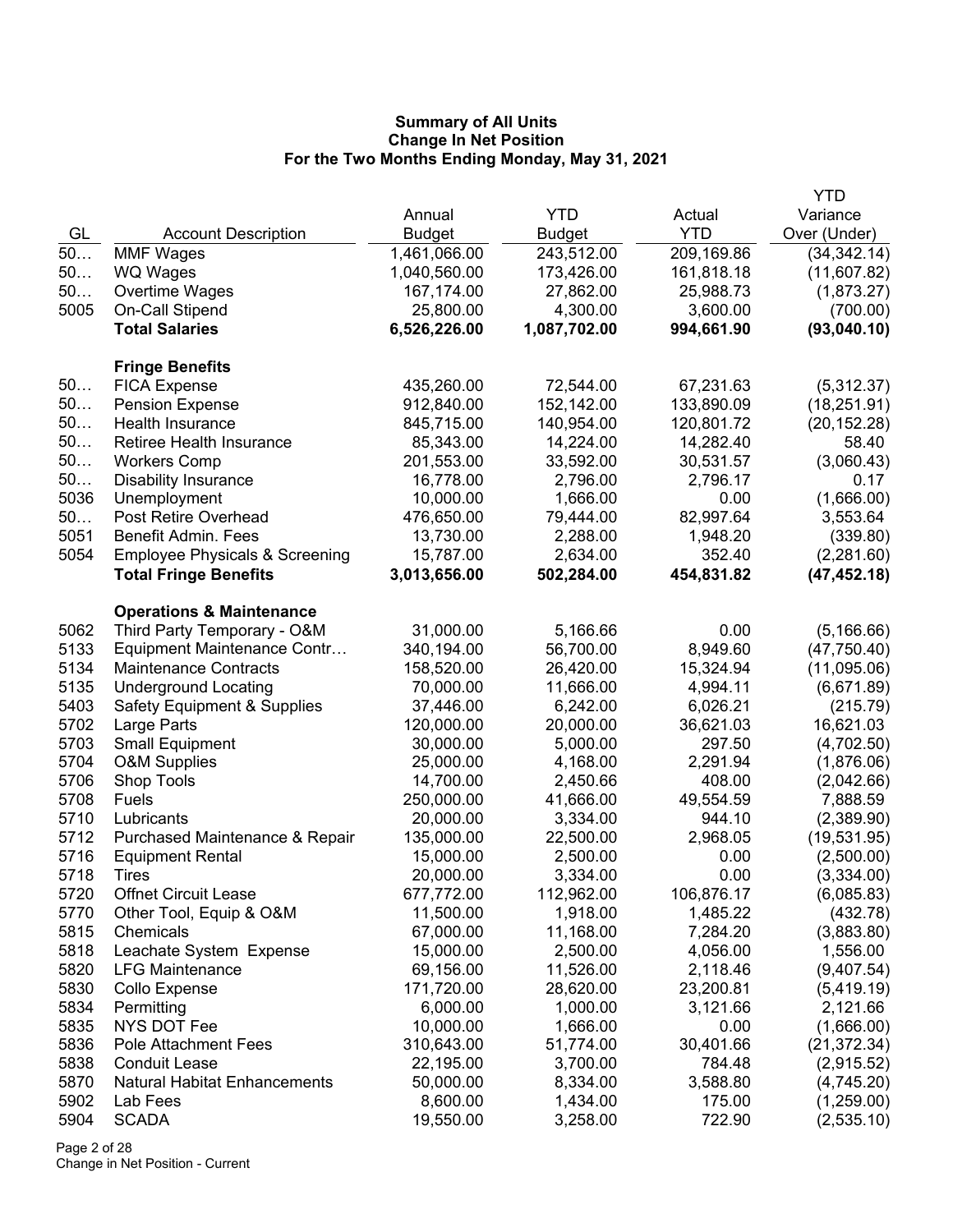|      |                                       |              |               |            | <b>YTD</b>    |
|------|---------------------------------------|--------------|---------------|------------|---------------|
|      |                                       | Annual       | <b>YTD</b>    | Actual     | Variance      |
| GL   | <b>Account Description</b>            | Budget       | <b>Budget</b> | <b>YTD</b> | Over (Under)  |
| 5932 | <b>Monitoring &amp; Testing</b>       | 161,904.00   | 26,983.34     | 1,100.00   | (25,883.34)   |
| 6008 | <b>Contract Hauling</b>               | 30,000.00    | 5,000.00      | 0.00       | (5,000.00)    |
| 6010 | <b>Cape Vincent Reserve</b>           | 700.00       | 116.00        | 0.00       | (116.00)      |
| 6110 | Marketing                             | 5,000.00     | 834.00        | 0.00       | (834.00)      |
| 8090 | <b>Purchases for Resale</b>           | 95,500.00    | 15,916.00     | 1,777.91   | (14, 138.09)  |
|      | Total O & M                           | 2,999,100.00 | 499,856.66    | 315,073.34 | (184, 783.32) |
|      | <b>Recycling Transfer Station</b>     |              |               |            |               |
| 50   | <b>Material Reprocessing Wages</b>    | 235,603.00   | 39,268.00     | 34,742.20  | (4,525.80)    |
| 50   | <b>Material Reprocessing OT</b>       | 6,419.00     | 1,070.00      | 1,430.20   | 360.20        |
| 50   | <b>FICA Expense</b>                   | 16,273.00    | 2,712.00      | 2,171.69   | (540.31)      |
| 50   | <b>Pension Expense</b>                | 32,531.00    | 5,422.00      | 3,681.92   | (1,740.08)    |
| 50   | Health Insurance                      | 29,297.00    | 4,882.00      | 3,142.32   | (1,739.68)    |
| 50   | <b>Workers Comp</b>                   | 18,663.00    | 3,110.00      | 2,662.42   | (447.58)      |
| 50   | <b>Disability Insurance</b>           | 893.00       | 148.00        | 0.00       | (148.00)      |
| 50   | Post Retire Overhead                  | 25,944.00    | 4,324.00      | 3,999.00   | (325.00)      |
| 6300 | RTS -Safety Equipment & Sup           | 2,500.00     | 416.00        | 229.40     | (186.60)      |
| 6305 | RTS - Large Parts                     | 7,500.00     | 1,250.00      | 1,977.51   | 727.51        |
| 6310 | RTS - Small Equipment                 | 4,000.00     | 666.00        | 0.00       | (666.00)      |
| 6315 | RTS - O&M Supplies                    | 10,000.00    | 1,666.00      | 24.96      | (1,641.04)    |
| 6320 | RTS - Fuels                           | 10,000.00    | 1,666.00      | 638.17     | (1,027.83)    |
| 6325 | RTS - Purchased Maintenance           | 7,500.00     | 1,250.00      | 0.00       | (1,250.00)    |
| 6329 | RTS - Disposal Costs                  | 476,000.00   | 79,334.00     | 0.00       | (79, 334.00)  |
| 6330 | <b>RTS - Contract Hauling</b>         | 133,000.00   | 22,166.00     | 6,532.50   | (15,633.50)   |
| 6335 | RTS - Office Supplies                 | 1,000.00     | 166.00        | 0.00       | (166.00)      |
| 6340 | <b>RTS - Cellular Services</b>        | 1,050.00     | 176.00        | 0.00       | (176.00)      |
| 6345 | RTS - Other Communications            | 2,400.00     | 400.00        | 249.94     | (150.06)      |
| 6350 | RTS - Office Equipment Mainte         | 500.00       | 84.00         | 0.00       | (84.00)       |
| 6355 | RTS - Employee Mileage Reim           | 50.00        | 8.00          | 0.00       | (8.00)        |
| 6360 | RTS - Employee Uniforms               | 1,000.00     | 166.00        | 246.96     | 80.96         |
| 6365 | RTS - Gas & Electric                  | 6,000.00     | 1,000.00      | 447.32     | (552.68)      |
| 6370 | RTS - Propane                         | 4,000.00     | 666.00        | 517.24     | (148.76)      |
| 6375 | RTS - Building Supplies               | 1,000.00     | 166.00        | 0.00       | (166.00)      |
| 6380 | RTS - Site Supplies                   | 1,000.00     | 166.00        | 0.00       | (166.00)      |
| 6385 | RTS - Building Maintenance &          | 3,000.00     | 500.00        | 0.00       | (500.00)      |
| 6390 | RTS - Site Maintenance & Repair       | 4,000.00     | 666.00        | 370.00     | (296.00)      |
| 6395 | RTS - Auto/Light Truck Rep. &         | 2,000.00     | 334.00        | 0.00       | (334.00)      |
| 6400 | RTS - Auto/Light Truck Fuel           | 500.00       | 84.00         | 60.22      | (23.78)       |
| 6410 | RTS - Programming & Software          | 1,155.00     | 192.00        | 0.00       | (192.00)      |
|      | <b>Total Recycling Transfer Stati</b> | 1,044,778.00 | 174,124.00    | 63,123.97  | (111,000.03)  |
|      | <b>Waste Diversion</b>                |              |               |            |               |
| 5125 | <b>Promotional Materials - RRR</b>    | 75,000.00    | 12,500.00     | 4,143.00   | (8,357.00)    |
| 6009 | <b>Household Hazardous Waste</b>      | 75,000.00    | 12,500.00     | 0.00       | (12,500.00)   |
| 6011 | Recycling Incentive                   | 70,000.00    | 11,666.00     | 4,911.00   | (6,755.00)    |
| 6012 | Recycling Incentive-County Ca         | 238,814.00   | 39,802.00     | 0.00       | (39,802.00)   |
| 6017 | <b>Book Debinding</b>                 | 3,000.00     | 500.00        | 0.00       | (500.00)      |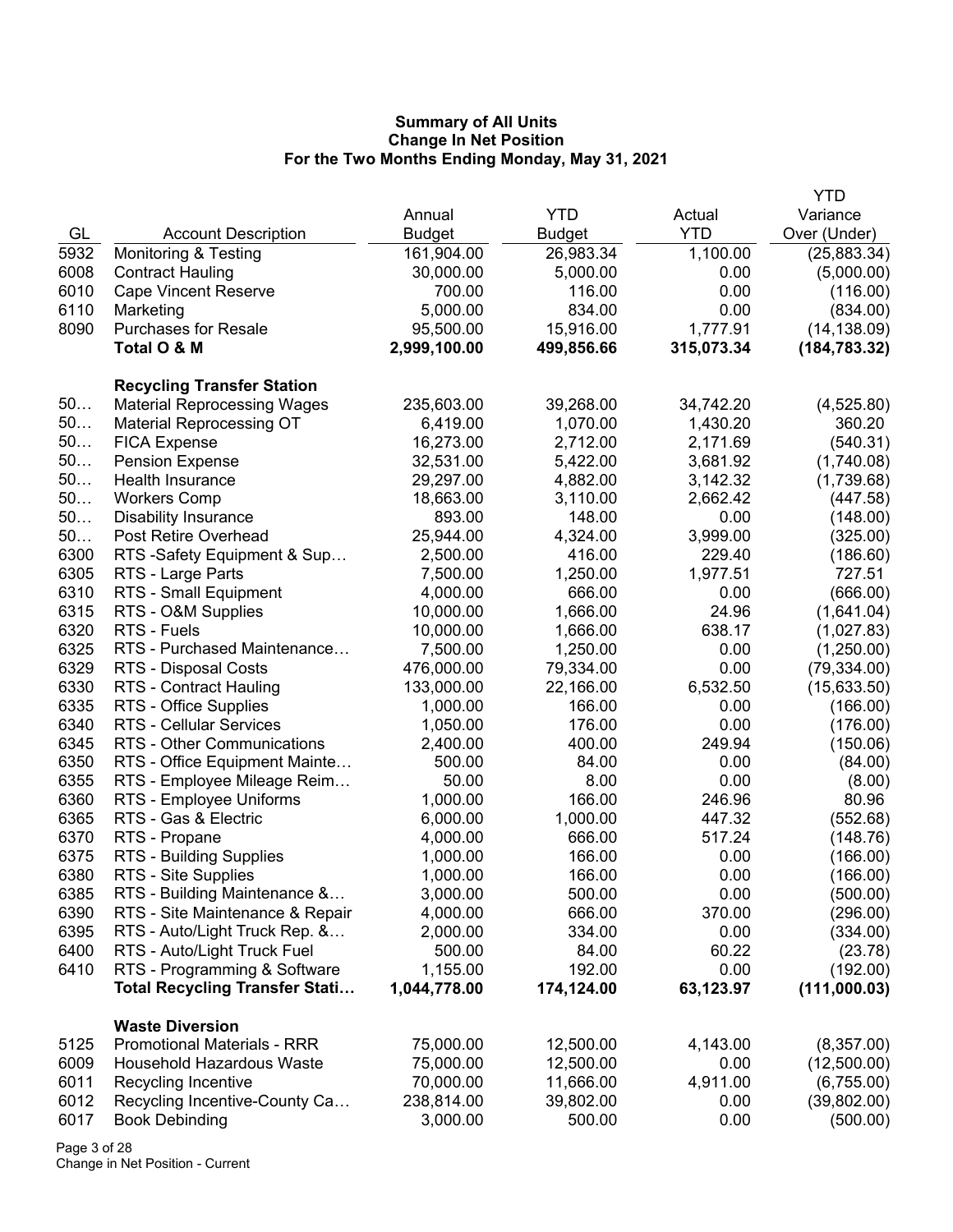|      |                                        |               |               |            | <b>YTD</b>   |
|------|----------------------------------------|---------------|---------------|------------|--------------|
|      |                                        | Annual        | <b>YTD</b>    | Actual     | Variance     |
| GL   | <b>Account Description</b>             | <b>Budget</b> | <b>Budget</b> | <b>YTD</b> | Over (Under) |
| 6018 | Mattress Recycling - All Counties      | 350,000.00    | 58,334.00     | 66,655.00  | 8,321.00     |
| 6021 | <b>Regional Tire Recycling</b>         | 140,000.00    | 23,334.00     | 0.00       | (23, 334.00) |
|      | <b>Total Waste Diversion</b>           | 951,814.00    | 158,636.00    | 75,709.00  | (82, 927.00) |
| 6002 | <b>Sewage Treatment</b>                | 1,837,029.00  | 306,172.00    | 302,218.60 | (3,953.40)   |
| 6004 | <b>Water Purchases</b>                 | 752,520.00    | 125,422.00    | 120,001.25 | (5,420.75)   |
| 60   | <b>Closure &amp; Post Closure Care</b> | 744,157.00    | 124,026.00    | 155,574.01 | 31,548.01    |
| 6006 | <b>Host Community Benefits</b>         | 896,583.00    | 149,432.00    | 258,595.57 | 109,163.57   |
|      | <b>Office &amp; Administrative</b>     |               |               |            |              |
| 5053 | Misc Employee Costs                    | 9,515.00      | 1,586.00      | 645.40     | (940.60)     |
| 5102 | <b>Office Rent</b>                     | 171,604.00    | 28,600.00     | 37,415.26  | 8,815.26     |
| 5104 | <b>Office Supplies</b>                 | 25,200.00     | 4,198.00      | 1,860.16   | (2,337.84)   |
| 5110 | Postage & Shipping                     | 8,000.00      | 1,332.00      | 1,528.22   | 196.22       |
| 5112 | Telephone                              | 37,270.00     | 6,210.00      | 7,159.41   | 949.41       |
| 5114 | <b>Cellular Services</b>               | 39,350.00     | 6,560.00      | 826.39     | (5,733.61)   |
| 5118 | <b>Other Communications</b>            | 11,200.00     | 1,866.00      | 1,218.80   | (647.20)     |
| 5120 | Dues & Subscriptions                   | 10,640.00     | 1,774.00      | 560.00     | (1,214.00)   |
| 5122 | Public Info & Advertising              | 14,071.00     | 2,350.00      | 323.00     | (2,027.00)   |
| 5123 | <b>Promotional Materials</b>           | 15,500.00     | 2,584.00      | 0.00       | (2,584.00)   |
| 5130 | Office Equipment                       | 16,000.00     | 2,664.00      | 1,411.88   | (1,252.12)   |
| 5132 | Office Equip Maintenance               | 1,200.00      | 200.00        | 0.00       | (200.00)     |
| 5170 | <b>Other Office Expenses</b>           | 7,600.00      | 1,266.00      | 346.42     | (919.58)     |
| 5172 | <b>Filing Fees</b>                     | 24,600.00     | 4,100.00      | 0.00       | (4,100.00)   |
| 5173 | <b>Credit Card Processing Fees</b>     | 600.00        | 100.00        | 83.10      | (16.90)      |
| 5202 | Employee Mileage Reimburse             | 22,116.00     | 3,686.66      | 952.00     | (2,734.66)   |
| 5204 | Empl. Meals & Incidental               | 19,625.00     | 3,270.00      | 100.78     | (3, 169.22)  |
| 5206 | Empl. Lodging                          | 38,500.00     | 6,420.00      | 304.00     | (6, 116.00)  |
| 5270 | <b>Travel &amp; Meeting Expense</b>    | 7,400.00      | 1,236.00      | 0.00       | (1,236.00)   |
| 5312 | <b>Continuing Education</b>            | 16,335.00     | 2,723.84      | 3,535.00   | 811.16       |
| 5370 | Training & Development                 | 52,365.00     | 8,730.16      | 880.00     | (7,850.16)   |
| 5402 | <b>Employee Uniforms</b>               | 26,350.00     | 4,392.00      | 1,484.28   | (2,907.72)   |
| 5404 | <b>Safety Training</b>                 | 10,000.00     | 1,666.00      | 0.00       | (1,666.00)   |
| 5508 | <b>Cleaning Services</b>               | 37,900.00     | 6,316.00      | 4,090.00   | (2,226.00)   |
| 5570 | <b>Other General Expense</b>           | 3,550.00      | 592.00        | 50.00      | (542.00)     |
| 6102 | Board Member Travel & Expen            | 1,750.00      | 292.00        | 67.20      | (224.80)     |
| 6104 | Sponsorships                           | 9,000.00      | 1,500.00      | 2,500.00   | 1,000.00     |
| 6210 | <b>Trustee Fees</b>                    | 7,500.00      | 1,250.00      | 0.00       | (1,250.00)   |
|      | <b>Total Office &amp; Admin</b>        | 644,741.00    | 107,464.66    | 67,341.30  | (40, 123.36) |
|      | <b>Utilities</b>                       |               |               |            |              |
| 5802 | Gas & Electric                         | 144,225.00    | 24,038.00     | 13,249.94  | (10,788.06)  |
| 5803 | Propane                                | 25,000.00     | 4,166.00      | 3,485.22   | (680.78)     |
|      | <b>Total Utilities</b>                 | 169,225.00    | 28,204.00     | 16,735.16  | (11, 468.84) |
|      | <b>Materials &amp; Supplies</b>        |               |               |            |              |
| 5806 | <b>Building Supplies</b>               | 7,000.00      | 1,166.00      | 490.54     | (675.46)     |
|      |                                        |               |               |            |              |

Page 4 of 28 Change in Net Position - Current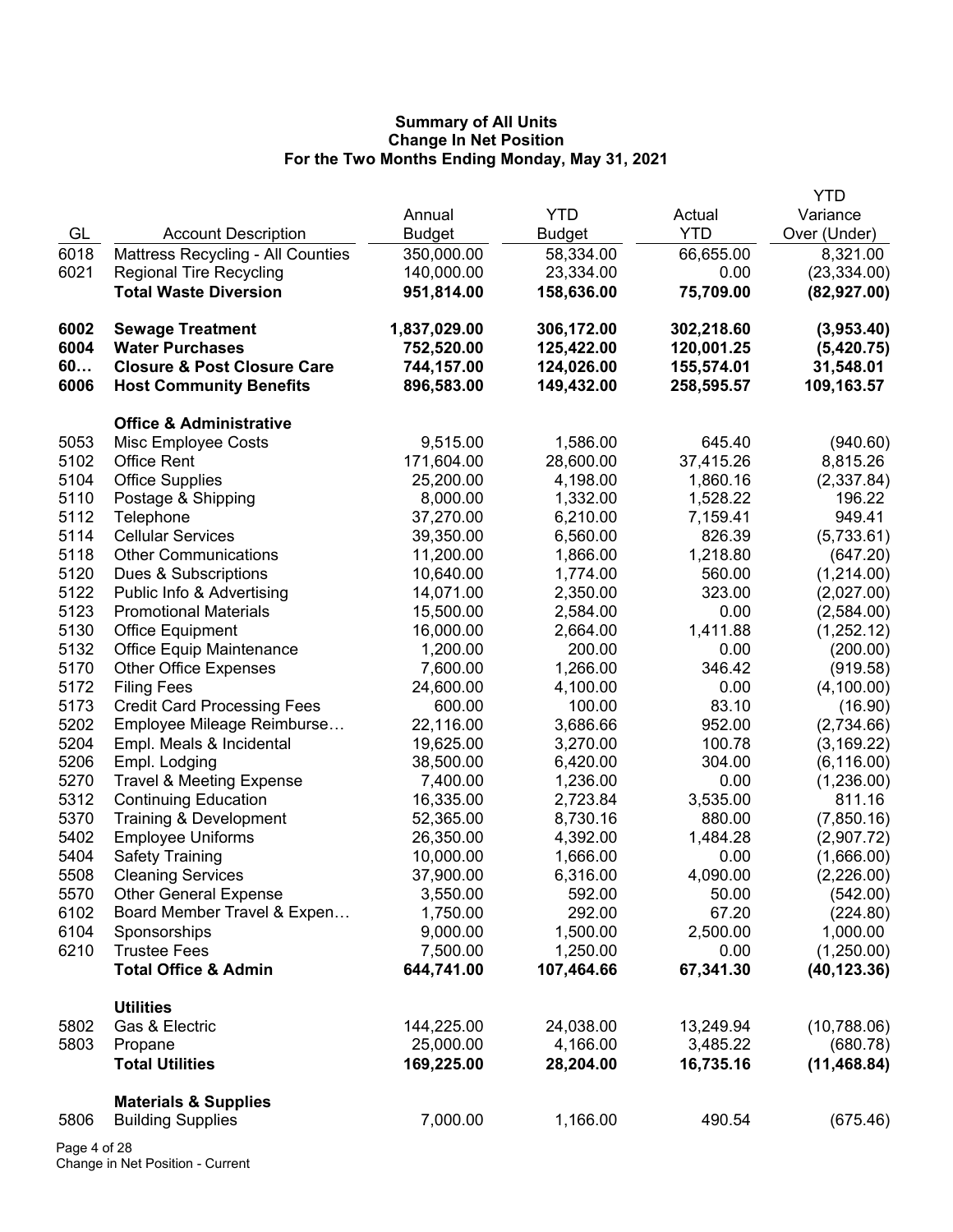|      |                                          |                |               |               | <b>YTD</b>   |
|------|------------------------------------------|----------------|---------------|---------------|--------------|
|      |                                          | Annual         | <b>YTD</b>    | Actual        | Variance     |
| GL   | <b>Account Description</b>               | <b>Budget</b>  | <b>Budget</b> | <b>YTD</b>    | Over (Under) |
| 5810 | <b>Site Supplies</b>                     | 40,000.00      | 6,666.00      | 795.07        | (5,870.93)   |
| 5824 | Sand, Gravel & Stone                     | 220,000.00     | 36,666.00     | 0.00          | (36,666.00)  |
| 5826 | Seed & Mulch                             | 35,000.00      | 5,834.00      | 0.00          | (5,834.00)   |
|      | <b>Total Materials &amp; Supplies</b>    | 302,000.00     | 50,332.00     | 1,285.61      | (49,046.39)  |
|      |                                          |                |               |               |              |
|      | <b>Professional Fees</b>                 |                |               |               |              |
| 5924 | Legal                                    | 105,500.00     | 17,586.00     | 3,071.25      | (14, 514.75) |
| 5926 | <b>Investment Banking Fees</b>           | 48,216.00      | 8,038.00      | 10,165.82     | 2,127.82     |
| 59   | <b>Accounting Fees</b>                   | 43,200.00      | 7,200.00      | 4,000.00      | (3,200.00)   |
| 5970 | Consulting                               | 273,900.00     | 45,650.66     | 43,700.00     | (1,950.66)   |
|      | <b>Total Professional Fees</b>           | 470,816.00     | 78,474.66     | 60,937.07     | (17, 537.59) |
|      |                                          |                |               |               |              |
|      | <b>Repairs &amp; Maintenance</b>         |                |               |               |              |
| 5804 | <b>Building Maintenance &amp; Repair</b> | 48,000.00      | 8,000.00      | 1,477.49      | (6, 522.51)  |
| 5808 | Site Maint & Repair                      | 35,500.00      | 5,916.00      | 3,329.20      | (2,586.80)   |
| 5812 | <b>Pipeline Maintenance</b>              | 80,000.00      | 13,334.66     | 1,152.82      | (12, 181.84) |
|      | <b>Total Repairs &amp; Maintenance</b>   | 163,500.00     | 27,250.66     | 5,959.51      | (21, 291.15) |
|      |                                          |                |               |               |              |
|      | <b>Automobile</b>                        |                |               |               |              |
| 5601 | Auto/Light Truck Rep. & Maint.           | 34,140.00      | 5,688.00      | 4,069.16      | (1,618.84)   |
| 5602 | <b>Auto/Light Truck Fuel</b>             | 77,250.00      | 12,875.34     | 6,561.98      | (6,313.36)   |
| 5603 | Auto/Light Truck Rental/Lease            | 211,300.00     | 35,216.00     | 32,183.32     | (3,032.68)   |
| 5605 | Vehicle Ins                              | 42,200.00      | 7,032.00      | 7,033.32      | 1.32         |
|      | <b>Total Automobile</b>                  | 364,890.00     | 60,811.34     | 49,847.78     | (10, 963.56) |
|      |                                          |                |               |               |              |
|      | Computer                                 |                |               |               |              |
| 5124 | <b>Computer Equipment</b>                | 76,020.00      | 12,670.00     | 350.89        | (12, 319.11) |
| 5126 | <b>Computer Maintenance</b>              | 8,500.00       | 1,416.00      | 0.00          | (1,416.00)   |
| 5128 | Programming & Software                   | 196,310.00     | 32,721.34     | 20,704.22     | (12,017.12)  |
| 5129 | <b>ECMS Expense</b>                      | 29,000.00      | 4,834.00      | 22,974.75     | 18,140.75    |
| 6108 | Web Page Design & Maintenance            | 6,002.00       | 1,002.00      | 0.00          | (1,002.00)   |
| 5906 | GIS                                      | 29,200.00      | 4,866.00      | 18,700.00     | 13,834.00    |
|      | <b>Total Computer</b>                    | 345,032.00     | 57,509.34     | 62,729.86     | 5,220.52     |
|      |                                          |                |               |               |              |
| 6122 | <b>Bad Debt Expense</b>                  | 0.00           | 0.00          | 7,634.02      | 7,634.02     |
| 6114 | <b>Insurance</b>                         | 433,000.00     | 72,168.00     | 72,166.68     | (1.32)       |
| 6120 | <b>Grants</b>                            | 284,570.00     | 47,428.00     | 75,090.35     | 27,662.35    |
| 61   | <b>Admin Allocation</b>                  | 0.00           | 4.00          | 0.00          | (4.00)       |
| 61   | <b>Engineering Allocation</b>            | 1.00           | 2.00          | 0.00          | (2.00)       |
| 6208 | NYS Administrative Assessm               | 125,049.00     | 20,842.00     | 0.00          | (20, 842.00) |
| 7032 | <b>Depreciation</b>                      | 8,364,400.00   | 1,394,068.00  | 1,303,884.41  | (90, 183.59) |
| 7002 | Amortization                             | 24,400.00      | 4,066.00      | 4,061.13      | (4.87)       |
| 6202 | <b>Interest Expense</b>                  | 714,950.00     | 119,158.00    | 100,470.00    | (18,688.00)  |
| 6901 | Contingency                              | 75,000.00      | 12,498.66     | 0.00          | (12, 498.66) |
|      | <b>Total Expenses</b>                    | 31,247,437.00  | 5,207,935.98  | 4,567,932.34  | (640,003.64) |
|      |                                          |                |               |               |              |
|      | <b>Change in Net Position</b>            | (3,304,308.00) | (550, 745.98) | (234, 474.05) | 316,271.93   |
|      |                                          |                |               |               |              |

Page 5 of 28 Change in Net Position - Current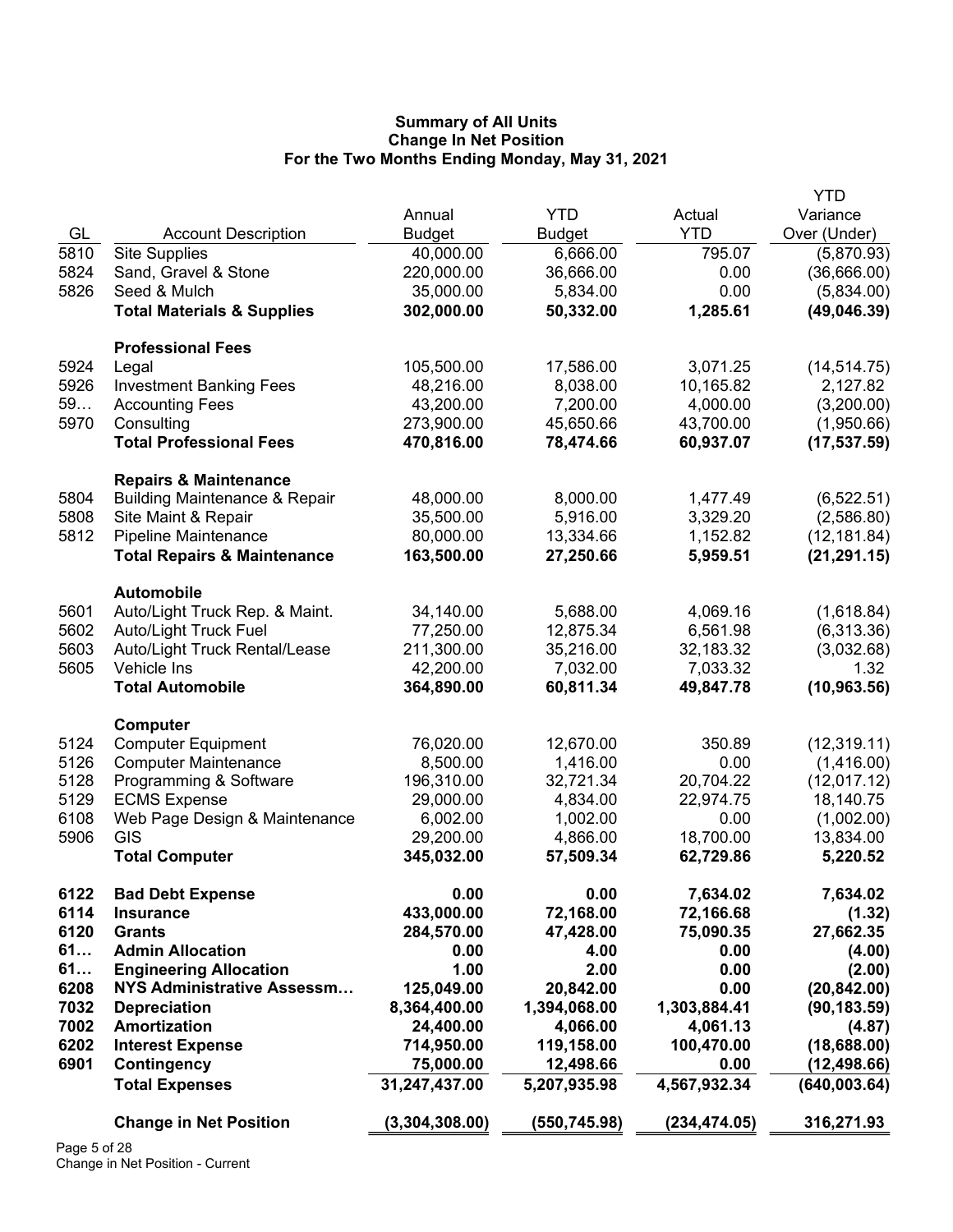# **Administration Change In Net Position For the Two Months Ending Monday, May 31, 2021**

|              |                                           | Annual        | <b>YTD</b>    | Actual     | <b>YTD</b>               |
|--------------|-------------------------------------------|---------------|---------------|------------|--------------------------|
| GL           | <b>Account Description</b>                | <b>Budget</b> | <b>Budget</b> | <b>YTD</b> | Variance<br>Over (Under) |
|              | <b>Grant Revenue</b>                      |               |               |            |                          |
| 4183         | <b>NY State Grants</b>                    | \$4,000.00    | \$666.00      | \$0.00     | (\$666.00)               |
|              | <b>Total Grant Revenue</b>                | 4,000.00      | 666.00        | 0.00       | (666.00)                 |
|              |                                           |               |               |            |                          |
|              | <b>Other Income</b>                       |               |               |            |                          |
| 4164         | Miscellaneous                             | 211,300.00    | 35,216.00     | 38,776.26  | 3,560.26                 |
|              | <b>Total Other Income</b>                 | 211,300.00    | 35,216.00     | 38,776.26  | 3,560.26                 |
| 4201         | <b>Gain on Sale of Assets</b>             | 21,000.00     | 3,500.00      | 5,300.00   | 1,800.00                 |
|              | <b>Interest Income</b>                    |               |               |            |                          |
| 4102         | Investment Interest Income                | 98,400.00     | 16,400.00     | 15,850.06  | (549.94)                 |
| 42           | Mark to Market Adjustment                 | 0.00          | 0.00          | 775.00     | 775.00                   |
|              | <b>Total Interest Income</b>              | 98,400.00     | 16,400.00     | 16,625.06  | 225.06                   |
|              | <b>Total Income</b>                       | 334,700.00    | 55,782.00     | 60,701.32  | 4,919.32                 |
|              | <b>Salaries</b>                           |               |               |            |                          |
| 50           | <b>Administrative Wages</b>               | 1,212,691.00  | 202,116.00    | 198,993.04 | (3, 122.96)              |
| 50           | Overtime Wages                            | 1,000.00      | 166.00        | 89.50      | (76.50)                  |
|              | <b>Total Salaries</b>                     | 1,213,691.00  | 202,282.00    | 199,082.54 | (3, 199.46)              |
|              | <b>Fringe Benefits</b>                    |               |               |            |                          |
| 50           | <b>FICA Expense</b>                       | 82,432.00     | 13,738.00     | 13,119.34  | (618.66)                 |
| 50           | <b>Pension Expense</b>                    | 145,280.00    | 24,214.00     | 21,667.93  | (2,546.07)               |
| 50           | Health Insurance                          | 135,154.00    | 22,526.00     | 19,738.74  | (2,787.26)               |
| 50           | Retiree Health Insurance                  | 85,343.00     | 14,224.00     | 14,282.40  | 58.40                    |
| 50           | <b>Workers Comp</b>                       | 2,032.00      | 338.00        | 325.99     | (12.01)                  |
| 50           | <b>Disability Insurance</b>               | 2,797.00      | 466.00        | 466.14     | 0.14                     |
| 5036         | Unemployment                              | 10,000.00     | 1,666.00      | 0.00       | (1,666.00)               |
| 50           | Post Retire Overhead                      | 81,254.00     | 13,542.00     | 14,738.58  | 1,196.58                 |
| 5051         | <b>Benefit Admin. Fees</b>                | 13,730.00     | 2,288.00      | 1,948.20   | (339.80)                 |
| 5054         | <b>Employee Physicals &amp; Screening</b> | 1,787.00      | 298.00        | 0.00       | (298.00)                 |
|              | <b>Total Fringe Benefits</b>              | 559,809.00    | 93,300.00     | 86,287.32  | (7,012.68)               |
|              | <b>Operations &amp; Maintenance</b>       |               |               |            |                          |
| 5134         | <b>Maintenance Contracts</b>              | 2,720.00      | 454.00        | 149.69     | (304.31)                 |
| 5403         | <b>Safety Equipment &amp; Supplies</b>    | 14,046.00     | 2,342.00      | 3,444.00   | 1,102.00                 |
|              | Total O & M                               | 16,766.00     | 2,796.00      | 3,593.69   | 797.69                   |
|              | <b>Office &amp; Administrative</b>        |               |               |            |                          |
| 5053         | Misc Employee Costs                       | 5,215.00      | 870.00        | 450.90     | (419.10)                 |
| 5102         | <b>Office Rent</b>                        | 121,936.00    | 20,322.00     | 29,207.10  | 8,885.10                 |
| 5104         | <b>Office Supplies</b>                    | 10,000.00     | 1,666.00      | 1,441.88   | (224.12)                 |
| 5110         | Postage & Shipping                        | 6,000.00      | 1,000.00      | 1,517.51   | 517.51                   |
| 5112         | Telephone                                 | 5,310.00      | 886.00        | 1,156.20   | 270.20                   |
| 5114         | <b>Cellular Services</b>                  | 5,500.00      | 916.00        | 75.98      | (840.02)                 |
| Page 6 of 28 |                                           |               |               |            |                          |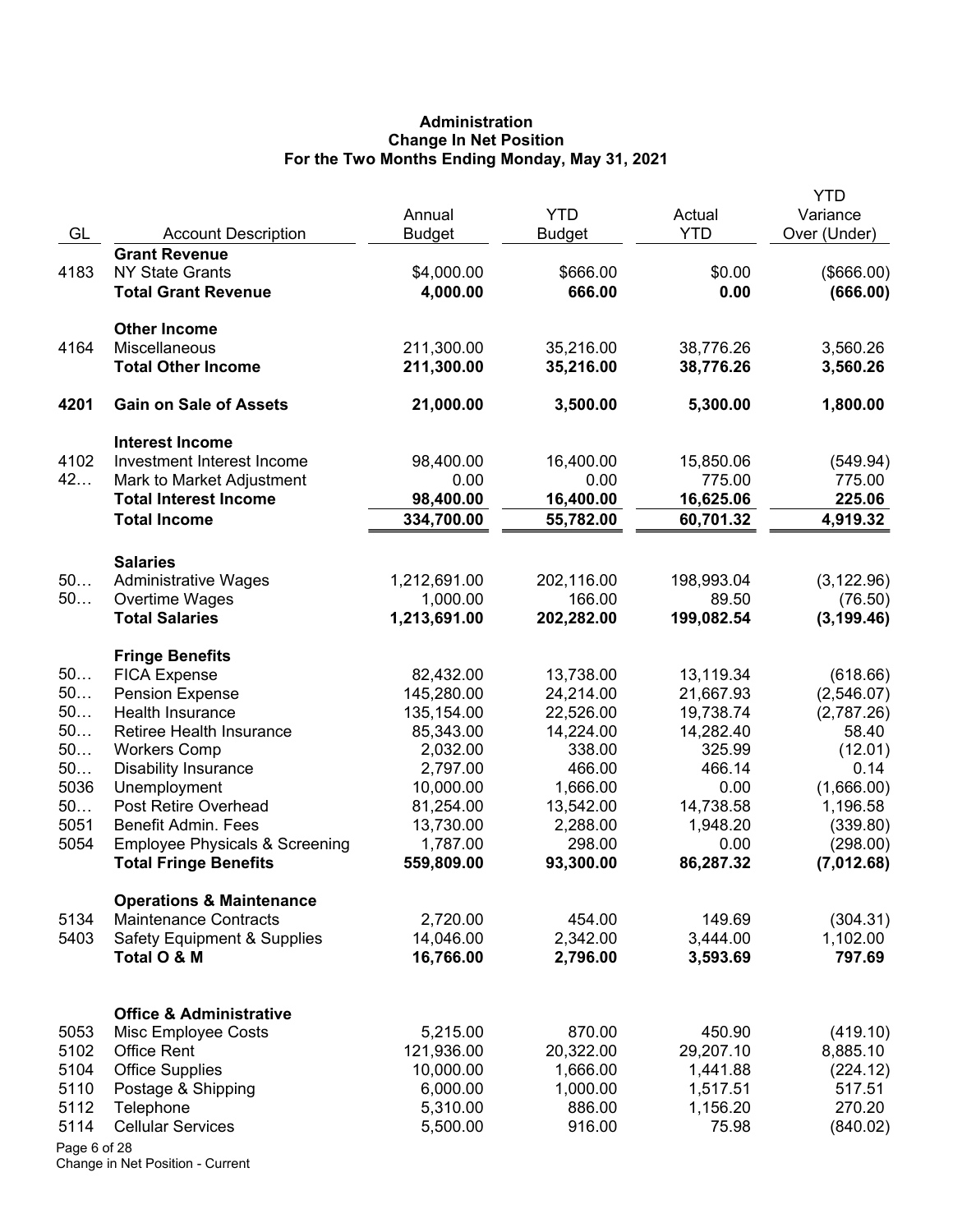# **Administration Change In Net Position For the Two Months Ending Monday, May 31, 2021**

|      |                                      |                         |                       |                   | <b>YTD</b>                 |
|------|--------------------------------------|-------------------------|-----------------------|-------------------|----------------------------|
|      |                                      | Annual                  | <b>YTD</b>            | Actual            | Variance                   |
| GL   | <b>Account Description</b>           | <b>Budget</b>           | <b>Budget</b>         | <b>YTD</b>        | Over (Under)               |
| 5118 | <b>Other Communications</b>          | 9,600.00                | 1,600.00              | 979.90            | (620.10)                   |
| 5120 | Dues & Subscriptions                 | 4,415.00                | 736.00                | 0.00              | (736.00)                   |
| 5122 | Public Info & Advertising            | 4,590.00                | 766.00                | 0.00              | (766.00)                   |
| 5123 | <b>Promotional Materials</b>         | 2,500.00                | 416.00                | 0.00              | (416.00)                   |
| 5130 | <b>Office Equipment</b>              | 7,000.00                | 1,166.00              | 624.55            | (541.45)                   |
| 5170 | <b>Other Office Expenses</b>         | 1,600.00                | 266.00                | 184.53            | (81.47)                    |
| 5173 | <b>Credit Card Processing Fees</b>   | 600.00                  | 100.00                | 83.10             | (16.90)                    |
| 5202 | Employee Mileage Reimburse           | 5,000.00                | 834.00                | 0.00              | (834.00)                   |
| 5204 | Empl. Meals & Incidental             | 2,700.00                | 450.00                | 0.00              | (450.00)                   |
| 5206 | Empl. Lodging                        | 5,400.00                | 900.00                | 0.00              | (900.00)                   |
| 5270 | <b>Travel &amp; Meeting Expense</b>  | 3,550.00                | 592.00                | 0.00              | (592.00)                   |
| 5370 | Training & Development               | 14,100.00               | 2,350.00              | 100.00            | (2,250.00)                 |
| 5402 | <b>Employee Uniforms</b>             | 1,425.00                | 238.00                | 0.00              | (238.00)                   |
| 5404 | <b>Safety Training</b>               | 10,000.00               | 1,666.00              | 0.00              | (1,666.00)                 |
| 5508 | <b>Cleaning Services</b>             | 13,900.00               | 2,316.00              | 880.00            | (1,436.00)                 |
| 6102 | Board Member Travel & Expen          | 1,750.00                | 292.00                | 67.20             | (224.80)                   |
| 6104 | Sponsorships                         | 9,000.00                | 1,500.00              | 2,500.00          | 1,000.00                   |
|      | <b>Total Office &amp; Admin</b>      | 251,091.00              | 41,848.00             | 39,268.85         | (2, 579.15)                |
|      | <b>Professional Fees</b>             |                         |                       |                   |                            |
| 5924 | Legal                                | 35,000.00               | 5,834.00              | 1,125.00          | (4,709.00)                 |
| 5926 | <b>Investment Banking Fees</b>       | 6,900.00                | 1,150.00              | 1,666.83          | 516.83                     |
| 59   | <b>Accounting Fees</b>               | 43,200.00               | 7,200.00              | 4,000.00          | (3,200.00)                 |
| 5970 | Consulting                           | 60,600.00               | 10,100.00             | 150.00            | (9,950.00)                 |
|      | <b>Total Professional Fees</b>       | 145,700.00              | 24,284.00             | 6,941.83          | (17, 342.17)               |
|      | <b>Automobile</b>                    |                         |                       |                   |                            |
| 5601 | Auto/Light Truck Rep. & Maint.       | 640.00                  | 106.00                | 39.98             | (66.02)                    |
| 5602 | Auto/Light Truck Fuel                | 1,250.00                | 208.00                | 15.88             | (192.12)                   |
|      | <b>Total Automobile</b>              | 1,890.00                | 314.00                | 55.86             | (258.14)                   |
|      | Computer                             |                         |                       |                   |                            |
| 5124 | <b>Computer Equipment</b>            | 29,320.00               | 4,886.00              | 216.33            | (4,669.67)                 |
| 5126 | <b>Computer Maintenance</b>          | 8,500.00                | 1,416.00              | 0.00              | (1,416.00)                 |
| 5128 | Programming & Software               | 161,258.00              | 26,877.34             | 15,305.83         | (11, 571.51)               |
| 5129 | <b>ECMS Expense</b>                  | 29,000.00               | 4,834.00              | 22,974.75         | 18,140.75                  |
| 6108 | Web Page Design & Maintenance        | 5,252.00                | 876.00                | 0.00              | (876.00)                   |
|      | <b>Total Computer</b>                | 233,330.00              | 38,889.34             | 38,496.91         | (392.43)                   |
| 6114 | <b>Insurance</b>                     | 19,200.00               | 3,200.00              | 3,200.00          | 0.00                       |
| 61   | <b>Admin Allocation</b>              | (2,332,132.00)          | (388, 688.00)         | (362, 561.50)     | 26,126.50                  |
| 7032 | <b>Depreciation</b>                  | 279,900.00              | 46,650.00             | 39,790.96         | (6, 859.04)                |
| 6901 | Contingency<br><b>Total Expenses</b> | 20,000.00<br>409,245.00 | 3,332.66<br>68,208.00 | 0.00<br>54,156.46 | (3,332.66)<br>(14, 051.54) |
|      |                                      |                         |                       |                   |                            |
|      | <b>Change in Net Position</b>        | (74, 545.00)            | (12, 426.00)          | 6,544.86          | 18,970.86                  |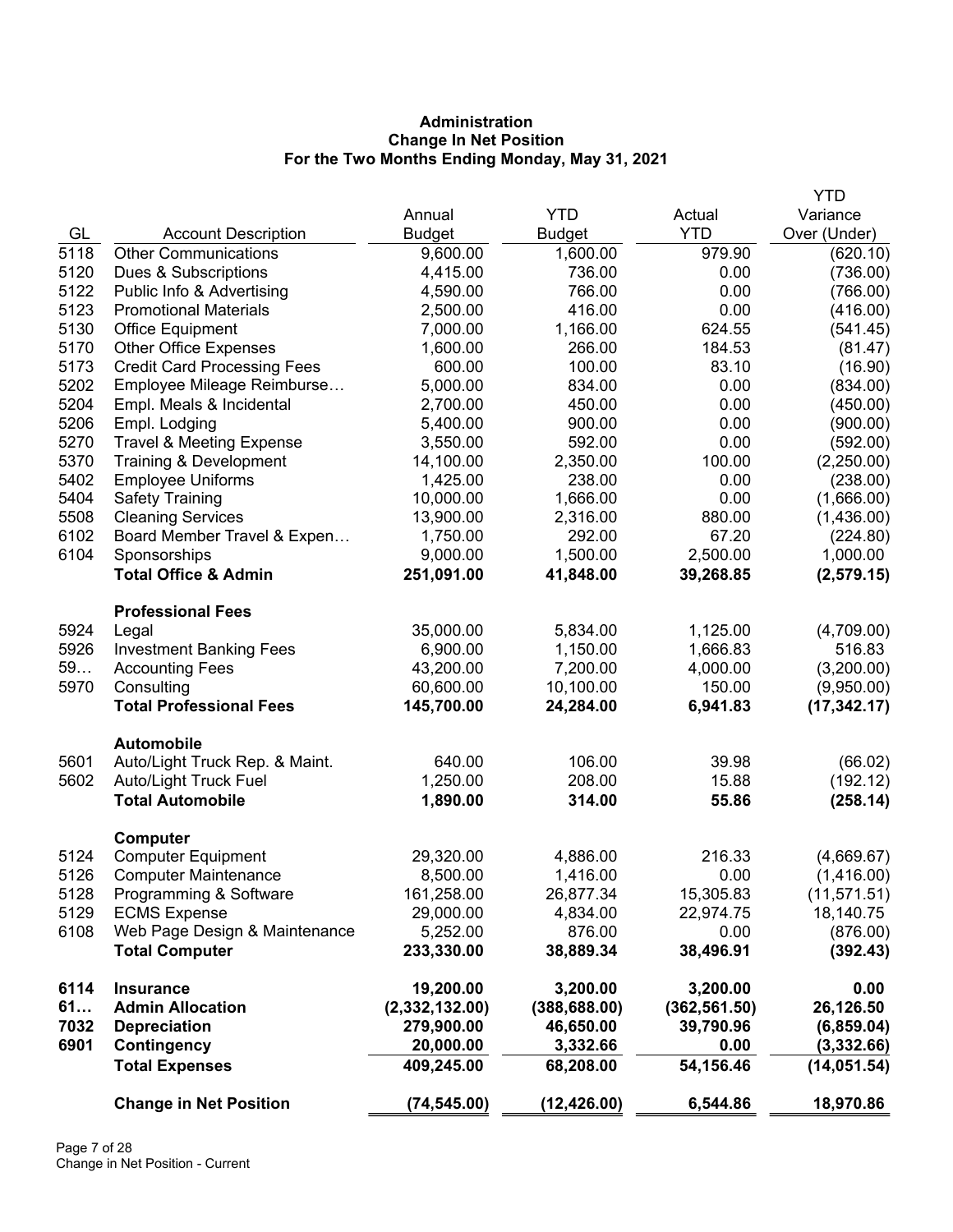|              |                                        | Annual                  | <b>YTD</b>            | Actual                | YTD<br>Variance         |
|--------------|----------------------------------------|-------------------------|-----------------------|-----------------------|-------------------------|
| GL           | <b>Account Description</b>             | <b>Budget</b>           | <b>Budget</b>         | <b>YTD</b>            | Over (Under)            |
|              | <b>Customer Billings</b>               |                         |                       |                       |                         |
| 4001         | <b>Customer Billings</b>               | \$8,153,431.00          | \$1,358,906.00        | \$1,363,310.64        | \$4,404.64              |
| 4006         | Replacement Reserve Tip Inco           | 216,245.00              | 36,040.00             | 35,462.92             | (577.08)                |
| 4008         | Closure Reserve Tip Income             | 594,674.00              | 99,112.00             | 97,523.03             | (1,588.97)              |
|              | <b>Total Customer Billings</b>         | 8,964,350.00            | 1,494,058.00          | 1,496,296.59          | 2,238.59                |
|              | <b>Waste Diversion Revenue</b>         |                         |                       |                       |                         |
| 4050         | <b>RTS Revenue</b>                     | 476,000.00              | 79,334.00             | 0.00                  | (79, 334.00)            |
| 4060         | Recycling Revenue - Tires              | 140,000.00              | 23,334.00             | 0.00                  | (23, 334.00)            |
| 4061         | <b>Recycling Revenue - Mattresses</b>  | 110,000.00              | 18,334.00             | 20,179.25             | 1,845.25                |
|              | <b>Total Waste Diversion Revenue</b>   | 726,000.00              | 121,002.00            | 20,179.25             | (100, 822.75)           |
|              | <b>Grant Revenue</b>                   |                         |                       |                       |                         |
| 4183         | <b>NY State Grants</b>                 | 81,319.00               | 13,554.00             | 0.00                  | (13,554.00)             |
|              | <b>Total Grant Revenue</b>             | 81,319.00               | 13,554.00             | 0.00                  | (13, 554.00)            |
|              | <b>Other Income</b>                    |                         |                       |                       |                         |
| 4164<br>4166 | Miscellaneous<br><b>LFGTE Revenue</b>  | 25,000.00<br>462,054.00 | 4,166.00<br>77,010.00 | 1,309.13<br>88,001.28 | (2,856.87)<br>10,991.28 |
|              | <b>Total Other Income</b>              | 487,054.00              | 81,176.00             | 89,310.41             | 8,134.41                |
| 4201         | <b>Gain on Sale of Assets</b>          | 45,000.00               | 7,500.00              | 8,200.00              | 700.00                  |
|              | <b>Interest Income</b>                 |                         |                       |                       |                         |
| 41           | <b>Trustee Interest</b>                | 128,585.00              | 21,430.00             | 5,792.02              | (15,637.98)             |
| 4108         | Reserve Interest                       | 75,379.00               | 12,564.00             | 10,302.35             | (2,261.65)              |
| 4116         | Replace Reserve Interest Income        | 90,981.00               | 15,164.00             | 13,257.41             | (1,906.59)              |
| 4118         | <b>Closure Reserve Interest Income</b> | 85,205.00               | 14,200.00             | 9,093.02              | (5, 106.98)             |
| 4119         | Post Close Interest Income             | 64,278.00               | 10,714.00             | 7,745.91              | (2,968.09)              |
| 4120         | Wetlands Mitigation Interest Inc       | 18,071.00               | 3,012.00              | 2,492.18              | (519.82)                |
| 42           | Mark to Market Adjustment              | 0.00                    | 0.00                  | 67,886.20             | 67,886.20               |
|              | <b>Total Interest Income</b>           | 462,499.00              | 77,084.00             | 116,569.09            | 39,485.09               |
|              | <b>Total Income</b>                    | 10,766,222.00           | 1,794,374.00          | 1,730,555.34          | (63, 818.66)            |
|              | <b>Salaries</b>                        |                         |                       |                       |                         |
| 50           | <b>Engineering Wages</b>               | 124,791.00              | 20,798.00             | 31,583.24             | 10,785.24               |
| 50           | <b>MMF Wages</b>                       | 1,461,066.00            | 243,512.00            | 202,633.74            | (40, 878.26)            |
| 50           | Overtime Wages                         | 37,362.00               | 6,228.00              | 6,773.63              | 545.63                  |
| 5005         | On-Call Stipend                        | 7,800.00                | 1,300.00              | 1,200.00              | (100.00)                |
|              | <b>Total Salaries</b>                  | 1,631,019.00            | 271,838.00            | 242,190.61            | (29, 647.39)            |
|              | <b>Fringe Benefits</b>                 |                         |                       |                       |                         |
| 50           | <b>FICA Expense</b>                    | 104,733.00              | 17,456.00             | 16,625.22             | (830.78)                |
| 50           | <b>Pension Expense</b>                 | 252,435.00              | 42,072.00             | 35,877.55             | (6, 194.45)             |
| 50           | Health Insurance                       | 268,579.00              | 44,764.00             | 38,003.05             | (6,760.95)              |
| 50           | <b>Workers Comp</b>                    | 93,022.00               | 15,504.00             | 13,153.05             | (2,350.95)              |
| 50           | <b>Disability Insurance</b>            | 5,193.00                | 866.00                | 865.50                | (0.50)                  |
| Page 8 of 28 |                                        |                         |                       |                       |                         |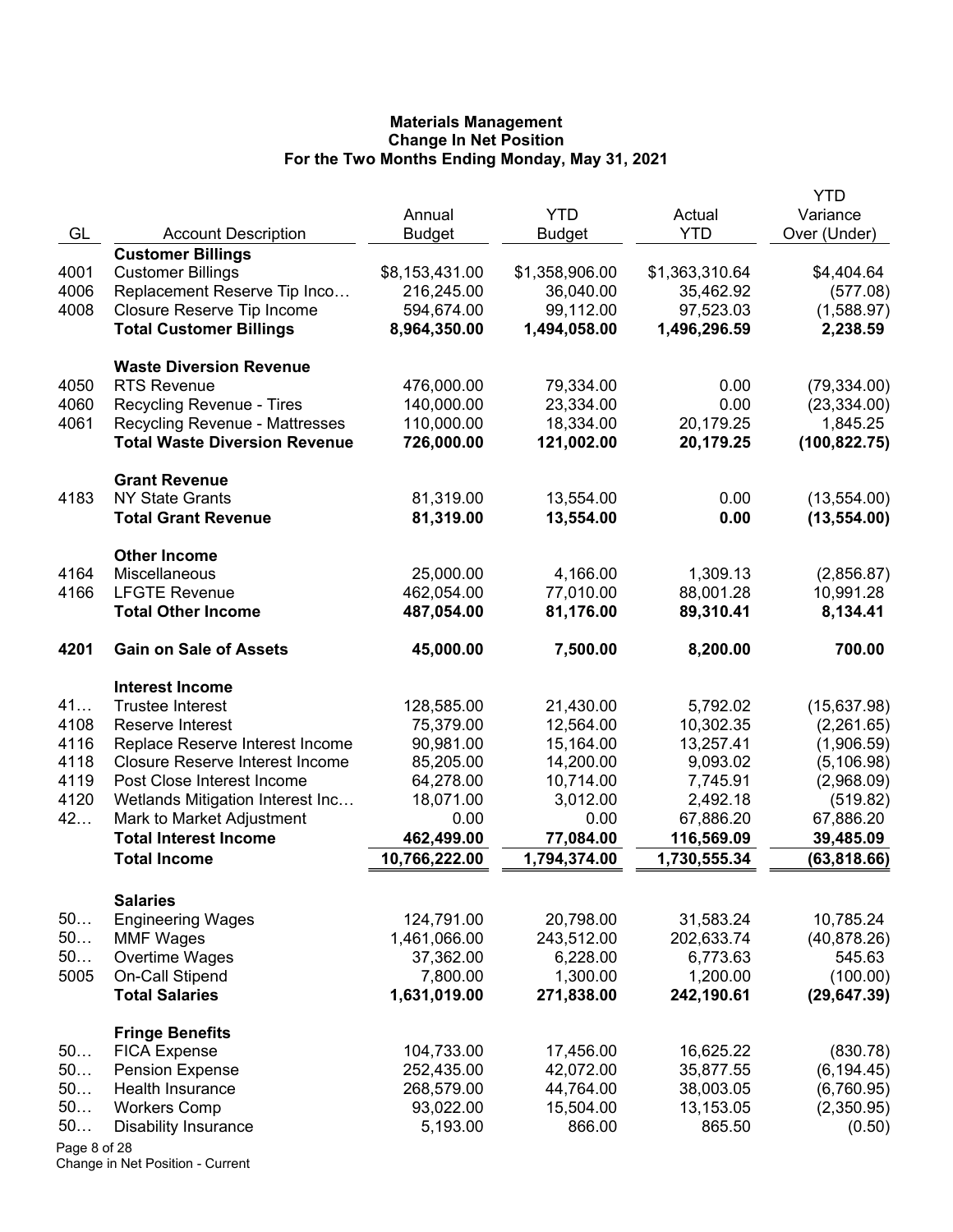|      |                                           |               |               |            | <b>YTD</b>   |
|------|-------------------------------------------|---------------|---------------|------------|--------------|
|      |                                           | Annual        | <b>YTD</b>    | Actual     | Variance     |
| GL   | <b>Account Description</b>                | <b>Budget</b> | <b>Budget</b> | <b>YTD</b> | Over (Under) |
| 50   | Post Retire Overhead                      | 145,342.00    | 24,224.00     | 24,096.00  | (128.00)     |
| 5054 | <b>Employee Physicals &amp; Screening</b> | 8,000.00      | 1,334.00      | 352.40     | (981.60)     |
|      | <b>Total Fringe Benefits</b>              | 877,304.00    | 146,220.00    | 128,972.77 | (17, 247.23) |
|      |                                           |               |               |            |              |
|      | <b>Operations &amp; Maintenance</b>       |               |               |            |              |
| 5062 | Third Party Temporary - O&M               | 30,000.00     | 5,000.66      | 0.00       | (5,000.66)   |
| 5403 | <b>Safety Equipment &amp; Supplies</b>    | 14,000.00     | 2,334.00      | 1,645.79   | (688.21)     |
| 5702 | Large Parts                               | 120,000.00    | 20,000.00     | 36,621.03  | 16,621.03    |
| 5703 | <b>Small Equipment</b>                    | 30,000.00     | 5,000.00      | 297.50     | (4,702.50)   |
| 5704 | <b>O&amp;M Supplies</b>                   | 20,000.00     | 3,334.00      | 2,291.94   | (1,042.06)   |
| 5708 | Fuels                                     | 250,000.00    | 41,666.00     | 49,554.59  | 7,888.59     |
| 5710 | Lubricants                                | 20,000.00     | 3,334.00      | 944.10     | (2,389.90)   |
| 5712 | Purchased Maintenance & Repair            | 80,000.00     | 13,334.00     | 2,595.70   | (10, 738.30) |
| 5716 | <b>Equipment Rental</b>                   | 15,000.00     | 2,500.00      | 0.00       | (2,500.00)   |
| 5718 | Tires                                     | 20,000.00     | 3,334.00      | 0.00       | (3,334.00)   |
| 5770 | Other Tool, Equip & O&M                   | 5,000.00      | 834.00        | 1,485.22   | 651.22       |
| 5815 | Chemicals                                 | 5,000.00      | 834.00        | 2,774.20   | 1,940.20     |
| 5818 | Leachate System Expense                   | 15,000.00     | 2,500.00      | 4,056.00   | 1,556.00     |
| 5820 | <b>LFG Maintenance</b>                    | 69,156.00     | 11,526.00     | 2,118.46   | (9,407.54)   |
| 5870 | <b>Natural Habitat Enhancements</b>       | 50,000.00     | 8,334.00      | 3,588.80   | (4,745.20)   |
| 5932 | Monitoring & Testing                      | 161,904.00    | 26,983.34     | 1,100.00   | (25,883.34)  |
| 6008 | <b>Contract Hauling</b>                   | 30,000.00     | 5,000.00      | 0.00       | (5,000.00)   |
|      | Total O & M                               | 935,060.00    | 155,848.00    | 109,073.33 | (46, 774.67) |
|      | <b>Recycling Transfer Station</b>         |               |               |            |              |
| 50   | <b>Material Reprocessing Wages</b>        | 235,603.00    | 39,268.00     | 34,742.20  | (4,525.80)   |
| 50   | <b>Material Reprocessing OT</b>           | 6,419.00      | 1,070.00      | 1,430.20   | 360.20       |
| 50   | <b>FICA Expense</b>                       | 16,273.00     | 2,712.00      | 2,171.69   | (540.31)     |
| 50   | <b>Pension Expense</b>                    | 32,531.00     | 5,422.00      | 3,681.92   | (1,740.08)   |
| 50   | Health Insurance                          | 29,297.00     | 4,882.00      | 3,142.32   | (1,739.68)   |
| 50   | <b>Workers Comp</b>                       | 18,663.00     | 3,110.00      | 2,662.42   | (447.58)     |
| 50   | <b>Disability Insurance</b>               | 893.00        | 148.00        | 0.00       | (148.00)     |
| 50   | Post Retire Overhead                      | 25,944.00     | 4,324.00      | 3,999.00   | (325.00)     |
| 6300 | RTS-Safety Equipment & Sup                | 2,500.00      | 416.00        | 229.40     | (186.60)     |
| 6305 | RTS - Large Parts                         | 7,500.00      | 1,250.00      | 1,977.51   | 727.51       |
| 6310 | RTS - Small Equipment                     | 4,000.00      | 666.00        | 0.00       | (666.00)     |
| 6315 | RTS - O&M Supplies                        | 10,000.00     | 1,666.00      | 24.96      | (1,641.04)   |
| 6320 | RTS - Fuels                               | 10,000.00     | 1,666.00      | 638.17     | (1,027.83)   |
| 6325 | RTS - Purchased Maintenance               | 7,500.00      | 1,250.00      | 0.00       | (1,250.00)   |
| 6329 | RTS - Disposal Costs                      | 476,000.00    | 79,334.00     | 0.00       | (79, 334.00) |
| 6330 | RTS - Contract Hauling                    | 133,000.00    | 22,166.00     | 6,532.50   | (15,633.50)  |
| 6335 | RTS - Office Supplies                     | 1,000.00      | 166.00        | 0.00       | (166.00)     |
| 6340 | RTS - Cellular Services                   | 1,050.00      | 176.00        | 0.00       | (176.00)     |
| 6345 | RTS - Other Communications                | 2,400.00      | 400.00        | 249.94     | (150.06)     |
| 6350 | RTS - Office Equipment Mainte             | 500.00        | 84.00         | 0.00       | (84.00)      |
| 6355 | RTS - Employee Mileage Reim               | 50.00         | 8.00          | 0.00       | (8.00)       |
| 6360 | RTS - Employee Uniforms                   | 1,000.00      | 166.00        | 246.96     | 80.96        |

Page 9 of 28 Change in Net Position - Current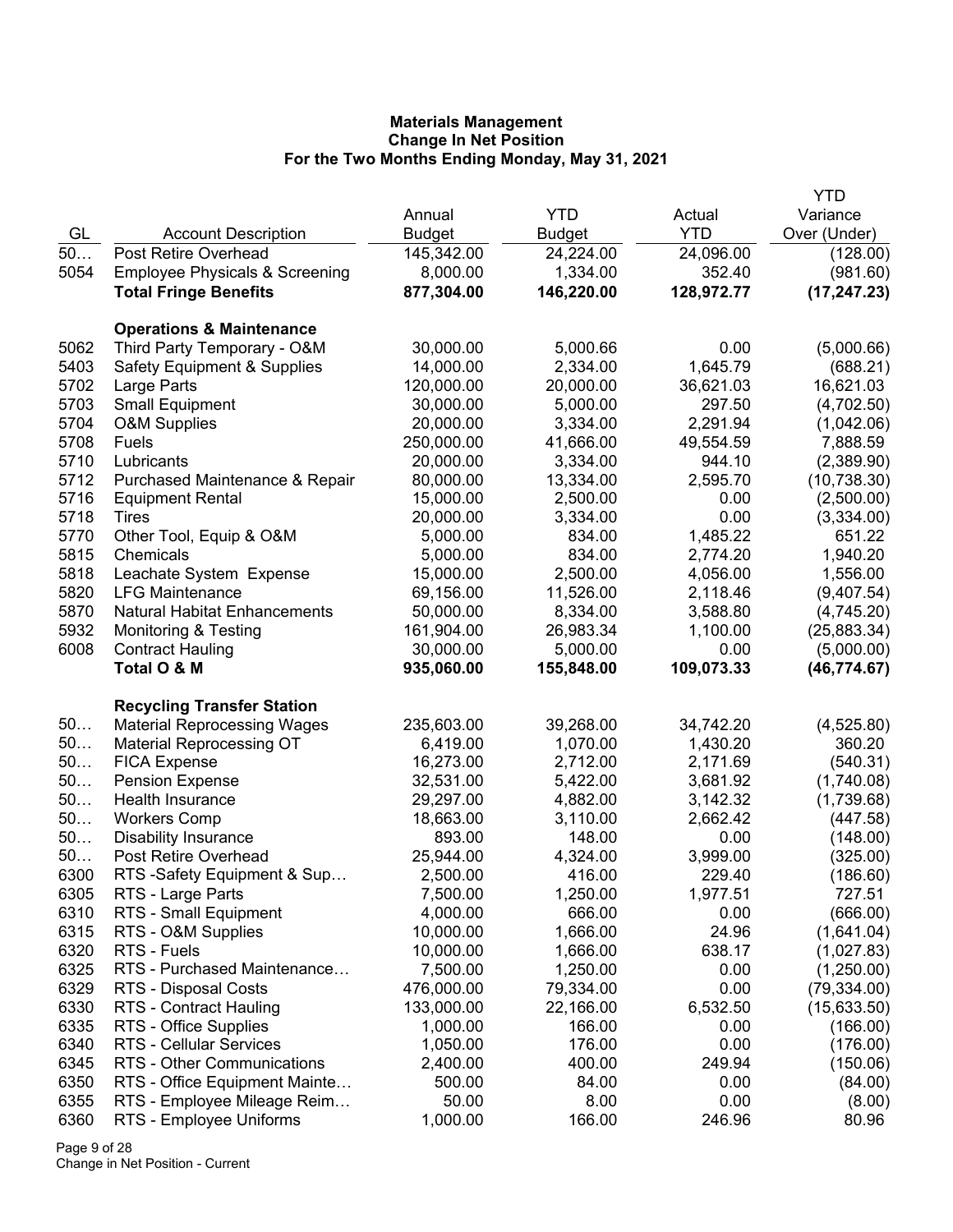|      |                                        |               |               |            | <b>YTD</b>   |
|------|----------------------------------------|---------------|---------------|------------|--------------|
|      |                                        | Annual        | <b>YTD</b>    | Actual     | Variance     |
| GL   | <b>Account Description</b>             | <b>Budget</b> | <b>Budget</b> | <b>YTD</b> | Over (Under) |
| 6365 | RTS - Gas & Electric                   | 6,000.00      | 1,000.00      | 447.32     | (552.68)     |
| 6370 | RTS - Propane                          | 4,000.00      | 666.00        | 517.24     | (148.76)     |
| 6375 | RTS - Building Supplies                | 1,000.00      | 166.00        | 0.00       | (166.00)     |
| 6380 | RTS - Site Supplies                    | 1,000.00      | 166.00        | 0.00       | (166.00)     |
| 6385 | RTS - Building Maintenance &           | 3,000.00      | 500.00        | 0.00       | (500.00)     |
| 6390 | RTS - Site Maintenance & Repair        | 4,000.00      | 666.00        | 370.00     | (296.00)     |
| 6395 | RTS - Auto/Light Truck Rep. &          | 2,000.00      | 334.00        | 0.00       | (334.00)     |
| 6400 | RTS - Auto/Light Truck Fuel            | 500.00        | 84.00         | 60.22      | (23.78)      |
| 6410 | RTS - Programming & Software           | 1,155.00      | 192.00        | 0.00       | (192.00)     |
|      | <b>Total Recycling Transfer Stati</b>  | 1,044,778.00  | 174,124.00    | 63,123.97  | (111,000.03) |
|      | <b>Waste Diversion</b>                 |               |               |            |              |
| 5125 | <b>Promotional Materials - RRR</b>     | 75,000.00     | 12,500.00     | 4,143.00   | (8,357.00)   |
| 6009 | <b>Household Hazardous Waste</b>       | 75,000.00     | 12,500.00     | 0.00       | (12,500.00)  |
| 6011 | Recycling Incentive                    | 70,000.00     | 11,666.00     | 4,911.00   | (6,755.00)   |
| 6012 | Recycling Incentive-County Ca          | 238,814.00    | 39,802.00     | 0.00       | (39,802.00)  |
| 6017 | <b>Book Debinding</b>                  | 3,000.00      | 500.00        | 0.00       | (500.00)     |
| 6018 | Mattress Recycling - All Counties      | 350,000.00    | 58,334.00     | 66,655.00  | 8,321.00     |
| 6021 | <b>Regional Tire Recycling</b>         | 140,000.00    | 23,334.00     | 0.00       | (23, 334.00) |
|      | <b>Total Waste Diversion</b>           | 951,814.00    | 158,636.00    | 75,709.00  | (82, 927.00) |
| 6002 | <b>Sewage Treatment</b>                | 603,000.00    | 100,500.00    | 91,495.20  | (9,004.80)   |
| 60   | <b>Closure &amp; Post Closure Care</b> | 744,157.00    | 124,026.00    | 155,574.01 | 31,548.01    |
| 6006 | <b>Host Community Benefits</b>         | 763,172.00    | 127,196.00    | 125,184.11 | (2,011.89)   |
|      | <b>Office &amp; Administrative</b>     |               |               |            |              |
| 5053 | Misc Employee Costs                    | 1,000.00      | 166.00        | 194.50     | 28.50        |
| 5104 | <b>Office Supplies</b>                 | 5,000.00      | 834.00        | 234.87     | (599.13)     |
| 5112 | Telephone                              | 8,500.00      | 1,416.00      | 1,750.96   | 334.96       |
| 5114 | <b>Cellular Services</b>               | 6,750.00      | 1,126.00      | 144.06     | (981.94)     |
| 5120 | Dues & Subscriptions                   | 3,000.00      | 500.00        | 0.00       | (500.00)     |
| 5122 | Public Info & Advertising              | 2,500.00      | 416.00        | 62.50      | (353.50)     |
| 5123 | <b>Promotional Materials</b>           | 8,000.00      | 1,334.00      | 0.00       | (1,334.00)   |
| 5130 | <b>Office Equipment</b>                | 1,000.00      | 166.00        | 787.33     | 621.33       |
| 5132 | <b>Office Equip Maintenance</b>        | 1,200.00      | 200.00        | 0.00       | (200.00)     |
| 5202 | Employee Mileage Reimburse             | 2,500.00      | 416.00        | 212.80     | (203.20)     |
| 5204 | Empl. Meals & Incidental               | 1,800.00      | 300.00        | 0.00       | (300.00)     |
| 5206 | Empl. Lodging                          | 4,800.00      | 800.00        | 0.00       | (800.00)     |
| 5270 | <b>Travel &amp; Meeting Expense</b>    | 750.00        | 126.00        | 0.00       | (126.00)     |
| 5312 | <b>Continuing Education</b>            | 3,535.00      | 589.84        | 3,535.00   | 2,945.16     |
| 5370 | Training & Development                 | 7,965.00      | 1,328.16      | 50.00      | (1,278.16)   |
| 5402 | <b>Employee Uniforms</b>               | 15,000.00     | 2,500.00      | 1,484.28   | (1,015.72)   |
| 5508 | <b>Cleaning Services</b>               | 12,000.00     | 2,000.00      | 1,020.00   | (980.00)     |
| 6210 | <b>Trustee Fees</b>                    | 7,500.00      | 1,250.00      | 0.00       | (1,250.00)   |
|      | <b>Total Office &amp; Admin</b>        | 92,800.00     | 15,468.00     | 9,476.30   | (5,991.70)   |

# **Utilities**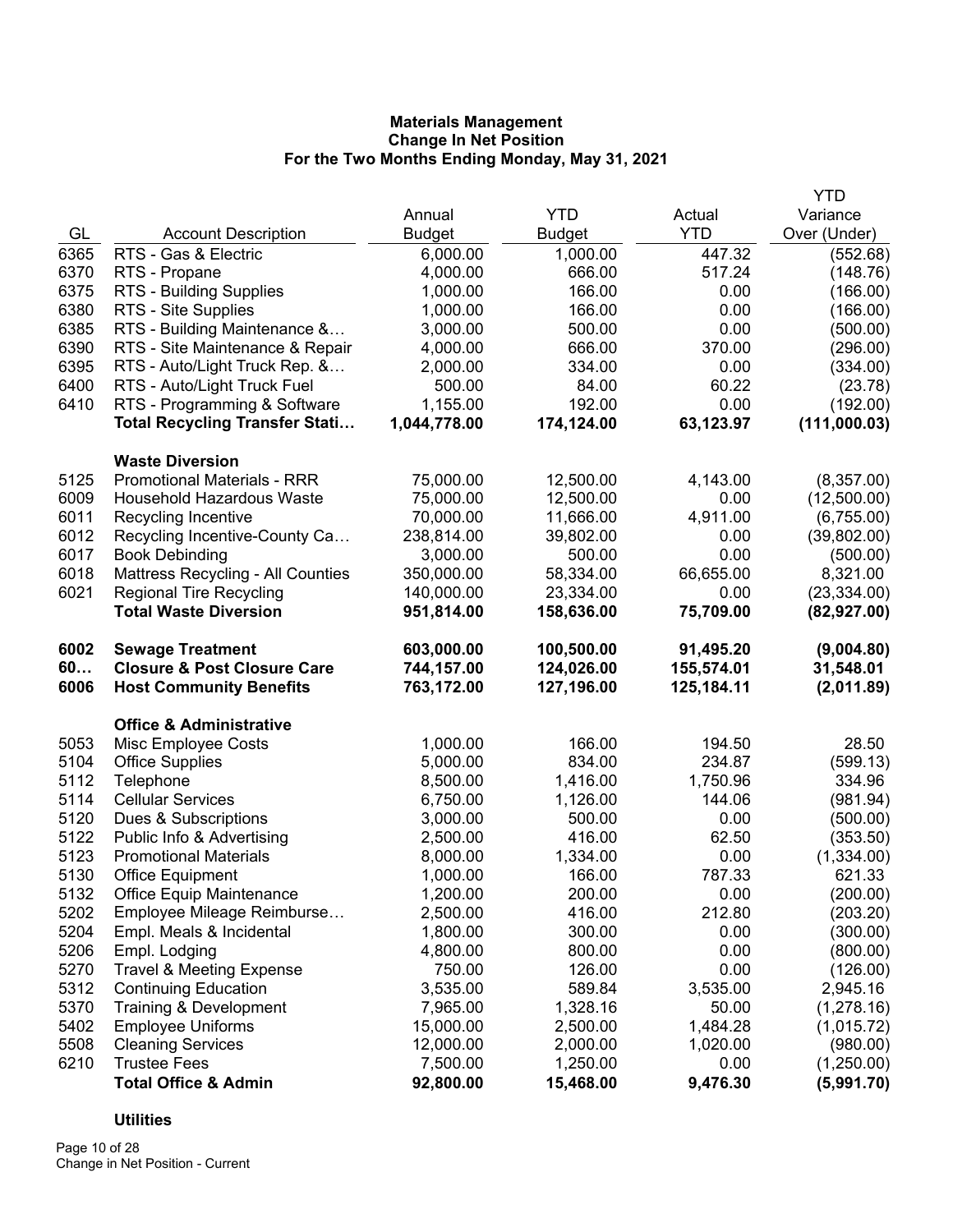|      |                                          |                |               |               | <b>YTD</b>    |
|------|------------------------------------------|----------------|---------------|---------------|---------------|
|      |                                          | Annual         | <b>YTD</b>    | Actual        | Variance      |
| GL   | <b>Account Description</b>               | <b>Budget</b>  | <b>Budget</b> | <b>YTD</b>    | Over (Under)  |
| 5802 | Gas & Electric                           | 40,000.00      | 6,666.00      | 5,267.14      | (1,398.86)    |
| 5803 | Propane                                  | 25,000.00      | 4,166.00      | 3,485.22      | (680.78)      |
|      | <b>Total Utilities</b>                   | 65,000.00      | 10,832.00     | 8,752.36      | (2,079.64)    |
|      |                                          |                |               |               |               |
|      | <b>Materials &amp; Supplies</b>          |                |               |               |               |
| 5806 | <b>Building Supplies</b>                 | 7,000.00       | 1,166.00      | 490.54        | (675.46)      |
| 5810 | <b>Site Supplies</b>                     | 40,000.00      | 6,666.00      | 795.07        | (5,870.93)    |
| 5824 | Sand, Gravel & Stone                     | 220,000.00     | 36,666.00     | 0.00          | (36,666.00)   |
| 5826 | Seed & Mulch                             | 35,000.00      | 5,834.00      | 0.00          | (5,834.00)    |
|      | <b>Total Materials &amp; Supplies</b>    | 302,000.00     | 50,332.00     | 1,285.61      | (49,046.39)   |
|      |                                          |                |               |               |               |
|      | <b>Professional Fees</b>                 |                |               |               |               |
| 5924 | Legal                                    | 5,500.00       | 916.00        | 0.00          | (916.00)      |
| 5926 | <b>Investment Banking Fees</b>           | 21,300.00      | 3,550.00      | 4,260.68      | 710.68        |
| 5970 | Consulting                               | 15,000.00      | 2,500.00      | 0.00          | (2,500.00)    |
|      | <b>Total Professional Fees</b>           | 41,800.00      | 6,966.00      | 4,260.68      | (2,705.32)    |
|      |                                          |                |               |               |               |
|      | <b>Repairs &amp; Maintenance</b>         |                |               |               |               |
| 5804 | <b>Building Maintenance &amp; Repair</b> | 20,000.00      | 3,334.00      | 873.18        | (2,460.82)    |
|      | <b>Total Repairs &amp; Maintenance</b>   | 20,000.00      | 3,334.00      | 873.18        | (2,460.82)    |
|      | <b>Automobile</b>                        |                |               |               |               |
| 5603 | Auto/Light Truck Rental/Lease            | 14,400.00      | 2,400.00      | 2,400.00      | 0.00          |
|      | <b>Total Automobile</b>                  | 14,400.00      | 2,400.00      | 2,400.00      | 0.00          |
|      |                                          |                |               |               |               |
|      | Computer                                 |                |               |               |               |
| 5124 | <b>Computer Equipment</b>                | 18,700.00      | 3,116.00      | 0.00          | (3, 116.00)   |
| 5128 | Programming & Software                   | 7,500.00       | 1,250.00      | 0.00          | (1,250.00)    |
|      | <b>Total Computer</b>                    | 26,200.00      | 4,366.00      | 0.00          | (4,366.00)    |
| 6114 | <b>Insurance</b>                         | 170,700.00     | 28,450.00     | 28,450.00     | 0.00          |
| 61   | <b>Admin Allocation</b>                  | 993,394.00     | 165,566.00    | 153,472.28    | (12,093.72)   |
| 61   | <b>Engineering Allocation</b>            | 30,524.00      | 5,088.00      | 8,827.57      | 3,739.57      |
| 6208 | <b>NYS Administrative Assessm</b>        | 51,147.00      | 8,524.00      | 0.00          | (8,524.00)    |
| 7032 | <b>Depreciation</b>                      | 3,537,500.00   | 589,584.00    | 541,749.99    | (47, 834.01)  |
| 6202 | <b>Interest Expense</b>                  | 658,144.00     | 109,690.00    | 97,462.12     | (12, 227.88)  |
| 6901 | <b>Contingency</b>                       | 30,000.00      | 5,000.00      | 0.00          | (5,000.00)    |
|      |                                          | 13,583,913.00  | 2,263,988.00  | 1,848,333.09  | (415, 654.91) |
|      | <b>Total Expenses</b>                    |                |               |               |               |
|      | <b>Change in Net Position</b>            | (2,817,691.00) | (469, 614.00) | (117, 777.75) | 351,836.25    |
|      |                                          |                |               |               |               |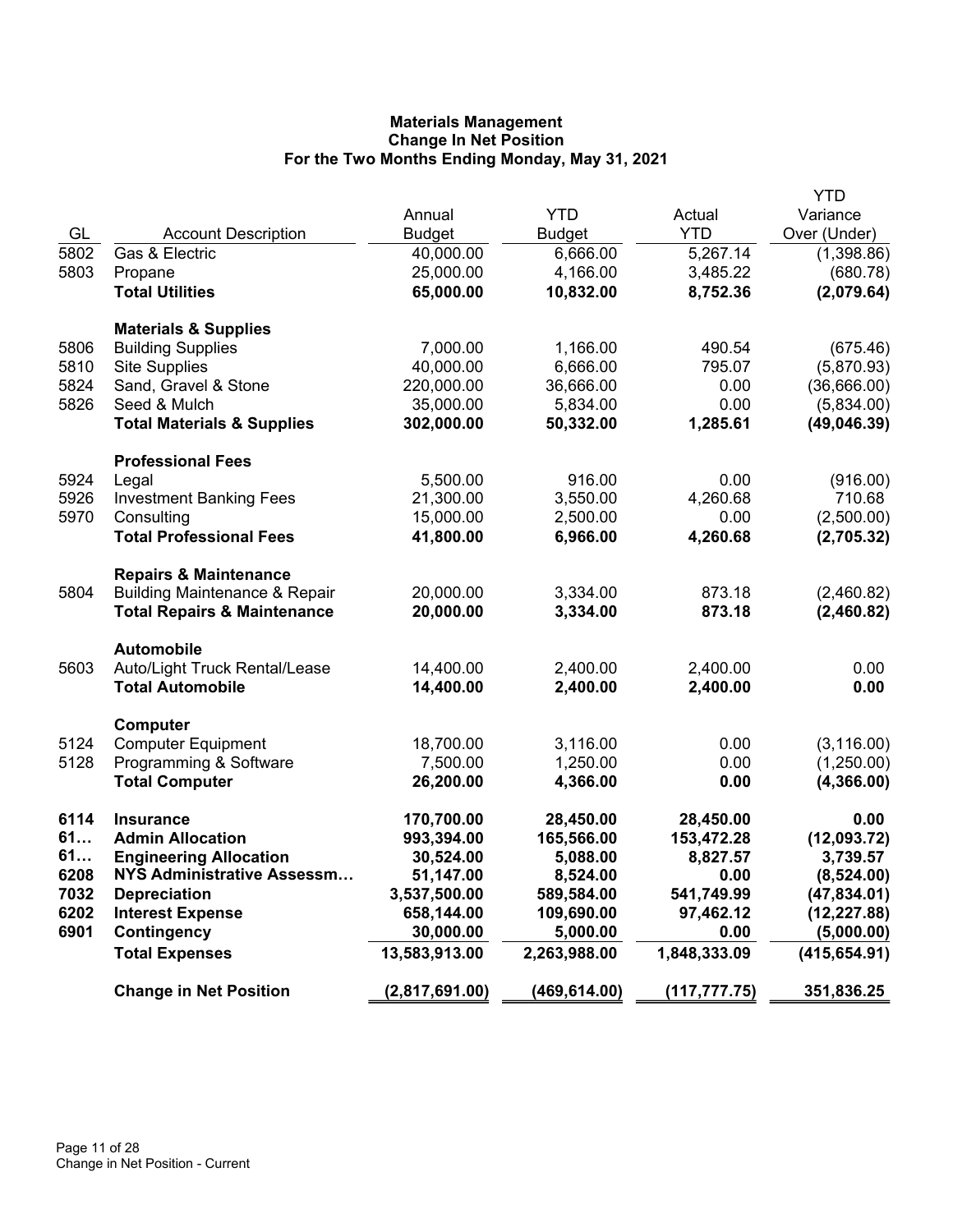# **Telecommunications Change In Net Position For the Two Months Ending Monday, May 31, 2021**

| GL            | <b>Account Description</b>                 | Annual<br><b>Budget</b> | <b>YTD</b><br><b>Budget</b> | Actual<br><b>YTD</b>   | <b>YTD</b><br>Variance<br>Over (Under) |
|---------------|--------------------------------------------|-------------------------|-----------------------------|------------------------|----------------------------------------|
|               | <b>Customer Billings</b>                   |                         |                             |                        |                                        |
| 4001          | <b>Customer Billings</b>                   | \$5,664,117.00          | \$944,020.00                | \$944,044.35           | \$24.35                                |
| 4004          | Dark Fiber Billings                        | 591,569.00              | 98,594.00                   | 86,838.10              | (11, 755.90)                           |
|               | <b>Total Customer Billings</b>             | 6,255,686.00            | 1,042,614.00                | 1,030,882.45           | (11, 731.55)                           |
|               | <b>Grant Revenue</b>                       |                         |                             |                        |                                        |
| 4181          | <b>Federal Grant Income</b>                | 200,000.00              | 33,334.00                   | 0.00                   | (33, 334.00)                           |
|               | <b>Total Grant Revenue</b>                 | 200,000.00              | 33,334.00                   | 0.00                   | (33, 334.00)                           |
|               | <b>Other Income</b>                        |                         |                             |                        |                                        |
| 4164          | Miscellaneous<br><b>Total Other Income</b> | 47,050.00<br>47,050.00  | 7,842.00<br>7,842.00        | 1,116.06<br>1,116.06   | (6,725.94)<br>(6, 725.94)              |
|               | <b>Interest Income</b>                     |                         |                             |                        |                                        |
| 4102          | Investment Interest Income                 | 9,773.00                | 1,628.00                    | 1,662.94               | 34.94                                  |
| 4108          | Reserve Interest                           | 84,786.00               | 14,132.00                   | 12,501.70              | (1,630.30)                             |
| 42            | Mark to Market Adjustment                  | 0.00                    | 0.00                        | 845.00                 | 845.00                                 |
|               | <b>Total Interest Income</b>               | 94,559.00               | 15,760.00                   | 15,009.64              | (750.36)                               |
|               | <b>Total Income</b>                        | 6,597,295.00            | 1,099,550.00                | 1,047,008.15           | (52, 541.85)                           |
|               | <b>Salaries</b>                            |                         |                             |                        |                                        |
| 50            | <b>Engineering Wages</b>                   | 28,644.00               | 4,774.00                    | 5,987.07               | 1,213.07                               |
| 50            | <b>Technology Wages</b>                    | 1,269,135.00            | 211,522.00                  | 196,158.79             | (15, 363.21)                           |
| 50            | <b>MMF Wages</b>                           | 0.00                    | 0.00                        | 3,222.34               | 3,222.34                               |
| 50            | Overtime Wages                             | 2,500.00                | 416.00                      | 516.26                 | 100.26                                 |
|               | <b>Total Salaries</b>                      | 1,300,279.00            | 216,712.00                  | 205,884.46             | (10, 827.54)                           |
|               | <b>Fringe Benefits</b>                     |                         |                             |                        |                                        |
| 50            | <b>FICA Expense</b>                        | 92,438.00               | 15,406.00                   | 14,339.96              | (1,066.04)                             |
| 50<br>50      | <b>Pension Expense</b><br>Health Insurance | 172,232.00<br>92,741.00 | 28,706.00<br>15,456.00      | 28,924.11<br>14,134.07 | 218.11                                 |
| 50            | <b>Workers Comp</b>                        | 2,437.00                | 406.00                      | 625.71                 | (1,321.93)<br>219.71                   |
| 50            | <b>Disability Insurance</b>                | 2,204.00                | 368.00                      | 367.34                 | (0.66)                                 |
| 50            | Post Retire Overhead                       | 69,552.00               | 11,592.00                   | 13,596.81              | 2,004.81                               |
| 5054          | <b>Employee Physicals &amp; Screening</b>  | 500.00                  | 84.00                       | 0.00                   | (84.00)                                |
|               | <b>Total Fringe Benefits</b>               | 432,104.00              | 72,018.00                   | 71,988.00              | (30.00)                                |
|               | <b>Operations &amp; Maintenance</b>        |                         |                             |                        |                                        |
| 5062          | Third Party Temporary - O&M                | 1,000.00                | 166.00                      | 0.00                   | (166.00)                               |
| 5133          | Equipment Maintenance Contr                | 340,194.00              | 56,700.00                   | 8,949.60               | (47, 750.40)                           |
| 5134          | <b>Maintenance Contracts</b>               | 155,800.00              | 25,966.00                   | 15,175.25              | (10, 790.75)                           |
| 5135          | <b>Underground Locating</b>                | 70,000.00               | 11,666.00                   | 4,994.11               | (6,671.89)                             |
| 5403          | Safety Equipment & Supplies                | 900.00                  | 150.00                      | 0.00                   | (150.00)                               |
| 5704          | <b>O&amp;M Supplies</b>                    | 4,500.00                | 750.00                      | 0.00                   | (750.00)                               |
| 5712          | Purchased Maintenance & Repair             | 55,000.00               | 9,166.00                    | 372.35                 | (8,793.65)                             |
| 5720<br>5770  | <b>Offnet Circuit Lease</b>                | 677,772.00<br>6,000.00  | 112,962.00<br>1,000.00      | 106,876.17<br>0.00     | (6,085.83)                             |
| Page 12 of 28 | Other Tool, Equip & O&M                    |                         |                             |                        | (1,000.00)                             |
|               |                                            |                         |                             |                        |                                        |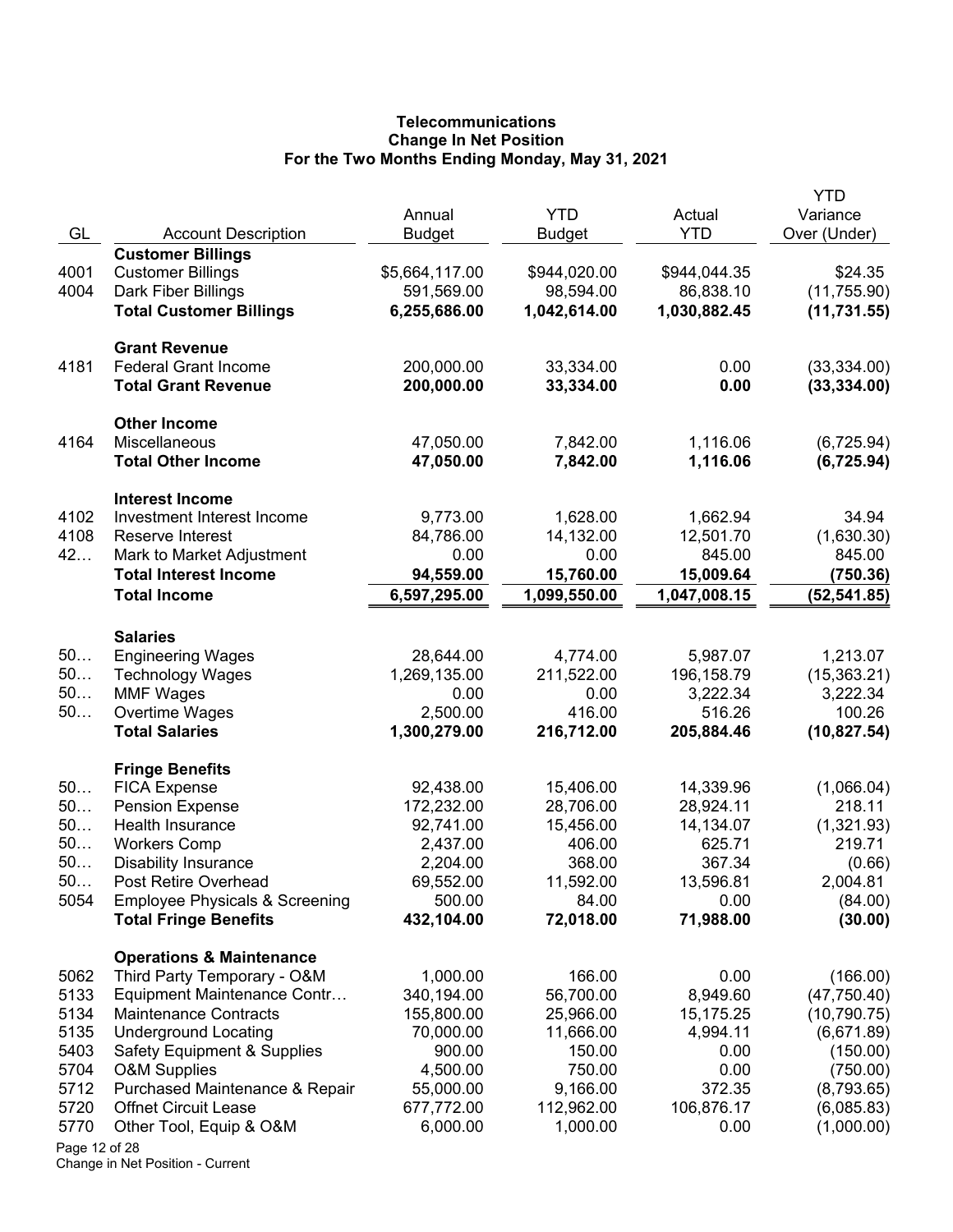# **Telecommunications Change In Net Position For the Two Months Ending Monday, May 31, 2021**

|      |                                     |               |               |            | <b>YTD</b>    |
|------|-------------------------------------|---------------|---------------|------------|---------------|
|      |                                     | Annual        | <b>YTD</b>    | Actual     | Variance      |
| GL   | <b>Account Description</b>          | <b>Budget</b> | <b>Budget</b> | <b>YTD</b> | Over (Under)  |
| 5830 | Collo Expense                       | 171,720.00    | 28,620.00     | 23,200.81  | (5,419.19)    |
| 5834 | Permitting                          | 6,000.00      | 1,000.00      | 3,121.66   | 2,121.66      |
| 5835 | <b>NYS DOT Fee</b>                  | 10,000.00     | 1,666.00      | 0.00       | (1,666.00)    |
| 5836 | <b>Pole Attachment Fees</b>         | 310,643.00    | 51,774.00     | 30,401.66  | (21, 372.34)  |
| 5838 | <b>Conduit Lease</b>                | 22,195.00     | 3,700.00      | 784.48     | (2,915.52)    |
|      | Total O & M                         | 1,831,724.00  | 305,286.00    | 193,876.09 | (111, 409.91) |
|      | <b>Office &amp; Administrative</b>  |               |               |            |               |
| 5053 | Misc Employee Costs                 | 2,400.00      | 400.00        | 0.00       | (400.00)      |
| 5102 | <b>Office Rent</b>                  | 44,279.00     | 7,380.00      | 7,310.00   | (70.00)       |
| 5104 | <b>Office Supplies</b>              | 2,200.00      | 366.00        | 0.00       | (366.00)      |
| 5110 | Postage & Shipping                  | 1,000.00      | 166.00        | 0.00       | (166.00)      |
| 5112 | Telephone                           | 11,500.00     | 1,916.00      | 2,253.57   | 337.57        |
| 5114 | <b>Cellular Services</b>            | 5,600.00      | 934.00        | 31.28      | (902.72)      |
| 5118 | <b>Other Communications</b>         | 1,600.00      | 266.00        | 238.90     | (27.10)       |
| 5120 | Dues & Subscriptions                | 500.00        | 84.00         | 0.00       | (84.00)       |
| 5122 | Public Info & Advertising           | 2,000.00      | 334.00        | 0.00       | (334.00)      |
| 5123 | <b>Promotional Materials</b>        | 5,000.00      | 834.00        | 0.00       | (834.00)      |
| 5130 | <b>Office Equipment</b>             | 3,000.00      | 500.00        | 0.00       | (500.00)      |
| 5170 | <b>Other Office Expenses</b>        | 6,000.00      | 1,000.00      | 161.89     | (838.11)      |
| 5172 | <b>Filing Fees</b>                  | 24,000.00     | 4,000.00      | 0.00       | (4,000.00)    |
| 5202 | Employee Mileage Reimburse          | 2,016.00      | 336.00        | 0.00       | (336.00)      |
| 5204 | Empl. Meals & Incidental            | 8,500.00      | 1,416.00      | 31.79      | (1,384.21)    |
| 5206 | Empl. Lodging                       | 15,000.00     | 2,500.00      | 112.00     | (2,388.00)    |
| 5270 | <b>Travel &amp; Meeting Expense</b> | 500.00        | 84.00         | 0.00       | (84.00)       |
| 5370 | Training & Development              | 9,300.00      | 1,550.00      | 50.00      | (1,500.00)    |
| 5402 | <b>Employee Uniforms</b>            | 1,225.00      | 204.00        | 0.00       | (204.00)      |
| 5570 | <b>Other General Expense</b>        | 1,000.00      | 166.00        | 0.00       | (166.00)      |
|      | <b>Total Office &amp; Admin</b>     | 146,620.00    | 24,436.00     | 10,189.43  | (14, 246.57)  |
|      |                                     |               |               |            |               |
|      | <b>Utilities</b>                    |               |               |            |               |
| 5802 | Gas & Electric                      | 5,000.00      | 834.00        | 542.98     | (291.02)      |
|      | <b>Total Utilities</b>              | 5,000.00      | 834.00        | 542.98     | (291.02)      |
|      | <b>Professional Fees</b>            |               |               |            |               |
| 5924 | Legal                               | 45,000.00     | 7,500.00      | 300.00     | (7,200.00)    |
| 5926 | <b>Investment Banking Fees</b>      | 5,734.00      | 956.00        | 1,174.64   | 218.64        |
| 5970 | Consulting                          | 25,000.00     | 4,166.00      | 9,950.00   | 5,784.00      |
|      | <b>Total Professional Fees</b>      | 75,734.00     | 12,622.00     | 11,424.64  | (1, 197.36)   |
|      | <b>Automobile</b>                   |               |               |            |               |
| 5601 | Auto/Light Truck Rep. & Maint.      | 12,000.00     | 2,000.00      | 1,231.41   | (768.59)      |
| 5602 | Auto/Light Truck Fuel               | 22,000.00     | 3,666.00      | 1,173.26   | (2,492.74)    |
| 5603 | Auto/Light Truck Rental/Lease       | 58,000.00     | 9,666.00      | 9,666.66   | 0.66          |
| 5605 | Vehicle Ins                         | 12,100.00     | 2,016.00      | 2,016.66   | 0.66          |
|      | <b>Total Automobile</b>             | 104,100.00    | 17,348.00     | 14,087.99  | (3,260.01)    |

Page 13 of 28 Change in Net Position - Current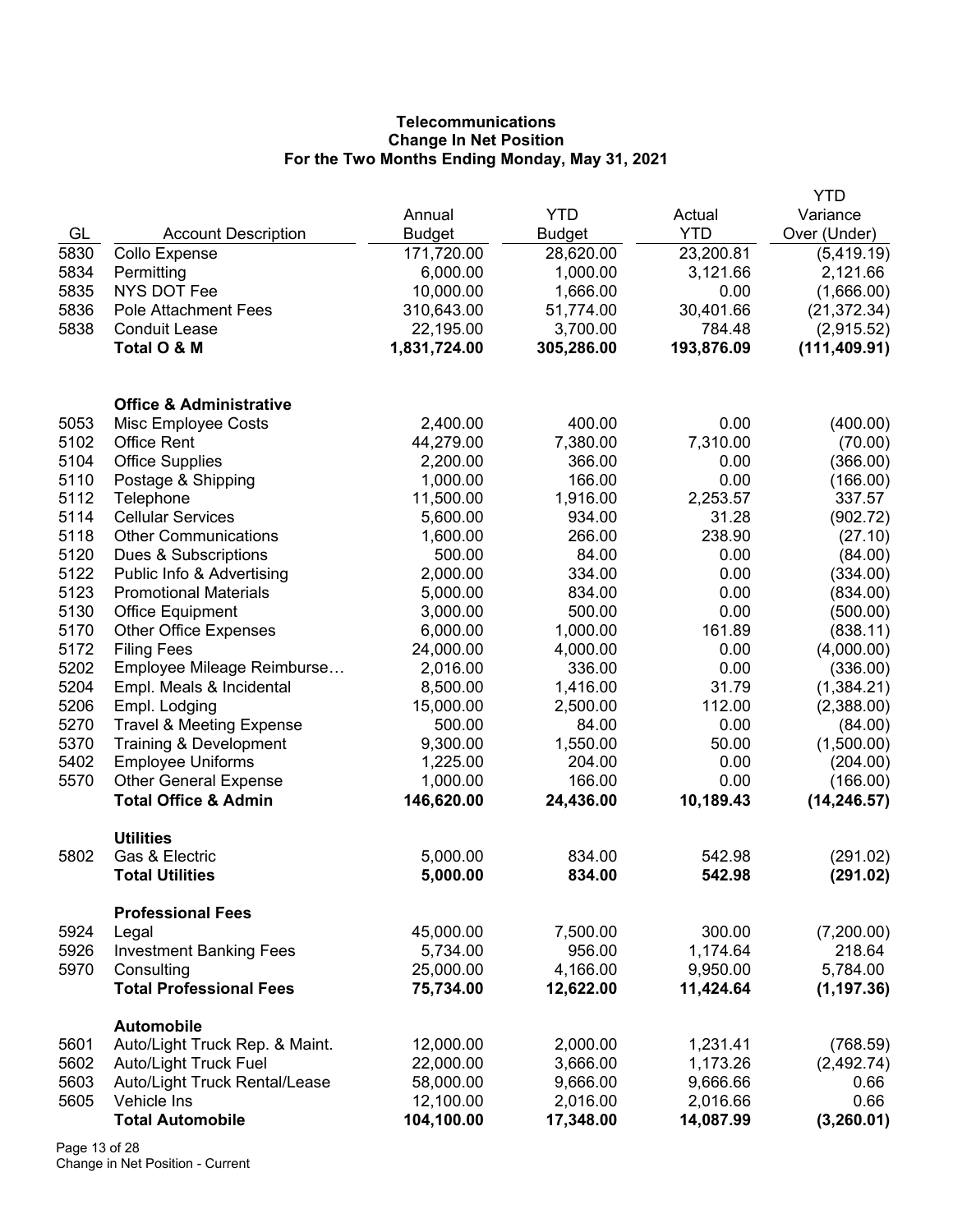# **Telecommunications Change In Net Position For the Two Months Ending Monday, May 31, 2021**

|                               |                                                                                            |                                                   |                                                 | YTD                                        |
|-------------------------------|--------------------------------------------------------------------------------------------|---------------------------------------------------|-------------------------------------------------|--------------------------------------------|
|                               | Annual                                                                                     | <b>YTD</b>                                        | Actual                                          | Variance                                   |
| <b>Account Description</b>    | <b>Budget</b>                                                                              | <b>Budget</b>                                     | <b>YTD</b>                                      | Over (Under)                               |
|                               |                                                                                            |                                                   |                                                 |                                            |
|                               |                                                                                            |                                                   |                                                 |                                            |
|                               |                                                                                            |                                                   |                                                 | (1,584.00)                                 |
|                               |                                                                                            |                                                   |                                                 | (1,251.41)                                 |
| <b>Total Computer</b>         | 28,250.00                                                                                  | 4,710.00                                          | 1,874.59                                        | (2,835.41)                                 |
|                               | 0.00                                                                                       | 0.00                                              | 9,864.37                                        | 9,864.37                                   |
| Insurance                     |                                                                                            |                                                   |                                                 | 0.00                                       |
| <b>Admin Allocation</b>       |                                                                                            |                                                   |                                                 | (6, 564.90)                                |
| <b>Engineering Allocation</b> | 11,730.00                                                                                  | 1,956.00                                          | 5,220.55                                        | 3,264.55                                   |
| NYS Administrative Assessm    | 34,901.00                                                                                  | 5,816.00                                          | 0.00                                            | (5,816.00)                                 |
| <b>Depreciation</b>           | 3,732,600.00                                                                               | 622,100.00                                        | 592,239.66                                      | (29, 860.34)                               |
| Contingency                   | 25,000.00                                                                                  | 4,166.00                                          | 0.00                                            | (4, 166.00)                                |
| <b>Total Expenses</b>         | 8,476,062.00                                                                               | 1,412,674.00                                      | 1,235,297.86                                    | (177, 376.14)                              |
| <b>Change in Net Position</b> | (1,878,767.00)                                                                             | (313, 124.00)                                     | (188, 289.71)                                   | 124,834.29                                 |
|                               | Computer<br><b>Computer Equipment</b><br>Programming & Software<br><b>Bad Debt Expense</b> | 9,500.00<br>18,750.00<br>130,200.00<br>617,820.00 | 1,584.00<br>3,126.00<br>21,700.00<br>102,970.00 | 0.00<br>1,874.59<br>21,700.00<br>96,405.10 |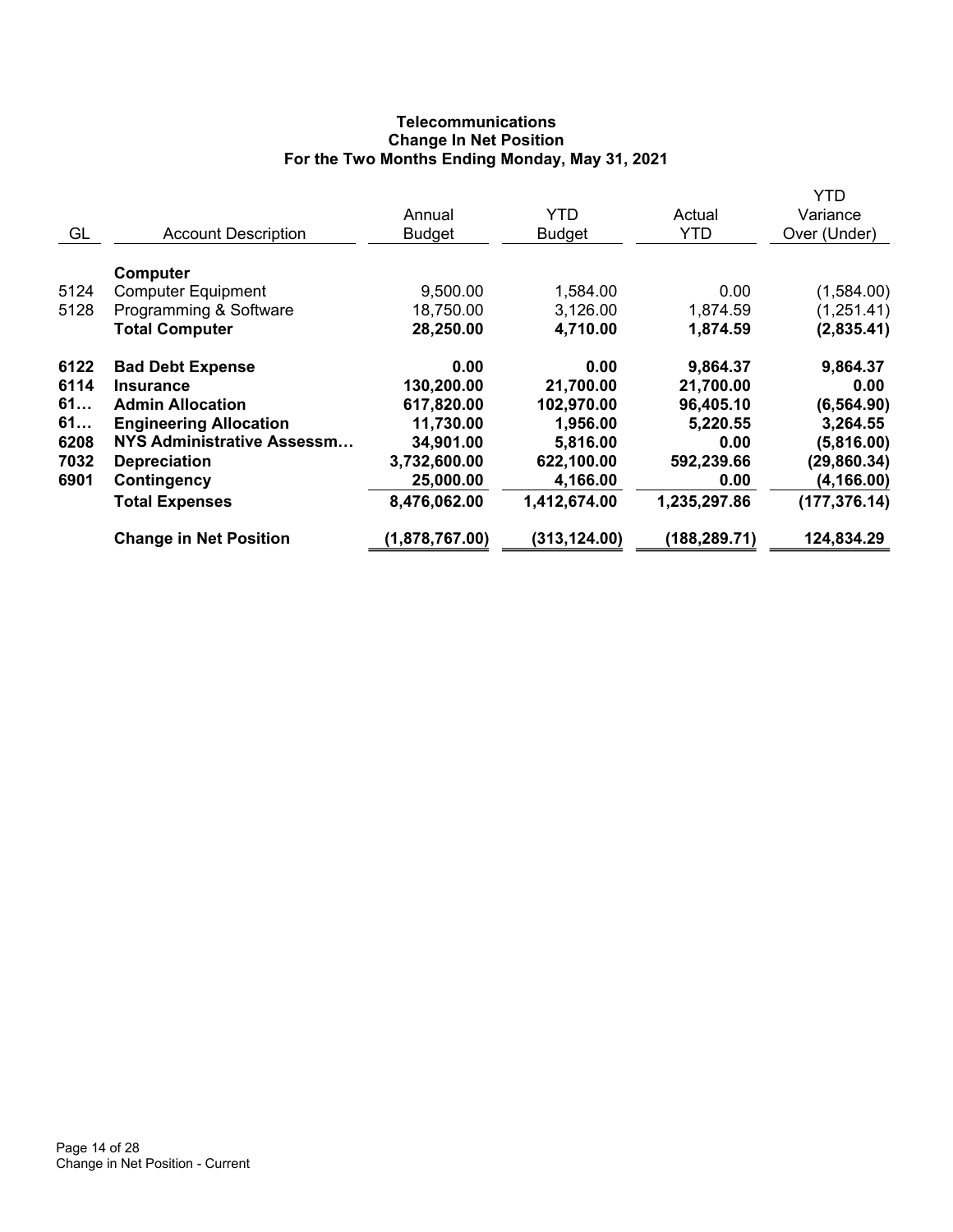#### **Water Quality Change In Net Position For the Two Months Ending Monday, May 31, 2021**

|               |                                           | Annual         | <b>YTD</b>    | Actual       | <b>YTD</b><br>Variance |
|---------------|-------------------------------------------|----------------|---------------|--------------|------------------------|
| GL            | <b>Account Description</b>                | <b>Budget</b>  | <b>Budget</b> | <b>YTD</b>   | Over (Under)           |
|               | <b>Customer Billings</b>                  |                |               |              |                        |
| 4001          | <b>Customer Billings</b>                  | \$5,775,764.00 | \$962,628.00  | \$991,693.69 | \$29,065.69            |
| 4005          | <b>Capital Billings</b>                   | 278,587.00     | 46,432.00     | 46,431.14    | (0.86)                 |
|               | <b>Total Customer Billings</b>            | 6,054,351.00   | 1,009,060.00  | 1,038,124.83 | 29,064.83              |
|               |                                           |                |               |              |                        |
|               | <b>Grant Revenue</b>                      |                |               |              |                        |
| 4181          | <b>Federal Grant Income</b>               | 900,000.00     | 150,000.00    | 0.00         | (150,000.00)           |
|               | <b>Total Grant Revenue</b>                | 900,000.00     | 150,000.00    | 0.00         | (150,000.00)           |
|               | <b>Other Income</b>                       |                |               |              |                        |
| 4164          | Miscellaneous                             | 7,129.00       | 1,188.00      | 1,188.16     | 0.16                   |
|               | <b>Total Other Income</b>                 | 7,129.00       | 1,188.00      | 1,188.16     | 0.16                   |
|               | <b>Interest Income</b>                    |                |               |              |                        |
| 4102          | Investment Interest Income                | 2,000.00       | 334.00        | 861.55       | 527.55                 |
| 4108          | Reserve Interest                          | 42,900.00      | 7,150.00      | 4,717.42     | (2,432.58)             |
| 42            | Mark to Market Adjustment                 | 0.00           | 0.00          | 2,078.20     | 2,078.20               |
|               | <b>Total Interest Income</b>              | 44,900.00      | 7,484.00      | 7,657.17     | 173.17                 |
|               | <b>Total Income</b>                       | 7,006,380.00   | 1,167,732.00  | 1,046,970.16 | (120, 761.84)          |
|               |                                           |                |               |              |                        |
|               | <b>Salaries</b>                           |                |               |              |                        |
| 50            | <b>Engineering Wages</b>                  | 105,064.00     | 17,510.00     | 21,122.99    | 3,612.99               |
| 50            | <b>MMF Wages</b>                          | 0.00           | 0.00          | 3,313.78     | 3,313.78               |
| 50            | WQ Wages                                  | 1,040,560.00   | 173,426.00    | 159,141.56   | (14, 284.44)           |
| 50            | Overtime Wages                            | 126,312.00     | 21,052.00     | 18,609.34    | (2,442.66)             |
| 5005          | On-Call Stipend                           | 18,000.00      | 3,000.00      | 2,400.00     | (600.00)               |
|               | <b>Total Salaries</b>                     | 1,289,936.00   | 214,988.00    | 204,587.67   | (10, 400.33)           |
|               | <b>Fringe Benefits</b>                    |                |               |              |                        |
| 50            | <b>FICA Expense</b>                       | 84,579.00      | 14,098.00     | 13,362.00    | (736.00)               |
| 50            | <b>Pension Expense</b>                    | 191,294.00     | 31,884.00     | 27,398.14    | (4,485.86)             |
| 50            | Health Insurance                          | 187,066.00     | 31,178.00     | 27,815.99    | (3,362.01)             |
| 50            | <b>Workers Comp</b>                       | 75,778.00      | 12,630.00     | 11,792.49    | (837.51)               |
| 50            | <b>Disability Insurance</b>               | 3,712.00       | 618.00        | 618.66       | 0.66                   |
| 50            | Post Retire Overhead                      | 107,860.00     | 17,978.00     | 18,928.50    | 950.50                 |
| 5054          | <b>Employee Physicals &amp; Screening</b> | 5,000.00       | 834.00        | 0.00         | (834.00)               |
|               | <b>Total Fringe Benefits</b>              | 655,289.00     | 109,220.00    | 99,915.78    | (9,304.22)             |
|               | <b>Operations &amp; Maintenance</b>       |                |               |              |                        |
| 5403          | Safety Equipment & Supplies               | 7,500.00       | 1,250.00      | 677.74       | (572.26)               |
| 5704          | <b>O&amp;M Supplies</b>                   | 500.00         | 84.00         | 0.00         | (84.00)                |
| 5706          | Shop Tools                                | 14,700.00      | 2,450.66      | 408.00       | (2,042.66)             |
| 5770          | Other Tool, Equip & O&M                   | 500.00         | 84.00         | 0.00         | (84.00)                |
| 5815          | Chemicals                                 | 62,000.00      | 10,334.00     | 4,510.00     | (5,824.00)             |
| 5902          | Lab Fees                                  | 8,600.00       | 1,434.00      | 175.00       | (1,259.00)             |
| 6010          | <b>Cape Vincent Reserve</b>               | 700.00         | 116.00        | 0.00         | (116.00)               |
| 8090          | <b>Purchases for Resale</b>               | 50,000.00      | 8,334.00      | 1,312.91     | (7,021.09)             |
| Page 15 of 28 |                                           |                |               |              |                        |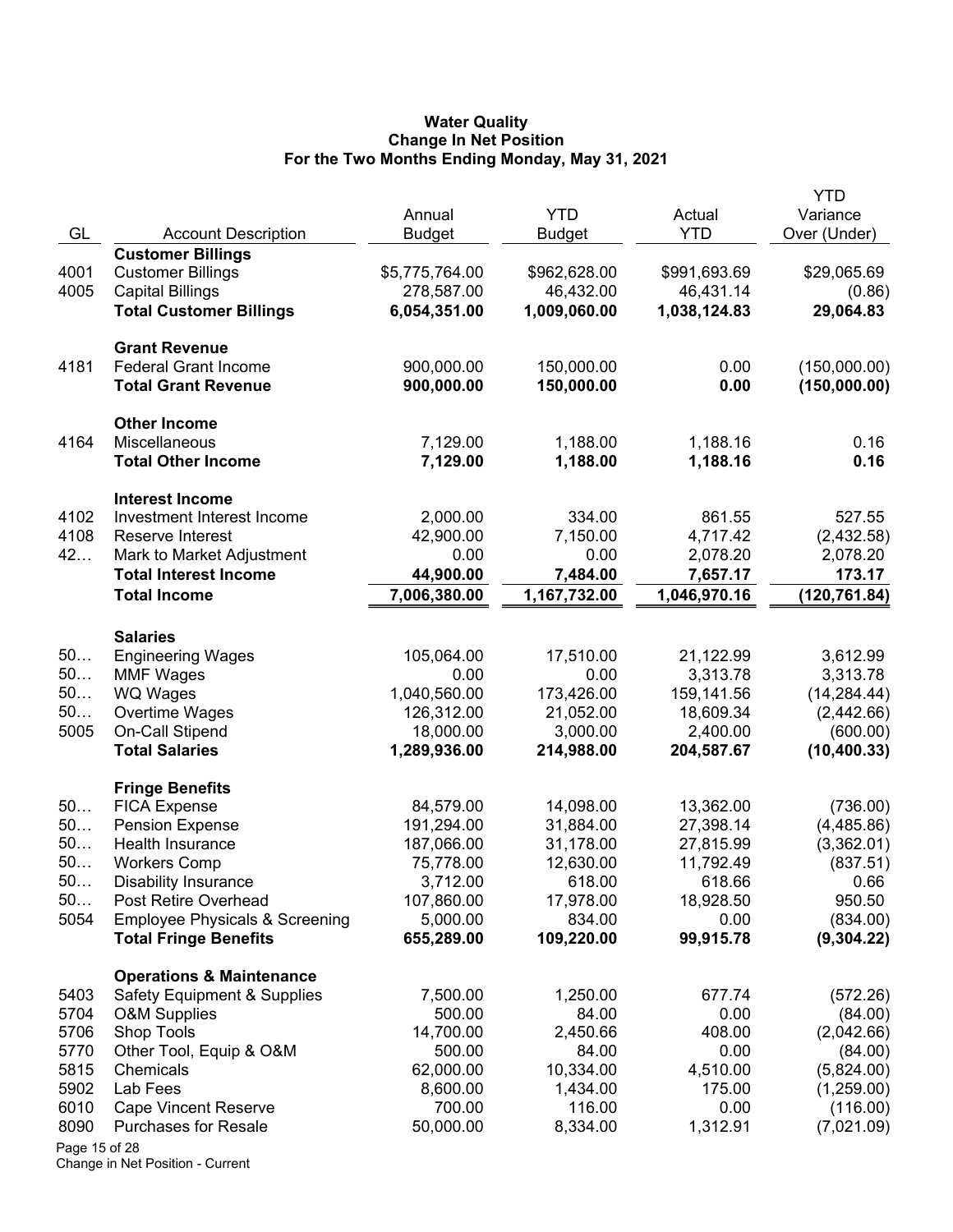## **Water Quality Change In Net Position For the Two Months Ending Monday, May 31, 2021**

|      |                                          |               |               |            | <b>YTD</b>   |
|------|------------------------------------------|---------------|---------------|------------|--------------|
|      |                                          | Annual        | <b>YTD</b>    | Actual     | Variance     |
| GL   | <b>Account Description</b>               | <b>Budget</b> | <b>Budget</b> | <b>YTD</b> | Over (Under) |
|      | Total O & M                              | 144,500.00    | 24,086.66     | 7,083.65   | (17,003.01)  |
| 6002 | <b>Sewage Treatment</b>                  | 1,234,029.00  | 205,672.00    | 210,723.40 | 5,051.40     |
| 6004 | <b>Water Purchases</b>                   | 752,520.00    | 125,422.00    | 120,001.25 | (5,420.75)   |
|      | <b>Office &amp; Administrative</b>       |               |               |            |              |
| 5053 | Misc Employee Costs                      | 100.00        | 16.00         | 0.00       | (16.00)      |
| 5104 | <b>Office Supplies</b>                   | 5,500.00      | 916.00        | 119.41     | (796.59)     |
| 5110 | Postage & Shipping                       | 1,000.00      | 166.00        | 10.71      | (155.29)     |
| 5112 | Telephone                                | 10,000.00     | 1,666.00      | 1,283.47   | (382.53)     |
| 5114 | <b>Cellular Services</b>                 | 13,900.00     | 2,316.00      | 537.08     | (1,778.92)   |
| 5120 | Dues & Subscriptions                     | 1,500.00      | 250.00        | 60.00      | (190.00)     |
| 5122 | Public Info & Advertising                | 2,731.00      | 456.00        | 62.50      | (393.50)     |
| 5130 | <b>Office Equipment</b>                  | 1,000.00      | 166.00        | 0.00       | (166.00)     |
| 5202 | Employee Mileage Reimburse               | 1,100.00      | 184.00        | 0.00       | (184.00)     |
| 5204 | Empl. Meals & Incidental                 | 2,500.00      | 416.00        | 0.00       | (416.00)     |
| 5206 | Empl. Lodging                            | 5,000.00      | 834.00        | 0.00       | (834.00)     |
| 5270 | <b>Travel &amp; Meeting Expense</b>      | 300.00        | 50.00         | 0.00       | (50.00)      |
| 5370 | Training & Development                   | 8,000.00      | 1,334.00      | 550.00     | (784.00)     |
| 5402 | <b>Employee Uniforms</b>                 | 7,500.00      | 1,250.00      | 0.00       | (1,250.00)   |
| 5508 | <b>Cleaning Services</b>                 | 12,000.00     | 2,000.00      | 2,190.00   | 190.00       |
|      | <b>Total Office &amp; Admin</b>          | 72,131.00     | 12,020.00     | 4,813.17   | (7, 206.83)  |
|      | <b>Utilities</b>                         |               |               |            |              |
| 5802 | Gas & Electric                           | 99,225.00     | 16,538.00     | 7,439.82   | (9,098.18)   |
|      | <b>Total Utilities</b>                   | 99,225.00     | 16,538.00     | 7,439.82   | (9,098.18)   |
|      | <b>Professional Fees</b>                 |               |               |            |              |
| 5924 | Legal                                    | 5,000.00      | 834.00        | 0.00       | (834.00)     |
| 5926 | <b>Investment Banking Fees</b>           | 1,963.00      | 328.00        | 421.68     | 93.68        |
| 5970 | Consulting                               | 5,800.00      | 966.66        | 0.00       | (966.66)     |
|      | <b>Total Professional Fees</b>           | 12,763.00     | 2,128.66      | 421.68     | (1,706.98)   |
|      | <b>Repairs &amp; Maintenance</b>         |               |               |            |              |
| 5804 | <b>Building Maintenance &amp; Repair</b> | 28,000.00     | 4,666.00      | 604.31     | (4,061.69)   |
| 5808 | Site Maint & Repair                      | 35,500.00     | 5,916.00      | 3,329.20   | (2,586.80)   |
| 5812 | Pipeline Maintenance                     | 80,000.00     | 13,334.66     | 1,152.82   | (12, 181.84) |
|      | <b>Total Repairs &amp; Maintenance</b>   | 143,500.00    | 23,916.66     | 5,086.33   | (18, 830.33) |
|      | <b>Automobile</b>                        |               |               |            |              |
| 5601 | Auto/Light Truck Rep. & Maint.           | 19,000.00     | 3,166.00      | 2,717.81   | (448.19)     |
| 5602 | Auto/Light Truck Fuel                    | 50,000.00     | 8,334.00      | 5,073.47   | (3,260.53)   |
| 5603 | Auto/Light Truck Rental/Lease            | 132,200.00    | 22,034.00     | 19,000.00  | (3,034.00)   |
| 5605 | Vehicle Ins                              | 27,900.00     | 4,650.00      | 4,650.00   | 0.00         |
|      | <b>Total Automobile</b>                  | 229,100.00    | 38,184.00     | 31,441.28  | (6,742.72)   |

# **Computer**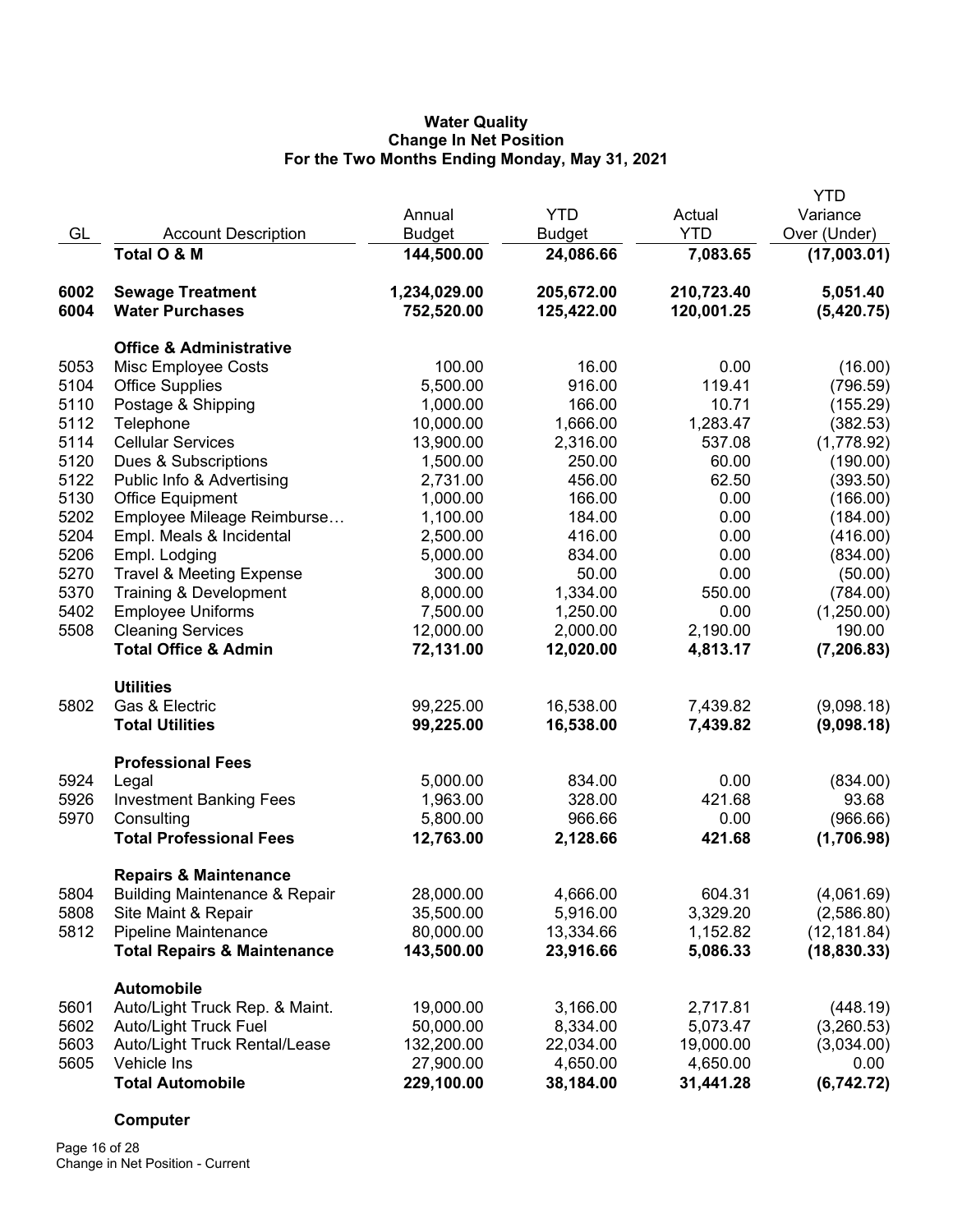# **Water Quality Change In Net Position For the Two Months Ending Monday, May 31, 2021**

|                               |               |               |              | YTD          |
|-------------------------------|---------------|---------------|--------------|--------------|
|                               | Annual        | <b>YTD</b>    | Actual       | Variance     |
| <b>Account Description</b>    | <b>Budget</b> | <b>Budget</b> | <b>YTD</b>   | Over (Under) |
| <b>Computer Equipment</b>     | 12,500.00     | 2,084.00      | 134.56       | (1,949.44)   |
| Programming & Software        | 7,602.00      | 1,268.00      | 2,910.00     | 1,642.00     |
| <b>Total Computer</b>         | 20,102.00     | 3,352.00      | 3,044.56     | (307.44)     |
| <b>Insurance</b>              | 86,600.00     | 14,434.00     | 14,433.34    | (0.66)       |
| <b>Admin Allocation</b>       | 500,817.00    | 83,470.00     | 78,277.03    | (5, 192.97)  |
| <b>Engineering Allocation</b> | 33,536.00     | 5,588.00      | 7,720.32     | 2,132.32     |
| NYS Administrative Assessm    | 31,828.00     | 5,306.00      | 0.00         | (5,306.00)   |
| <b>Depreciation</b>           | 801,700.00    | 133,618.00    | 127, 152. 70 | (6,465.30)   |
| Amortization                  | 24,400.00     | 4,066.00      | 4,061.13     | (4.87)       |
| <b>Interest Expense</b>       | 56,806.00     | 9,468.00      | 3,007.88     | (6,460.12)   |
| <b>Total Expenses</b>         | 6,188,782.00  | 1,031,477.98  | 929,210.99   | (102,266.99) |
| <b>Change in Net Position</b> | 817,598.00    | 136,254.02    | 117,759.17   | (18, 494.85) |
|                               |               |               |              |              |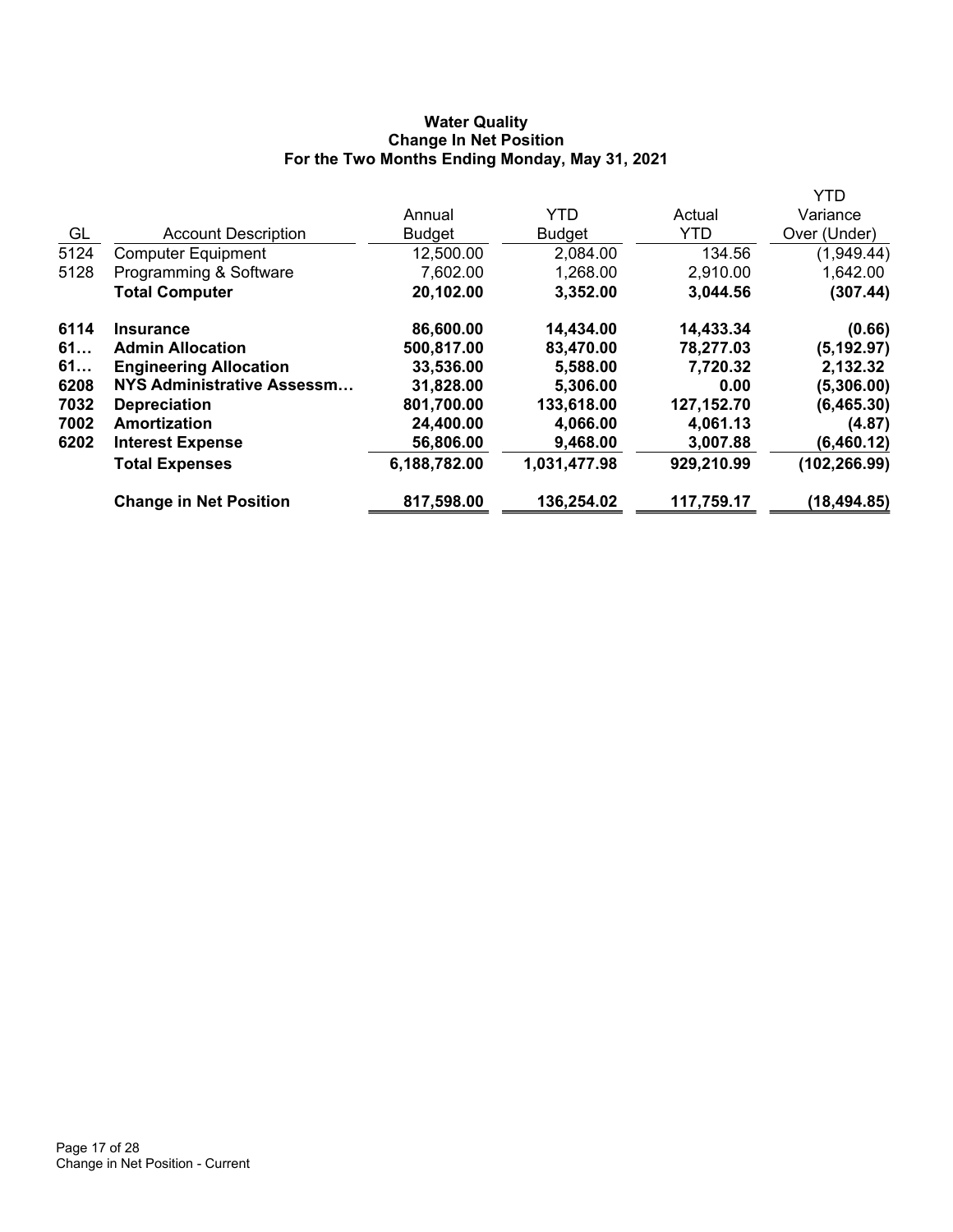#### **Army Sewer Change In Net Position For the Two Months Ending Monday, May 31, 2021**

| GL            | <b>Account Description</b>                | Annual<br><b>Budget</b> | <b>YTD</b><br><b>Budget</b> | Actual<br><b>YTD</b> | <b>YTD</b><br>Variance<br>Over (Under) |
|---------------|-------------------------------------------|-------------------------|-----------------------------|----------------------|----------------------------------------|
|               | <b>Customer Billings</b>                  |                         |                             |                      |                                        |
| 4001          | <b>Customer Billings</b>                  | \$2,779,184.00          | \$463,198.00                | \$474,761.51         | \$11,563.51                            |
|               | <b>Total Customer Billings</b>            | 2,779,184.00            | 463,198.00                  | 474,761.51           | 11,563.51                              |
|               | <b>Other Income</b>                       |                         |                             |                      |                                        |
| 4164          | Miscellaneous                             | 7,129.00                | 1,188.00                    | 1,188.16             | 0.16                                   |
|               | <b>Total Other Income</b>                 | 7,129.00                | 1,188.00                    | 1,188.16             | 0.16                                   |
|               | <b>Interest Income</b>                    |                         |                             |                      |                                        |
| 4108          | Reserve Interest                          | 27,800.00               | 4,634.00                    | 3,052.45             | (1,581.55)                             |
| 42            | Mark to Market Adjustment                 | 0.00                    | 0.00                        | 1,344.71             | 1,344.71                               |
|               | <b>Total Interest Income</b>              | 27,800.00               | 4,634.00                    | 4,397.16             | (236.84)                               |
|               | <b>Total Income</b>                       | 2,814,113.00            | 469,020.00                  | 480,346.83           | 11,326.83                              |
|               | <b>Salaries</b>                           |                         |                             |                      |                                        |
| 50            | <b>Engineering Wages</b>                  | 39,529.00               | 6,588.00                    | 8,343.21             | 1,755.21                               |
| 50            | <b>MMF Wages</b>                          | 0.00                    | 0.00                        | 1,647.95             | 1,647.95                               |
| 50            | WQ Wages                                  | 369,119.00              | 61,520.00                   | 57,876.89            | (3,643.11)                             |
| 50            | Overtime Wages                            | 26,392.00               | 4,398.00                    | 3,310.23             | (1,087.77)                             |
| 5005          | On-Call Stipend                           | 3,840.00                | 640.00                      | 480.00               | (160.00)                               |
|               | <b>Total Salaries</b>                     | 438,880.00              | 73,146.00                   | 71,658.28            | (1,487.72)                             |
|               | <b>Fringe Benefits</b>                    |                         |                             |                      |                                        |
| 50            | <b>FICA Expense</b>                       | 28,846.00               | 4,808.00                    | 4,876.13             | 68.13                                  |
| 50            | <b>Pension Expense</b>                    | 65,048.00               | 10,842.00                   | 9,893.32             | (948.68)                               |
| 50            | Health Insurance                          | 63,471.00               | 10,578.00                   | 10,310.31            | (267.69)                               |
| 50            | <b>Workers Comp</b>                       | 25,264.00               | 4,210.00                    | 4,865.97             | 655.97                                 |
| 50            | <b>Disability Insurance</b>               | 1,249.00                | 208.00                      | 208.16               | 0.16                                   |
| 50            | Post Retire Overhead                      | 36,292.00               | 6,048.00                    | 6,870.00             | 822.00                                 |
| 5054          | <b>Employee Physicals &amp; Screening</b> | 2,750.00                | 458.00                      | 0.00                 | (458.00)                               |
|               | <b>Total Fringe Benefits</b>              | 222,920.00              | 37,152.00                   | 37,023.89            | (128.11)                               |
|               | <b>Operations &amp; Maintenance</b>       |                         |                             |                      |                                        |
| 5403          | <b>Safety Equipment &amp; Supplies</b>    | 7,500.00                | 1,250.00                    | 677.74               | (572.26)                               |
| 5706          | Shop Tools                                | 10,000.00               | 1,666.00                    | 408.00               | (1,258.00)                             |
| 5815          | Chemicals<br>Total O & M                  | 60,000.00<br>77,500.00  | 10,000.00<br>12,916.00      | 4,510.00<br>5,595.74 | (5,490.00)<br>(7,320.26)               |
| 6002          | <b>Sewage Treatment</b>                   | 1,234,029.00            | 205,672.00                  | 210,723.40           | 5,051.40                               |
| 6004          | <b>Water Purchases</b>                    | 3,200.00                | 534.00                      | 718.00               | 184.00                                 |
|               | <b>Office &amp; Administrative</b>        |                         |                             |                      |                                        |
| 5053          | Misc Employee Costs                       | 100.00                  | 16.00                       | 0.00                 | (16.00)                                |
| 5104          | <b>Office Supplies</b>                    | 5,500.00                | 916.00                      | 119.41               | (796.59)                               |
| 5110          | Postage & Shipping                        | 1,000.00                | 166.00                      | 10.71                | (155.29)                               |
| 5112          | Telephone                                 | 10,000.00               | 1,666.00                    | 1,283.47             | (382.53)                               |
| 5114          | <b>Cellular Services</b>                  | 13,900.00               | 2,316.00                    | 537.08               | (1,778.92)                             |
| Page 18 of 28 |                                           |                         |                             |                      |                                        |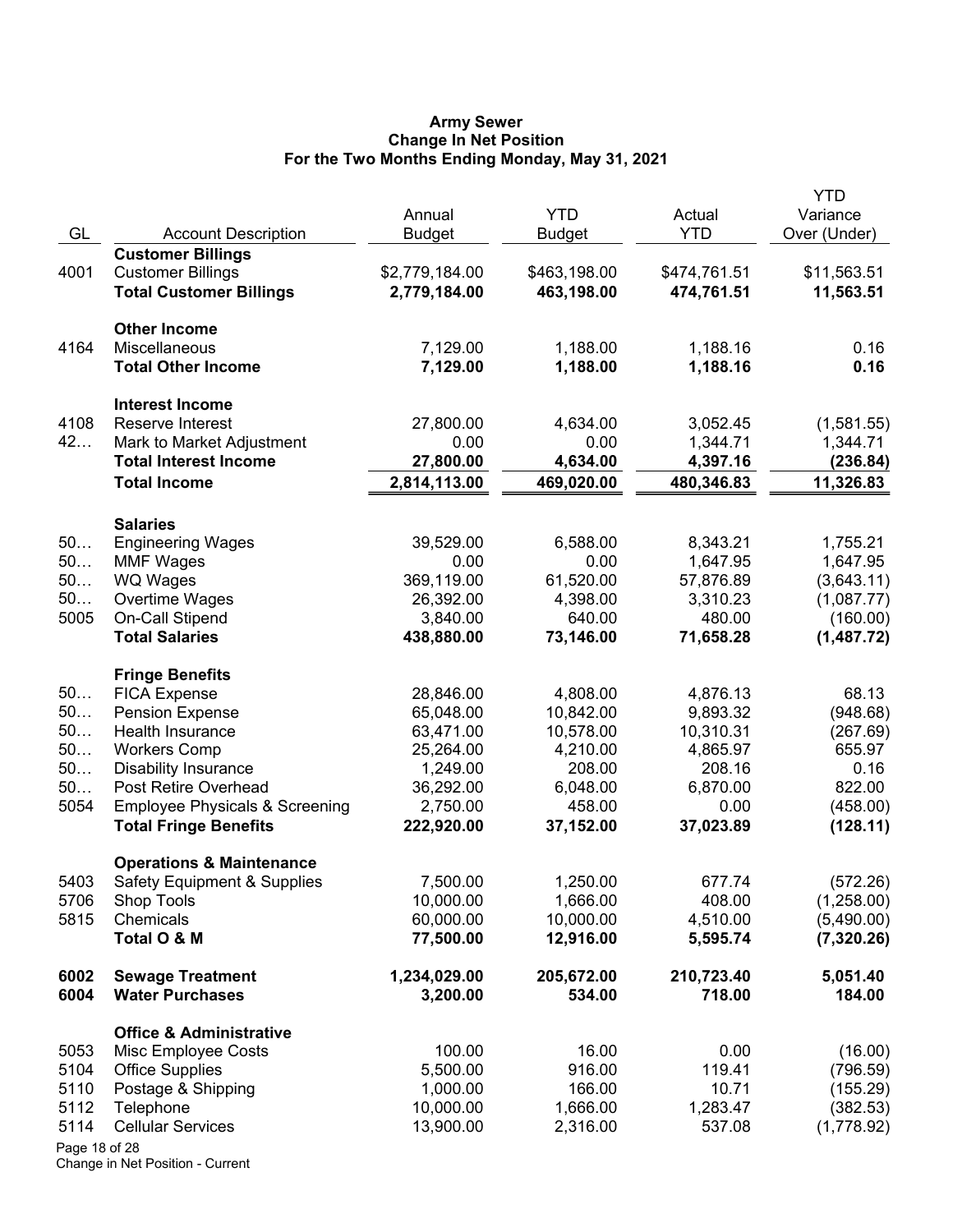#### **Army Sewer Change In Net Position For the Two Months Ending Monday, May 31, 2021**

|            |                                                                      |                            |                         |                         | <b>YTD</b>               |
|------------|----------------------------------------------------------------------|----------------------------|-------------------------|-------------------------|--------------------------|
|            |                                                                      | Annual                     | <b>YTD</b>              | Actual                  | Variance                 |
| GL         | <b>Account Description</b>                                           | <b>Budget</b>              | <b>Budget</b>           | <b>YTD</b>              | Over (Under)             |
| 5120       | Dues & Subscriptions                                                 | 1,500.00                   | 250.00                  | 60.00                   | (190.00)                 |
| 5122       | Public Info & Advertising                                            | 1,500.00                   | 250.00                  | 62.50                   | (187.50)                 |
| 5130       | <b>Office Equipment</b>                                              | 1,000.00                   | 166.00                  | 0.00                    | (166.00)                 |
| 5202       | Employee Mileage Reimburse                                           | 500.00                     | 84.00                   | 0.00                    | (84.00)                  |
| 5204       | Empl. Meals & Incidental                                             | 2,500.00                   | 416.00                  | 0.00                    | (416.00)                 |
| 5206       | Empl. Lodging                                                        | 5,000.00                   | 834.00                  | 0.00                    | (834.00)                 |
| 5370       | Training & Development                                               | 8,000.00                   | 1,334.00                | 550.00                  | (784.00)                 |
| 5402       | <b>Employee Uniforms</b>                                             | 7,500.00                   | 1,250.00                | 0.00                    | (1,250.00)               |
| 5508       | <b>Cleaning Services</b>                                             | 12,000.00                  | 2,000.00                | 2,190.00                | 190.00                   |
|            | <b>Total Office &amp; Admin</b>                                      | 70,000.00                  | 11,664.00               | 4,813.17                | (6,850.83)               |
|            | <b>Utilities</b>                                                     |                            |                         |                         |                          |
| 5802       | Gas & Electric                                                       | 54,980.00                  | 9,164.00                | 3,285.49                | (5,878.51)               |
|            | <b>Total Utilities</b>                                               | 54,980.00                  | 9,164.00                | 3,285.49                | (5,878.51)               |
|            | <b>Professional Fees</b>                                             |                            |                         |                         |                          |
| 5924       | Legal                                                                | 3,000.00                   | 500.00                  | 0.00                    | (500.00)                 |
| 5926       | <b>Investment Banking Fees</b>                                       | 1,197.00                   | 200.00                  | 274.09                  | 74.09                    |
|            | <b>Total Professional Fees</b>                                       | 4,197.00                   | 700.00                  | 274.09                  | (425.91)                 |
|            | <b>Repairs &amp; Maintenance</b>                                     |                            |                         |                         |                          |
| 5804       | <b>Building Maintenance &amp; Repair</b>                             | 15,000.00                  | 2,500.00                | 94.36                   | (2,405.64)               |
| 5808       | Site Maint & Repair                                                  | 25,000.00                  | 4,166.00                | 3,294.98                | (871.02)                 |
| 5812       | Pipeline Maintenance                                                 | 45,000.00                  | 7,500.00                | 1,025.73                | (6,474.27)               |
|            | <b>Total Repairs &amp; Maintenance</b>                               | 85,000.00                  | 14,166.00               | 4,415.07                | (9,750.93)               |
|            | Automobile                                                           |                            |                         |                         |                          |
| 5601       | Auto/Light Truck Rep. & Maint.                                       | 19,000.00                  | 3,166.00                | 2,717.81                | (448.19)                 |
| 5602       | <b>Auto/Light Truck Fuel</b>                                         | 50,000.00                  | 8,334.00                | 5,073.47                | (3,260.53)               |
| 5603       | Auto/Light Truck Rental/Lease                                        | 132,200.00                 | 22,034.00               | 19,000.00               | (3,034.00)               |
| 5605       | Vehicle Ins                                                          | 27,900.00                  | 4,650.00                | 4,650.00                | 0.00                     |
|            | <b>Total Automobile</b>                                              | 229,100.00                 | 38,184.00               | 31,441.28               | (6,742.72)               |
|            | Computer                                                             |                            |                         |                         |                          |
| 5124       | <b>Computer Equipment</b>                                            | 12,500.00                  | 2,084.00                | 134.56                  | (1,949.44)               |
| 5128       | Programming & Software                                               | 7,602.00                   | 1,268.00                | 2,910.00                | 1,642.00                 |
|            | <b>Total Computer</b>                                                | 20,102.00                  | 3,352.00                | 3,044.56                | (307.44)                 |
| 6114       | <b>Insurance</b>                                                     | 34,100.00                  | 5,684.00                | 5,683.34                | (0.66)                   |
| 61         | <b>Admin Allocation</b>                                              | 281,576.00                 | 46,930.00               | 43,978.71               | (2,951.29)               |
| 61         | <b>Engineering Allocation</b>                                        | 10,490.00                  | 1,748.00                | 3,247.53                | 1,499.53                 |
| 6208<br>89 | <b>NYS Administrative Assessm</b><br><b>Water Quality Allocation</b> | 13,401.00                  | 2,234.00                | 0.00                    | (2, 234.00)              |
| 7032       |                                                                      | (205, 362.00)              | (34, 226.00)            | (28, 323.46)            | 5,902.54                 |
|            | <b>Depreciation</b><br><b>Total Expenses</b>                         | 303,500.00<br>2,877,613.00 | 50,584.00<br>479,604.00 | 49,912.94<br>447,492.03 | (671.06)<br>(32, 111.97) |
|            |                                                                      |                            |                         |                         |                          |
|            | <b>Change in Net Position</b>                                        | (63, 500.00)               | (10, 584.00)            | 32,854.80               | 43,438.80                |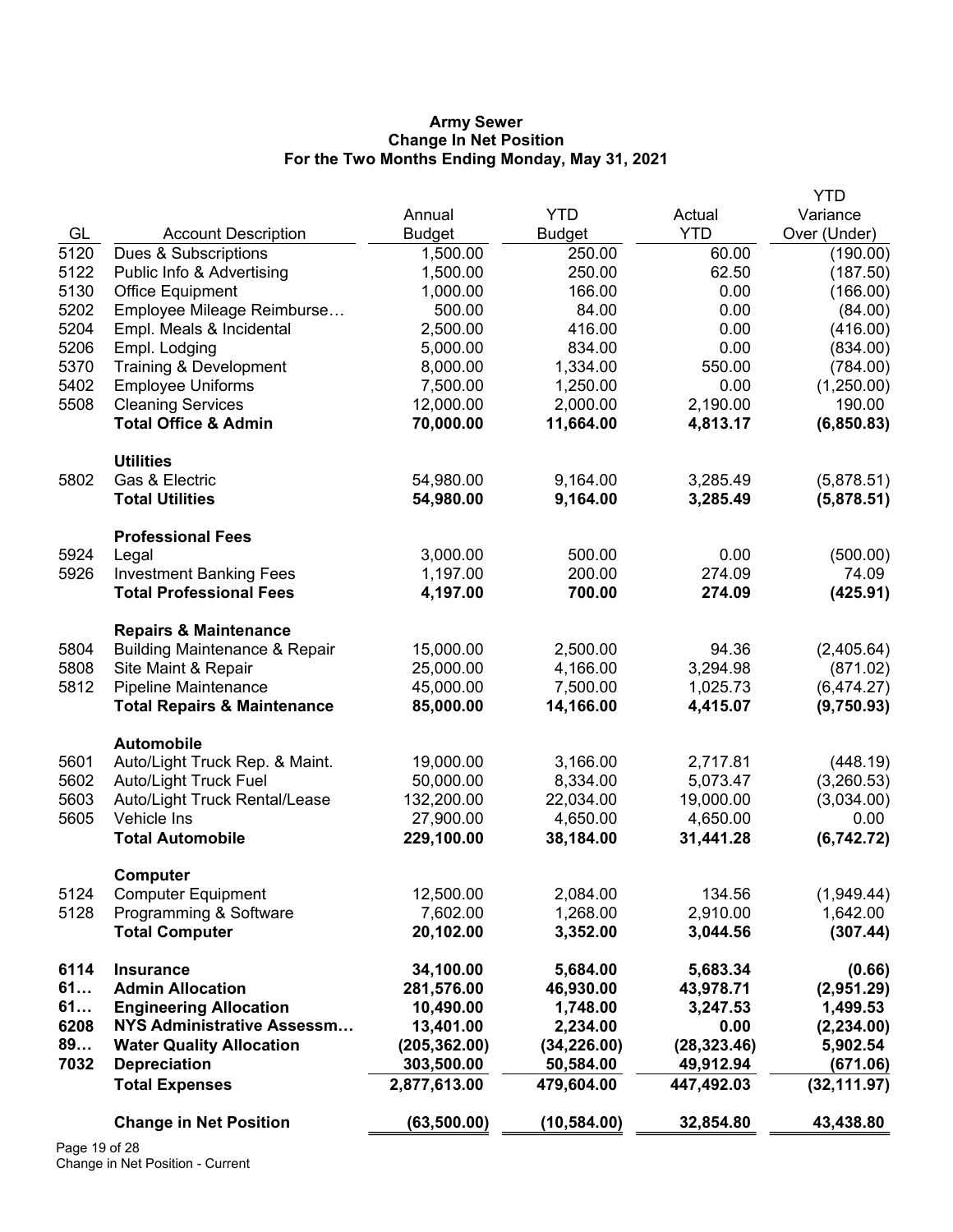#### **Army Water Line Change In Net Position For the Two Months Ending Monday, May 31, 2021**

|               |                                           | Annual         | <b>YTD</b>    | Actual       | <b>YTD</b><br>Variance |
|---------------|-------------------------------------------|----------------|---------------|--------------|------------------------|
| GL            | <b>Account Description</b>                | <b>Budget</b>  | <b>Budget</b> | <b>YTD</b>   | Over (Under)           |
|               | <b>Customer Billings</b>                  |                |               |              |                        |
| 4001          | <b>Customer Billings</b>                  | \$2,015,330.00 | \$335,888.00  | \$348,417.73 | \$12,529.73            |
|               | <b>Total Customer Billings</b>            | 2,015,330.00   | 335,888.00    | 348,417.73   | 12,529.73              |
|               | <b>Grant Revenue</b>                      |                |               |              |                        |
| 4181          | <b>Federal Grant Income</b>               | 900,000.00     | 150,000.00    | 0.00         | (150,000.00)           |
|               | <b>Total Grant Revenue</b>                | 900,000.00     | 150,000.00    | 0.00         | (150,000.00)           |
|               | <b>Interest Income</b>                    |                |               |              |                        |
| 4108          | Reserve Interest                          | 15,100.00      | 2,516.00      | 1,664.97     | (851.03)               |
| 42            | Mark to Market Adjustment                 | 0.00           | 0.00          | 733.49       | 733.49                 |
|               | <b>Total Interest Income</b>              | 15,100.00      | 2,516.00      | 2,398.46     | (117.54)               |
|               | <b>Total Income</b>                       | 2,930,430.00   | 488,404.00    | 350,816.19   | (137, 587.81)          |
|               | <b>Salaries</b>                           |                |               |              |                        |
| 50            | <b>Engineering Wages</b>                  | 38,266.00      | 6,378.00      | 9,533.38     | 3,155.38               |
| 50            | <b>MMF Wages</b>                          | 0.00           | 0.00          | 1,665.83     | 1,665.83               |
| 50            | <b>WQ Wages</b>                           | 330,353.00     | 55,058.00     | 42,384.43    | (12, 673.57)           |
| 50            | Overtime Wages                            | 11,632.00      | 1,938.00      | 2,698.91     | 760.91                 |
| 5005          | On-Call Stipend                           | 3,840.00       | 640.00        | 480.00       | (160.00)               |
|               | <b>Total Salaries</b>                     | 384,091.00     | 64,014.00     | 56,762.55    | (7, 251.45)            |
|               | <b>Fringe Benefits</b>                    |                |               |              |                        |
| 50            | <b>FICA Expense</b>                       | 25,254.00      | 4,210.00      | 3,680.62     | (529.38)               |
| 50            | <b>Pension Expense</b>                    | 56,937.00      | 9,490.00      | 7,684.41     | (1,805.59)             |
| 50            | Health Insurance                          | 55,640.00      | 9,274.00      | 8,122.91     | (1, 151.09)            |
| 50            | <b>Workers Comp</b>                       | 21,763.00      | 3,628.00      | 2,246.78     | (1,381.22)             |
| 50            | <b>Disability Insurance</b>               | 1,088.00       | 182.00        | 181.40       | (0.60)                 |
| 50            | Post Retire Overhead                      | 31,630.00      | 5,272.00      | 5,290.50     | 18.50                  |
| 5054          | <b>Employee Physicals &amp; Screening</b> | 2,250.00       | 376.00        | 0.00         | (376.00)               |
|               | <b>Total Fringe Benefits</b>              | 194,562.00     | 32,432.00     | 27,206.62    | (5, 225.38)            |
| 5706          | <b>Operations &amp; Maintenance</b>       | 4,200.00       | 700.66        | 0.00         | (700.66)               |
| 5902          | <b>Shop Tools</b><br>Lab Fees             | 5,000.00       | 834.00        | 100.00       | (734.00)               |
|               | Total O & M                               | 9,200.00       | 1,534.66      | 100.00       | (1,434.66)             |
| 6004          | <b>Water Purchases</b>                    | 664,255.00     | 110,710.00    | 106,304.40   | (4,405.60)             |
|               | <b>Office &amp; Administrative</b>        |                |               |              |                        |
| 5122          | Public Info & Advertising                 | 981.00         | 164.00        | 0.00         | (164.00)               |
| 5202          | Employee Mileage Reimburse                | 100.00         | 16.00         | 0.00         | (16.00)                |
|               | <b>Total Office &amp; Admin</b>           | 1,081.00       | 180.00        | 0.00         | (180.00)               |
|               | <b>Utilities</b>                          |                |               |              |                        |
| 5802          | Gas & Electric                            | 21,250.00      | 3,542.00      | 1,012.05     | (2,529.95)             |
|               | <b>Total Utilities</b>                    | 21,250.00      | 3,542.00      | 1,012.05     | (2,529.95)             |
| Page 20 of 28 |                                           |                |               |              |                        |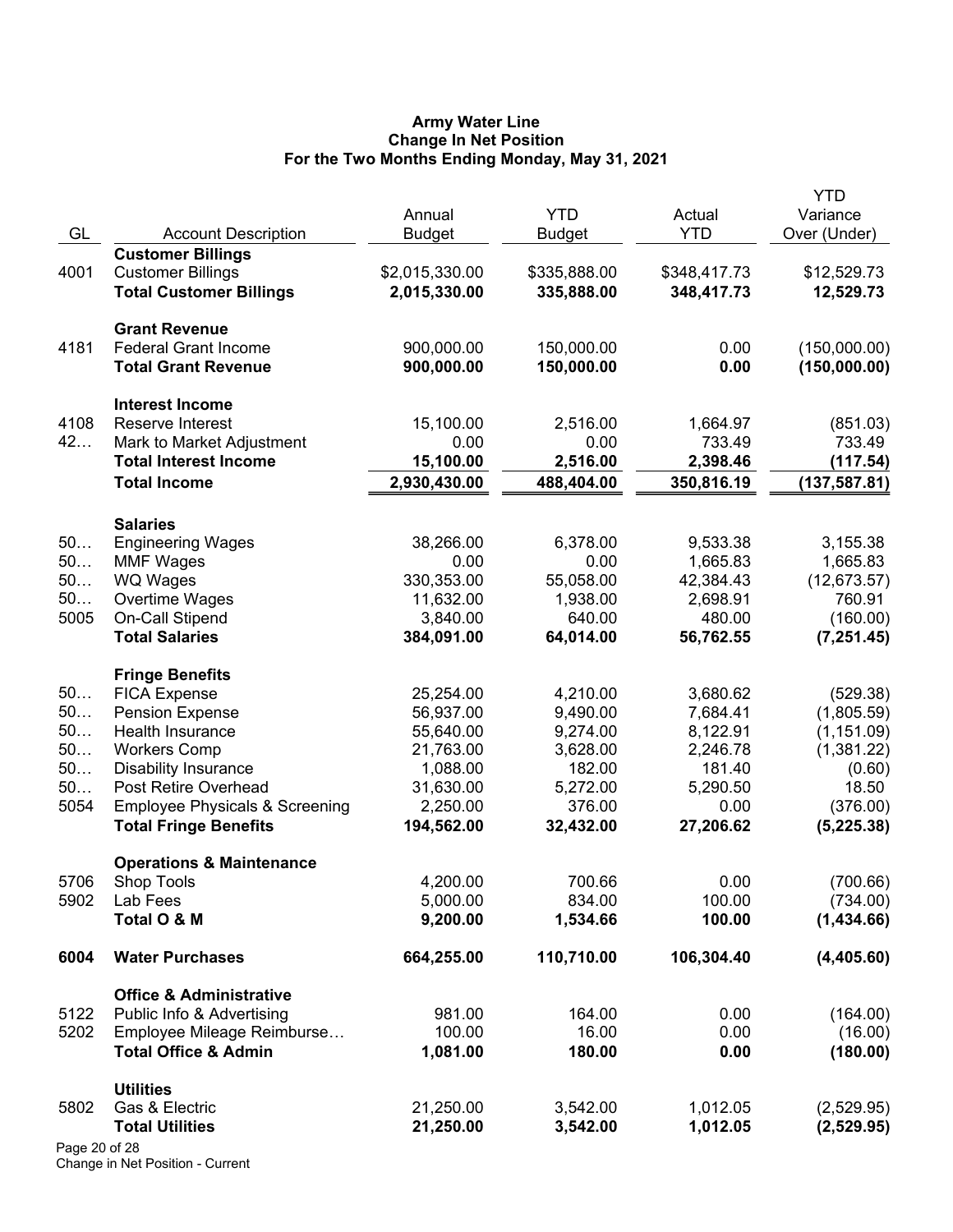# **Army Water Line Change In Net Position For the Two Months Ending Monday, May 31, 2021**

|      |                                          |               |               |            | <b>YTD</b>    |
|------|------------------------------------------|---------------|---------------|------------|---------------|
|      |                                          | Annual        | <b>YTD</b>    | Actual     | Variance      |
| GL   | <b>Account Description</b>               | <b>Budget</b> | <b>Budget</b> | <b>YTD</b> | Over (Under)  |
|      | <b>Professional Fees</b>                 |               |               |            |               |
| 5924 | Legal                                    | 1,500.00      | 250.00        | 0.00       | (250.00)      |
| 5926 | <b>Investment Banking Fees</b>           | 766.00        | 128.00        | 147.59     | 19.59         |
| 5970 | Consulting                               | 5,800.00      | 966.66        | 0.00       | (966.66)      |
|      | <b>Total Professional Fees</b>           | 8,066.00      | 1,344.66      | 147.59     | (1, 197.07)   |
|      | <b>Repairs &amp; Maintenance</b>         |               |               |            |               |
| 5804 | <b>Building Maintenance &amp; Repair</b> | 4,000.00      | 666.00        | 509.95     | (156.05)      |
| 5808 | Site Maint & Repair                      | 7,000.00      | 1,166.00      | 0.00       | (1, 166.00)   |
| 5812 | <b>Pipeline Maintenance</b>              | 15,000.00     | 2,500.66      | 0.00       | (2,500.66)    |
|      | <b>Total Repairs &amp; Maintenance</b>   | 26,000.00     | 4,332.66      | 509.95     | (3,822.71)    |
| 6114 | <b>Insurance</b>                         | 29,200.00     | 4,866.00      | 4,866.66   | 0.66          |
| 61   | <b>Admin Allocation</b>                  | 165,070.00    | 27,512.00     | 25,778.12  | (1,733.88)    |
| 61   | <b>Engineering Allocation</b>            | 9,964.00      | 1,660.00      | 3,394.49   | 1,734.49      |
| 6208 | NYS Administrative Assessm               | 11,458.00     | 1,910.00      | 0.00       | (1,910.00)    |
| 89   | <b>Water Quality Allocation</b>          | 85,061.00     | 14,176.00     | 11,473.40  | (2,702.60)    |
| 7032 | <b>Depreciation</b>                      | 354,600.00    | 59,100.00     | 54,604.35  | (4, 495.65)   |
|      | <b>Total Expenses</b>                    | 1,963,858.00  | 327,313.98    | 292,160.18 | (35, 153.80)  |
|      | <b>Change in Net Position</b>            | 966,572.00    | 161,090.02    | 58,656.01  | (102, 434.01) |
|      |                                          |               |               |            |               |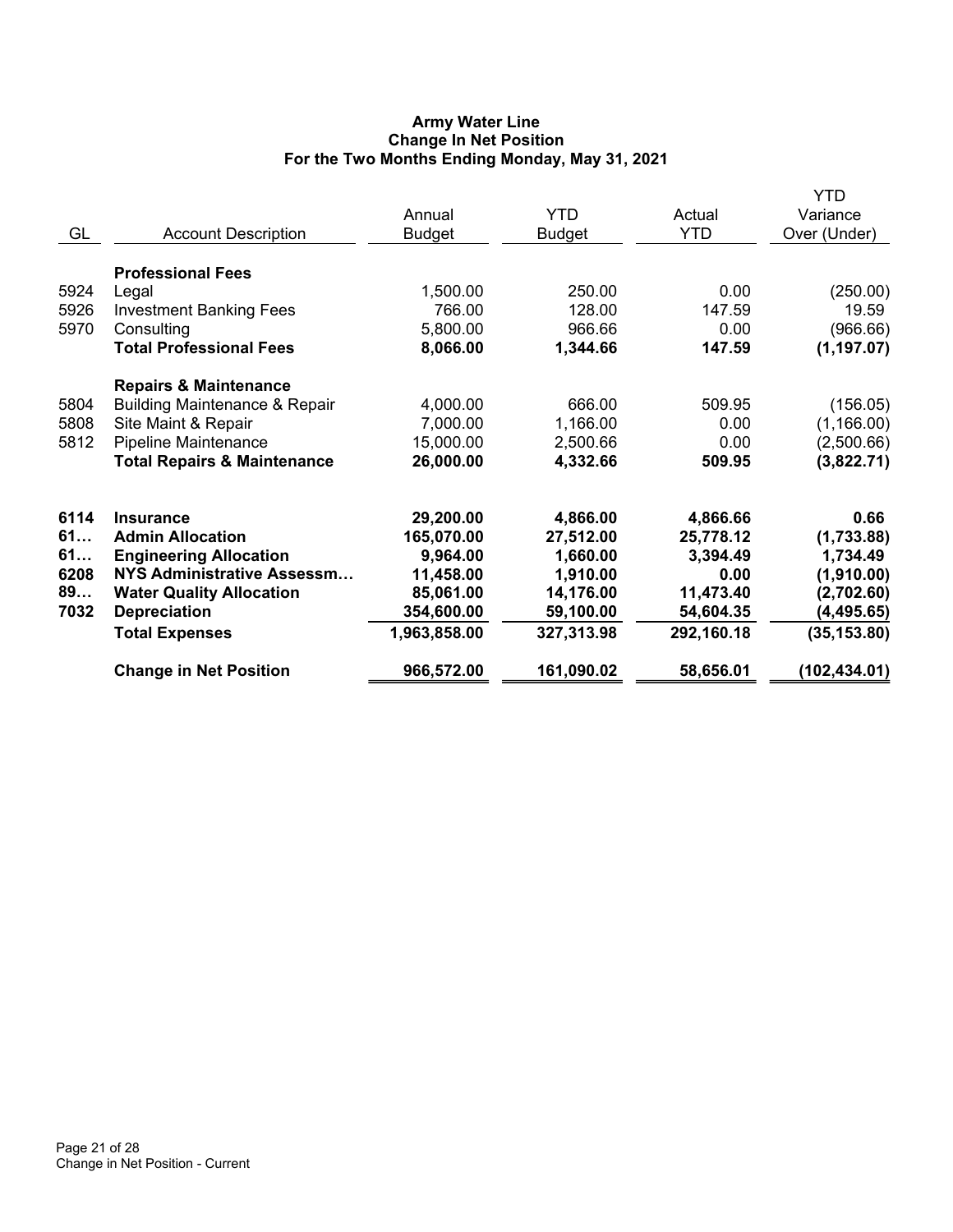#### **Regional Water Line Change In Net Position For the Two Months Ending Monday, May 31, 2021**

|      |                                                   | Annual        | <b>YTD</b>  | Actual      | YTD<br>Variance |
|------|---------------------------------------------------|---------------|-------------|-------------|-----------------|
| GL   | <b>Account Description</b>                        | <b>Budget</b> | Budget      | <b>YTD</b>  | Over (Under)    |
|      | <b>Customer Billings</b>                          |               |             |             |                 |
| 4001 | <b>Customer Billings</b>                          | \$85,065.00   | \$14,178.00 | \$14,578.95 | \$400.95        |
| 4005 | <b>Capital Billings</b>                           | 278,587.00    | 46,432.00   | 46,431.14   | (0.86)          |
|      | <b>Total Customer Billings</b>                    | 363,652.00    | 60,610.00   | 61,010.09   | 400.09          |
|      |                                                   |               |             |             |                 |
|      | <b>Interest Income</b>                            |               |             |             |                 |
| 4102 | Investment Interest Income                        | 2,000.00      | 334.00      | 861.55      | 527.55          |
|      | <b>Total Interest Income</b>                      | 2,000.00      | 334.00      | 861.55      | 527.55          |
|      | <b>Total Income</b>                               | 365,652.00    | 60,944.00   | 61,871.64   | 927.64          |
|      |                                                   |               |             |             |                 |
|      | <b>Salaries</b>                                   |               |             |             |                 |
| 50   | <b>Engineering Wages</b>                          | 8,892.00      | 1,482.00    | 807.60      | (674.40)        |
| 50   | <b>WQ Wages</b>                                   | 21,625.00     | 3,604.00    | 3,071.48    | (532.52)        |
| 50   | Overtime Wages                                    | 1,626.00      | 272.00      | 0.00        | (272.00)        |
| 5005 | On-Call Stipend                                   | 1,920.00      | 320.00      | 240.00      | (80.00)         |
|      | <b>Total Salaries</b>                             | 34,063.00     | 5,678.00    | 4,119.08    | (1,558.92)      |
|      |                                                   |               |             |             |                 |
| 50   | <b>Fringe Benefits</b><br><b>FICA Expense</b>     | 2,214.00      | 370.00      | 255.34      | (114.66)        |
| 50   |                                                   | 5,078.00      | 846.00      | 534.78      | (311.22)        |
| 50   | <b>Pension Expense</b><br><b>Health Insurance</b> |               |             |             |                 |
| 50   |                                                   | 5,122.00      | 854.00      | 665.96      | (188.04)        |
| 50   | <b>Workers Comp</b>                               | 1,667.00      | 278.00      | 191.86      | (86.14)         |
|      | <b>Disability Insurance</b>                       | 98.00         | 16.00       | 16.26       | 0.26            |
| 50   | Post Retire Overhead                              | 2,828.00      | 472.00      | 403.50      | (68.50)         |
|      | <b>Total Fringe Benefits</b>                      | 17,007.00     | 2,836.00    | 2,067.70    | (768.30)        |
|      | <b>Operations &amp; Maintenance</b>               |               |             |             |                 |
| 5706 | Shop Tools                                        | 500.00        | 84.00       | 0.00        | (84.00)         |
| 5815 | Chemicals                                         | 2,000.00      | 334.00      | 0.00        | (334.00)        |
| 5902 | Lab Fees                                          | 3,600.00      | 600.00      | 75.00       | (525.00)        |
| 6010 | <b>Cape Vincent Reserve</b>                       | 700.00        | 116.00      | 0.00        | (116.00)        |
|      | Total O & M                                       | 6,800.00      | 1,134.00    | 75.00       | (1,059.00)      |
|      |                                                   |               |             |             |                 |
| 6004 | <b>Water Purchases</b>                            | 85,065.00     | 14,178.00   | 12,978.85   | (1, 199.15)     |
|      | <b>Office &amp; Administrative</b>                |               |             |             |                 |
| 5122 | Public Info & Advertising                         | 250.00        | 42.00       | 0.00        | (42.00)         |
|      | <b>Total Office &amp; Admin</b>                   | 250.00        | 42.00       | 0.00        | (42.00)         |
|      |                                                   |               |             |             |                 |
| 5802 | <b>Utilities</b><br>Gas & Electric                | 22,995.00     | 3,832.00    | 3,142.28    | (689.72)        |
|      | <b>Total Utilities</b>                            | 22,995.00     | 3,832.00    | 3,142.28    |                 |
|      |                                                   |               |             |             | (689.72)        |
|      | <b>Professional Fees</b>                          |               |             |             |                 |
| 5924 | Legal                                             | 500.00        | 84.00       | 0.00        | (84.00)         |
|      | <b>Total Professional Fees</b>                    | 500.00        | 84.00       | 0.00        | (84.00)         |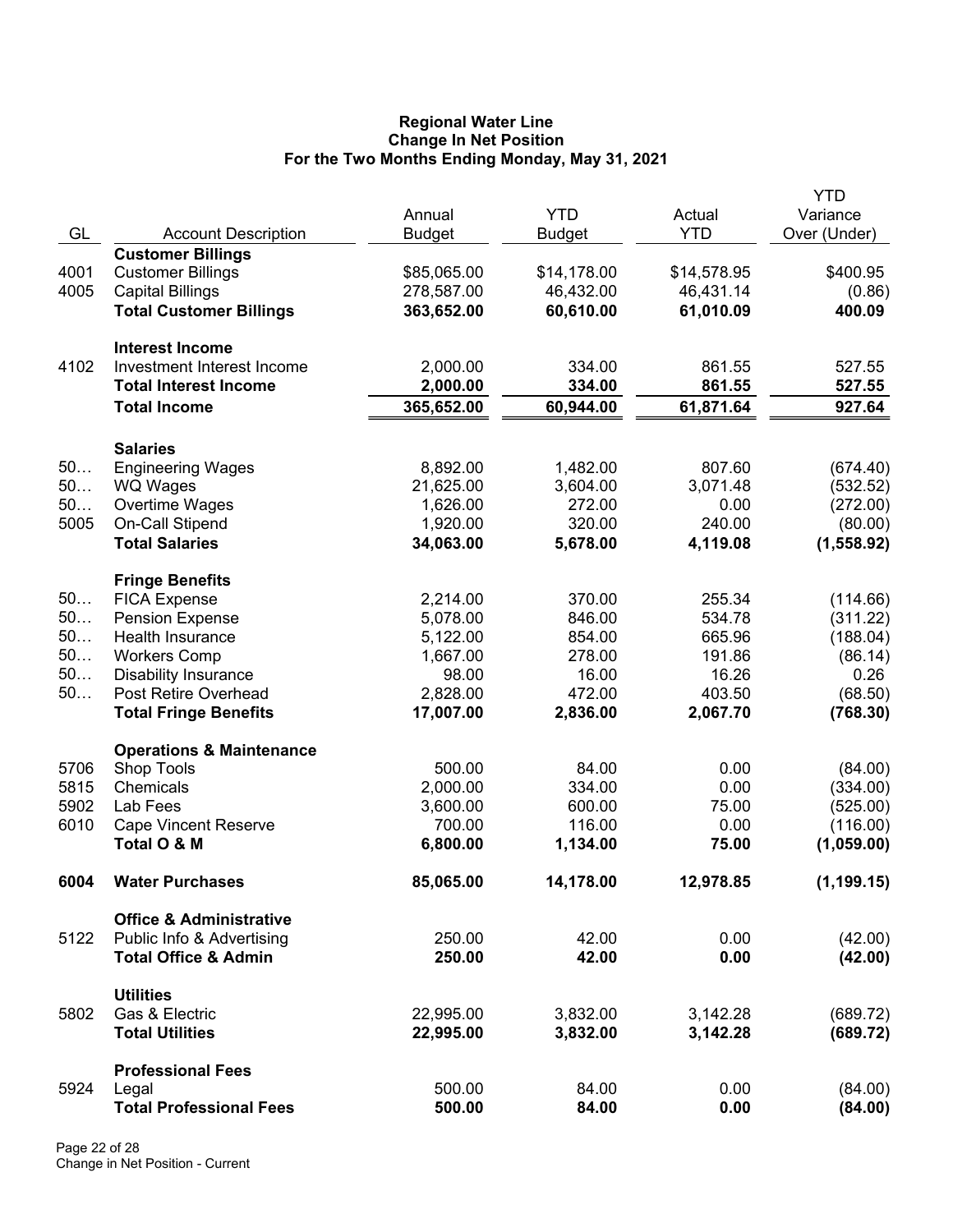# **Regional Water Line Change In Net Position For the Two Months Ending Monday, May 31, 2021**

|      |                                          |               |              |           | YTD          |
|------|------------------------------------------|---------------|--------------|-----------|--------------|
|      |                                          | Annual        | YTD.         | Actual    | Variance     |
| GL   | <b>Account Description</b>               | <b>Budget</b> | Budget       | YTD       | Over (Under) |
|      | <b>Repairs &amp; Maintenance</b>         |               |              |           |              |
| 5804 | <b>Building Maintenance &amp; Repair</b> | 9,000.00      | 1,500.00     | 0.00      | (1,500.00)   |
| 5808 | Site Maint & Repair                      | 3,500.00      | 584.00       | 34.22     | (549.78)     |
| 5812 | <b>Pipeline Maintenance</b>              | 20,000.00     | 3,334.00     | 127.09    | (3,206.91)   |
|      | <b>Total Repairs &amp; Maintenance</b>   | 32,500.00     | 5,418.00     | 161.31    | (5, 256.69)  |
| 6114 | <b>Insurance</b>                         | 5,000.00      | 834.00       | 833.34    | (0.66)       |
| 61   | <b>Admin Allocation</b>                  | 17,426.00     | 2,904.00     | 2,719.22  | (184.78)     |
| 61   | <b>Engineering Allocation</b>            | 2,531.00      | 422.00       | 262.75    | (159.25)     |
| 6208 | NYS Administrative Assessm               | 1,987.00      | 332.00       | 0.00      | (332.00)     |
| 89   | <b>Water Quality Allocation</b>          | 6,665.00      | 1,110.00     | 849.80    | (260.20)     |
| 7032 | <b>Depreciation</b>                      | 143,600.00    | 23,934.00    | 22,635.41 | (1, 298.59)  |
| 7002 | Amortization                             | 24,400.00     | 4,066.00     | 4,061.13  | (4.87)       |
| 6202 | <b>Interest Expense</b>                  | 56,806.00     | 9,468.00     | 3,007.88  | (6,460.12)   |
|      | <b>Total Expenses</b>                    | 457,595.00    | 76,272.00    | 56,913.75 | (19, 358.25) |
|      | <b>Change in Net Position</b>            | (91, 943.00)  | (15, 328.00) | 4,957.89  | 20,285.89    |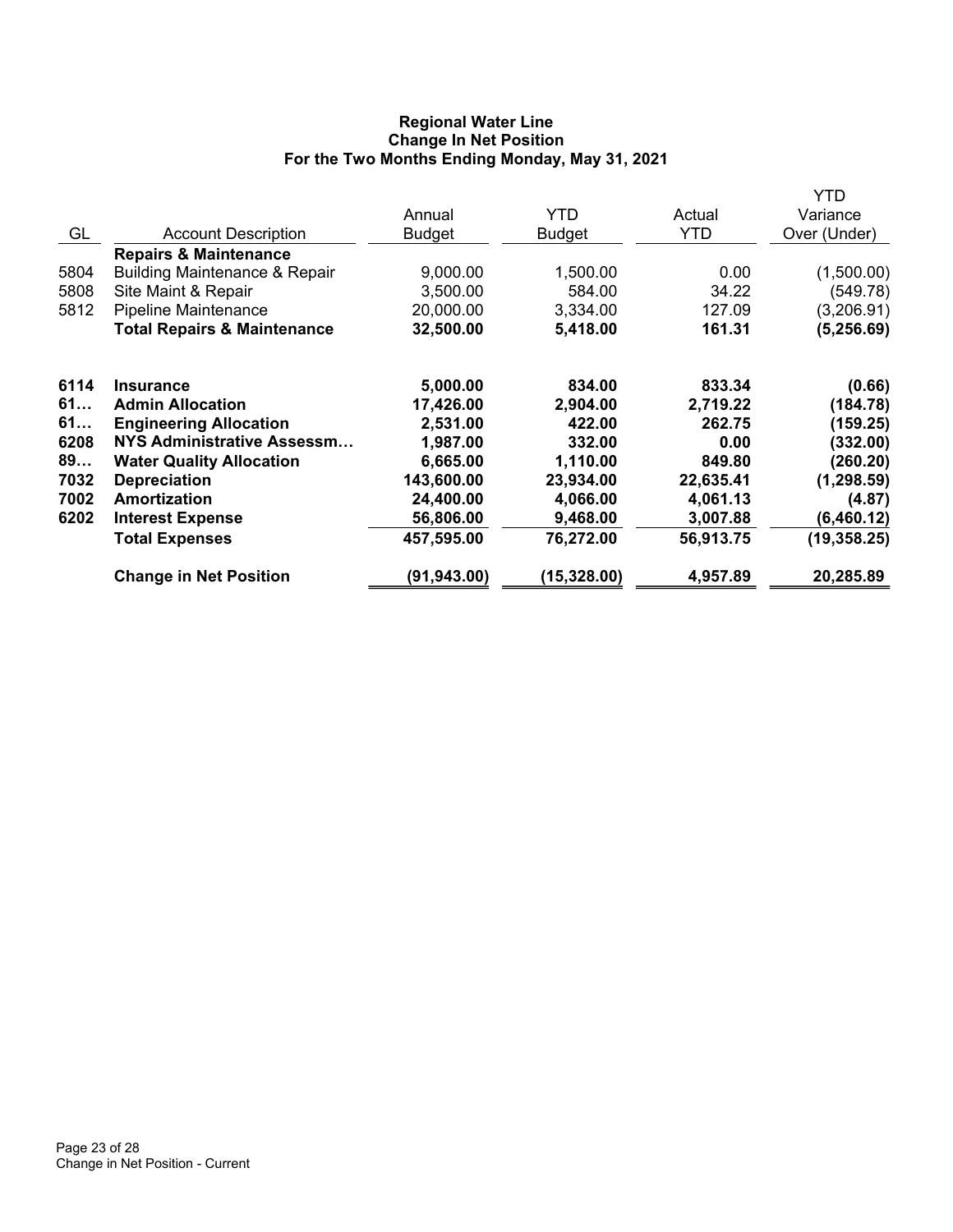# **Water Sewer Contracts Change In Net Position For the Two Months Ending Monday, May 31, 2021**

|      |                                                      | Annual        | <b>YTD</b>    | Actual       | YTD<br>Variance |
|------|------------------------------------------------------|---------------|---------------|--------------|-----------------|
| GL   | <b>Account Description</b>                           | <b>Budget</b> | <b>Budget</b> | <b>YTD</b>   | Over (Under)    |
| 4001 | <b>Customer Billings</b><br><b>Customer Billings</b> | \$896,185.00  | \$149,364.00  | \$153,935.50 | \$4,571.50      |
|      | <b>Total Customer Billings</b>                       | 896,185.00    | 149,364.00    | 153,935.50   | 4,571.50        |
|      |                                                      |               |               |              |                 |
|      | <b>Total Income</b>                                  | 896,185.00    | 149,364.00    | 153,935.50   | 4,571.50        |
|      | <b>Salaries</b>                                      |               |               |              |                 |
| 50   | <b>Engineering Wages</b>                             | 18,377.00     | 3,062.00      | 2,438.80     | (623.20)        |
| 50   | <b>WQ Wages</b>                                      | 319,463.00    | 53,244.00     | 55,808.76    | 2,564.76        |
| 50   | Overtime Wages                                       | 86,662.00     | 14,444.00     | 12,600.20    | (1,843.80)      |
| 5005 | On-Call Stipend                                      | 8,400.00      | 1,400.00      | 1,200.00     | (200.00)        |
|      | <b>Total Salaries</b>                                | 432,902.00    | 72,150.00     | 72,047.76    | (102.24)        |
|      | <b>Fringe Benefits</b>                               |               |               |              |                 |
| 50   | <b>FICA Expense</b>                                  | 28,265.00     | 4,710.00      | 4,549.91     | (160.09)        |
| 50   | <b>Pension Expense</b>                               | 64,231.00     | 10,706.00     | 9,285.63     | (1,420.37)      |
| 50   | <b>Health Insurance</b>                              | 62,833.00     | 10,472.00     | 8,716.81     | (1,755.19)      |
| 50   | <b>Workers Comp</b>                                  | 27,084.00     | 4,514.00      | 4,487.88     | (26.12)         |
| 50   | <b>Disability Insurance</b>                          | 1,277.00      | 212.00        | 212.84       | 0.84            |
| 50   | Post Retire Overhead                                 | 37,110.00     | 6,186.00      | 6,364.50     | 178.50          |
|      | <b>Total Fringe Benefits</b>                         | 220,800.00    | 36,800.00     | 33,617.57    | (3, 182.43)     |
|      | <b>Operations &amp; Maintenance</b>                  |               |               |              |                 |
| 5704 | <b>O&amp;M Supplies</b>                              | 500.00        | 84.00         | 0.00         | (84.00)         |
| 5770 | Other Tool, Equip & O&M                              | 500.00        | 84.00         | 0.00         | (84.00)         |
| 8090 | <b>Purchases for Resale</b>                          | 50,000.00     | 8,334.00      | 1,312.91     | (7,021.09)      |
|      | Total O & M                                          | 51,000.00     | 8,502.00      | 1,312.91     | (7, 189.09)     |
|      | <b>Office &amp; Administrative</b>                   |               |               |              |                 |
| 5202 | Employee Mileage Reimburse                           | 500.00        | 84.00         | 0.00         | (84.00)         |
| 5270 | <b>Travel &amp; Meeting Expense</b>                  | 300.00        | 50.00         | 0.00         | (50.00)         |
|      | <b>Total Office &amp; Admin</b>                      | 800.00        | 134.00        | 0.00         | (134.00)        |
|      |                                                      |               |               |              |                 |
| 6114 | <b>Insurance</b>                                     | 18,300.00     | 3,050.00      | 3,050.00     | 0.00            |
| 61   | <b>Admin Allocation</b>                              | 36,745.00     | 6,124.00      | 5,800.98     | (323.02)        |
| 61   | <b>Engineering Allocation</b>                        | 10,551.00     | 1,758.00      | 815.55       | (942.45)        |
| 6208 | NYS Administrative Assessm                           | 4,982.00      | 830.00        | 0.00         | (830.00)        |
| 89   | <b>Water Quality Allocation</b>                      | 113,636.00    | 18,940.00     | 16,000.26    | (2,939.74)      |
|      | <b>Total Expenses</b>                                | 889,716.00    | 148,288.00    | 132,645.03   | (15, 642.97)    |
|      | <b>Change in Net Position</b>                        | 6,469.00      | 1,076.00      | 21,290.47    | 20,214.47       |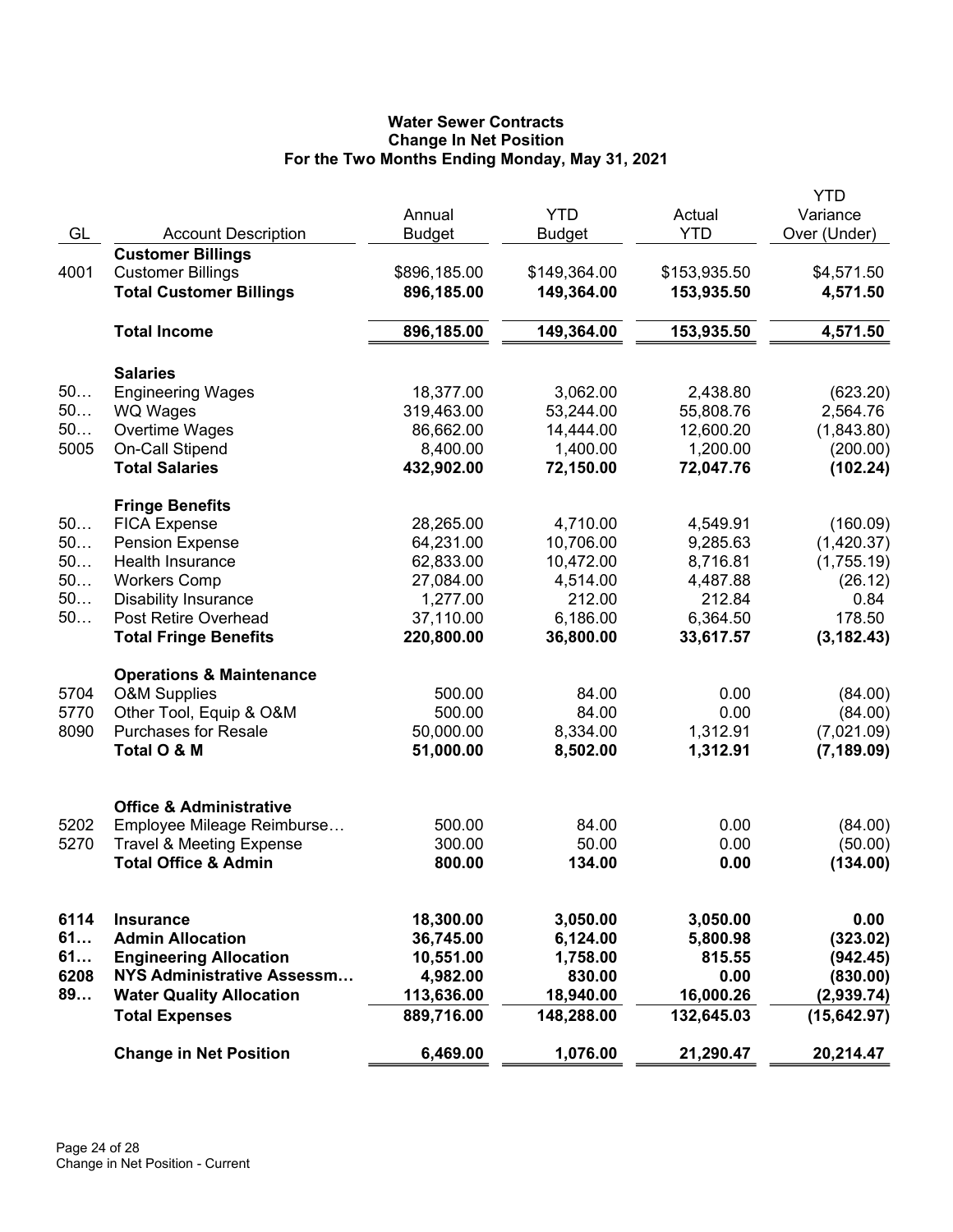#### **Engineering Change In Net Position For the Two Months Ending Monday, May 31, 2021**

| GL            | <b>Account Description</b>                | Annual<br><b>Budget</b> | <b>YTD</b><br><b>Budget</b> | Actual<br><b>YTD</b> | YTD<br>Variance<br>Over (Under) |
|---------------|-------------------------------------------|-------------------------|-----------------------------|----------------------|---------------------------------|
|               | <b>Customer Billings</b>                  |                         |                             |                      |                                 |
| 4001          | <b>Customer Billings</b>                  | \$1,203,271.00          | \$200,546.00                | \$179,341.08         | (\$21,204.92)                   |
|               | <b>Total Customer Billings</b>            | 1,203,271.00            | 200,546.00                  | 179,341.08           | (21, 204.92)                    |
|               | <b>Total Income</b>                       | 1,203,271.00            | 200,546.00                  | 179,341.08           | (21, 204.92)                    |
|               | <b>Salaries</b>                           |                         |                             |                      |                                 |
| 50            | <b>Engineering Wages</b>                  | 704,088.00              | 117,348.00                  | 83,375.24            | (33,972.76)                     |
| 50            | <b>WQ Wages</b>                           | 0.00                    | 0.00                        | 2,676.62             | 2,676.62                        |
|               | <b>Total Salaries</b>                     | 704,088.00              | 117,348.00                  | 86,051.86            | (31, 296.14)                    |
|               | <b>Fringe Benefits</b>                    |                         |                             |                      |                                 |
| 50            | <b>FICA Expense</b>                       | 45,832.00               | 7,638.00                    | 6,173.98             | (1,464.02)                      |
| 50            | <b>Pension Expense</b>                    | 87,744.00               | 14,624.00                   | 10,924.11            | (3,699.89)                      |
| 50            | <b>Health Insurance</b>                   | 104,971.00              | 17,496.00                   | 12,441.96            | (5,054.04)                      |
| 50            | <b>Workers Comp</b>                       | 27,545.00               | 4,590.00                    | 4,532.25             | (57.75)                         |
| 50            | <b>Disability Insurance</b>               | 1,617.00                | 270.00                      | 269.47               | (0.53)                          |
| 50            | Post Retire Overhead                      | 46,975.00               | 7,830.00                    | 7,401.75             | (428.25)                        |
| 5054          | <b>Employee Physicals &amp; Screening</b> | 500.00                  | 84.00                       | 0.00                 | (84.00)                         |
|               | <b>Total Fringe Benefits</b>              | 315,184.00              | 52,532.00                   | 41,743.52            | (10, 788.48)                    |
|               | <b>Operations &amp; Maintenance</b>       |                         |                             |                      |                                 |
| 5403          | <b>Safety Equipment &amp; Supplies</b>    | 1,000.00                | 166.00                      | 258.68               | 92.68                           |
| 5904          | <b>SCADA</b>                              | 19,550.00               | 3,258.00                    | 722.90               | (2,535.10)                      |
| 8090          | <b>Purchases for Resale</b>               | 38,500.00               | 6,416.00                    | 0.00                 | (6,416.00)                      |
|               | Total O & M                               | 59,050.00               | 9,840.00                    | 981.58               | (8,858.42)                      |
|               | <b>Office &amp; Administrative</b>        |                         |                             |                      |                                 |
| 5053          | Misc Employee Costs                       | 800.00                  | 134.00                      | 0.00                 | (134.00)                        |
| 5102          | <b>Office Rent</b>                        | 5,389.00                | 898.00                      | 898.16               | 0.16                            |
| 5104          | <b>Office Supplies</b>                    | 2,500.00                | 416.00                      | 64.00                | (352.00)                        |
| 5112          | Telephone                                 | 1,960.00                | 326.00                      | 715.21               | 389.21                          |
| 5114          | <b>Cellular Services</b>                  | 6,800.00                | 1,134.00                    | 37.99                | (1,096.01)                      |
| 5120          | Dues & Subscriptions                      | 600.00                  | 100.00                      | 0.00                 | (100.00)                        |
| 5122          | Public Info & Advertising                 | 500.00                  | 84.00                       | 198.00               | 114.00                          |
| 5130          | <b>Office Equipment</b>                   | 4,000.00                | 666.00                      | 0.00                 | (666.00)                        |
| 5202          | Employee Mileage Reimburse                | 9,500.00                | 1,582.66                    | 739.20               | (843.46)                        |
| 5204          | Empl. Meals & Incidental                  | 2,500.00                | 416.00                      | 68.99                | (347.01)                        |
| 5206          | Empl. Lodging                             | 5,000.00                | 834.00                      | 192.00               | (642.00)                        |
| 5312          | <b>Continuing Education</b>               | 12,800.00               | 2,134.00                    | 0.00                 | (2, 134.00)                     |
| 5370          | Training & Development                    | 8,000.00                | 1,334.00                    | 130.00               | (1,204.00)                      |
| 5402          | <b>Employee Uniforms</b>                  | 1,200.00                | 200.00                      | 0.00                 | (200.00)                        |
|               | <b>Total Office &amp; Admin</b>           | 61,549.00               | 10,258.66                   | 3,043.55             | (7, 215.11)                     |
|               | <b>Professional Fees</b>                  |                         |                             |                      |                                 |
| 5924          | Legal                                     | 2,000.00                | 334.00                      | 1,646.25             | 1,312.25                        |
| Page 25 of 28 |                                           |                         |                             |                      |                                 |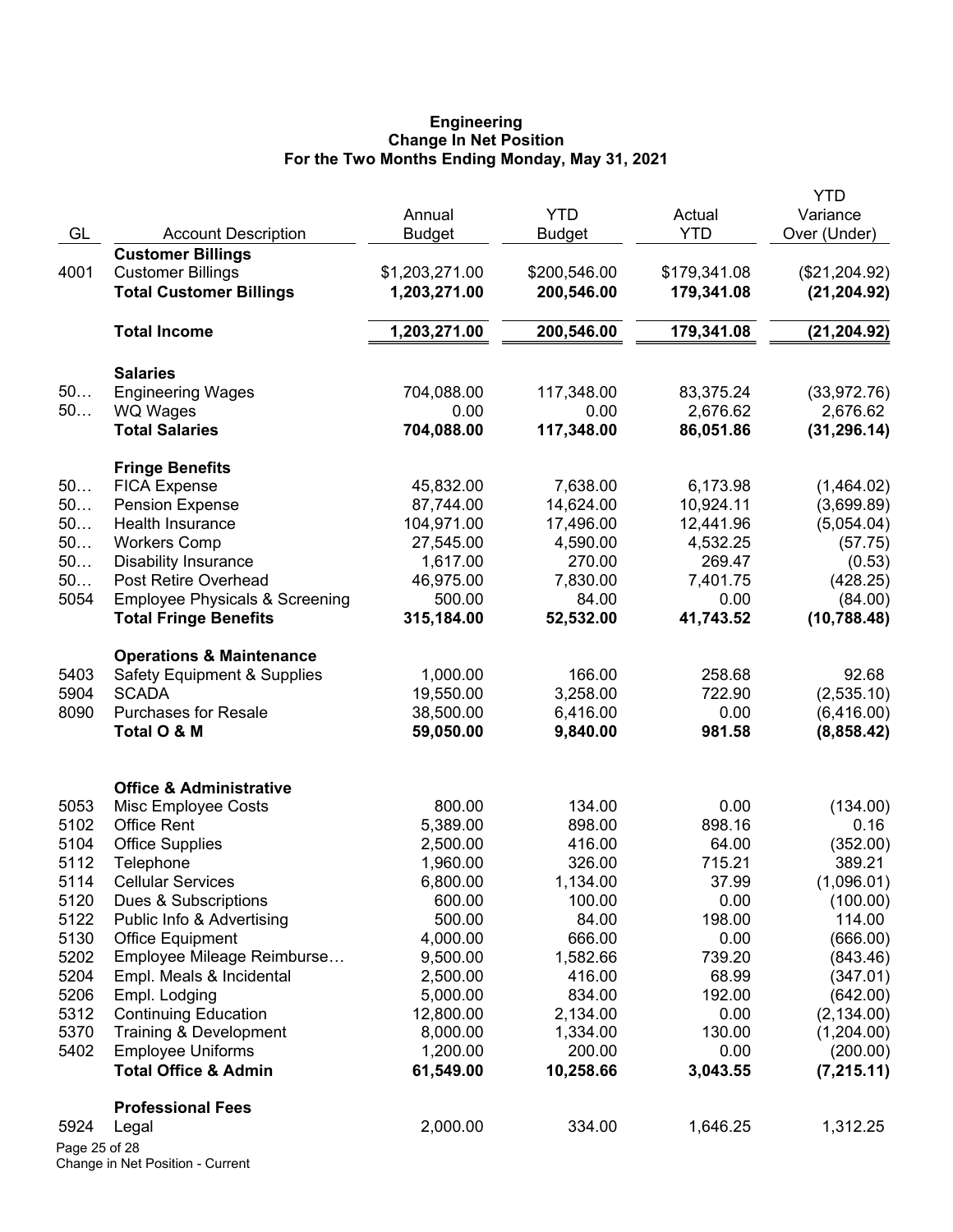## **Engineering Change In Net Position For the Two Months Ending Monday, May 31, 2021**

|                                |               |               |              | YTD          |
|--------------------------------|---------------|---------------|--------------|--------------|
|                                | Annual        | <b>YTD</b>    | Actual       | Variance     |
| <b>Account Description</b>     | <b>Budget</b> | <b>Budget</b> | <b>YTD</b>   | Over (Under) |
| <b>Total Professional Fees</b> | 2,000.00      | 334.00        | 1,646.25     | 1,312.25     |
| Automobile                     |               |               |              |              |
| Auto/Light Truck Rep. & Maint. | 2,500.00      | 416.00        | 79.96        | (336.04)     |
| <b>Auto/Light Truck Fuel</b>   | 4,000.00      | 667.34        | 299.37       | (367.97)     |
| Auto/Light Truck Rental/Lease  | 6,700.00      | 1,116.00      | 1,116.66     | 0.66         |
| Vehicle Ins                    | 2,200.00      | 366.00        | 366.66       | 0.66         |
| <b>Total Automobile</b>        | 15,400.00     | 2,565.34      | 1,862.65     | (702.69)     |
| Computer                       |               |               |              |              |
| <b>Computer Equipment</b>      | 6,000.00      | 1,000.00      | 0.00         | (1,000.00)   |
| Programming & Software         | 1,200.00      | 200.00        | 613.80       | 413.80       |
| <b>GIS</b>                     | 29,200.00     | 4,866.00      | 18,700.00    | 13,834.00    |
| <b>Total Computer</b>          | 36,400.00     | 6,066.00      | 19,313.80    | 13,247.80    |
| <b>Insurance</b>               | 26,300.00     | 4,384.00      | 4,383.34     | (0.66)       |
| <b>Admin Allocation</b>        | 55,784.00     | 9,298.00      | 8,810.26     | (487.74)     |
| <b>Engineering Allocation</b>  | (79, 552.00)  | (13, 258.00)  | (22, 429.40) | (9, 171.40)  |
| NYS Administrative Assessm     | 7,173.00      | 1,196.00      | 0.00         | (1, 196.00)  |
| <b>Depreciation</b>            | 12,700.00     | 2,116.00      | 2,951.10     | 835.10       |
| <b>Total Expenses</b>          | 1,216,076.00  | 202,680.00    | 148,358.51   | (54, 321.49) |
| <b>Change in Net Position</b>  | (12, 805.00)  | (2, 134.00)   | 30,982.57    | 33,116.57    |
|                                |               |               |              |              |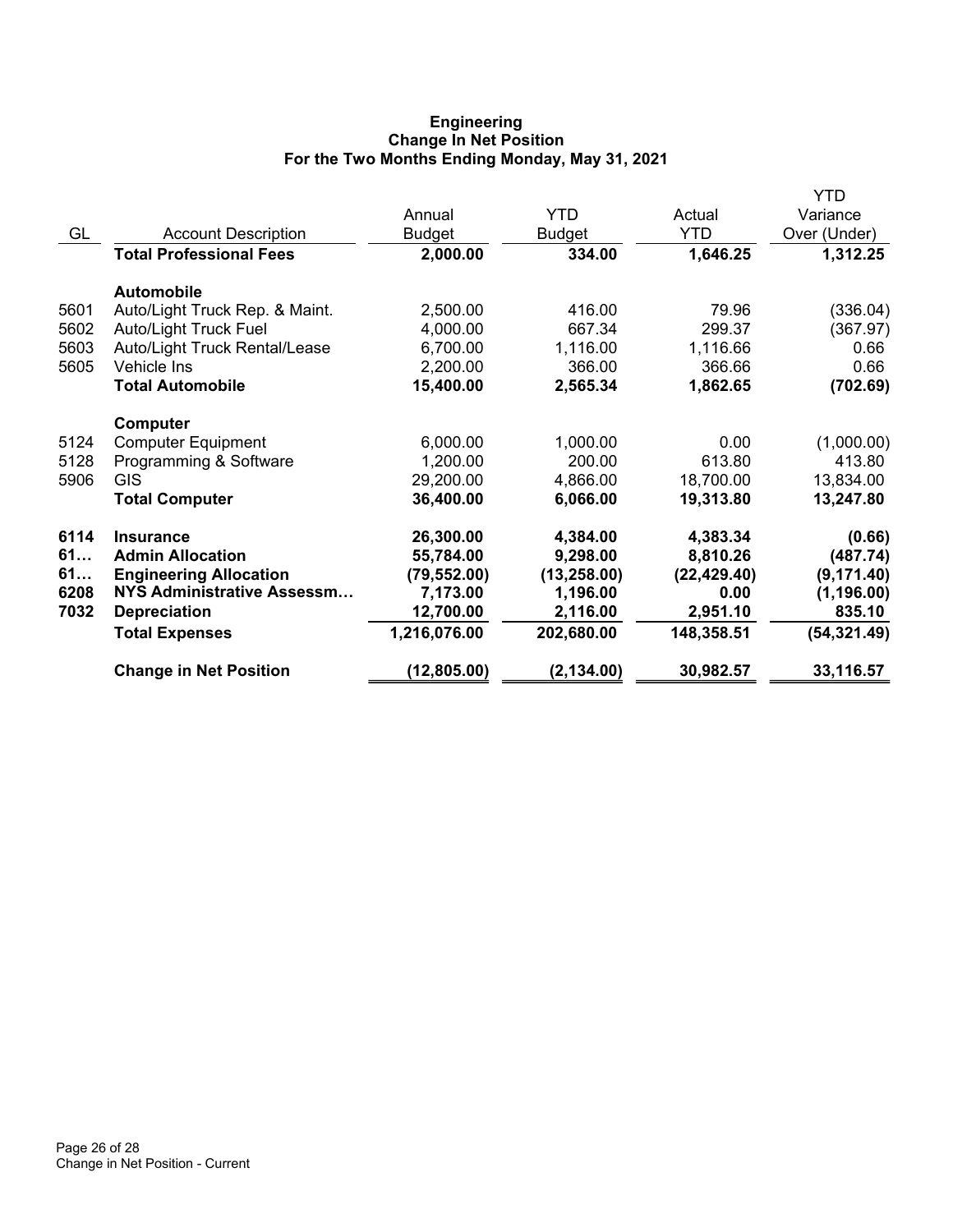## **Regional Development Change In Net Position For the Two Months Ending Monday, May 31, 2021**

|               |                                                    | Annual              | <b>YTD</b>       | Actual           | <b>YTD</b><br>Variance |
|---------------|----------------------------------------------------|---------------------|------------------|------------------|------------------------|
| GL            | <b>Account Description</b>                         | <b>Budget</b>       | <b>Budget</b>    | <b>YTD</b>       | Over (Under)           |
|               | <b>Customer Billings</b>                           |                     |                  |                  |                        |
| 4001          | <b>Customer Billings</b>                           | \$134,876.00        | \$22,480.00      | \$22,911.52      | \$431.52               |
|               | <b>Total Customer Billings</b>                     | 134,876.00          | 22,480.00        | 22,911.52        | 431.52                 |
|               | <b>Grant Revenue</b>                               |                     |                  |                  |                        |
| 4181          | <b>Federal Grant Income</b>                        | 114,211.00          | 19,036.00        | 0.00             | (19,036.00)            |
| 4183          | <b>NY State Grants</b>                             | 963,581.00          | 160,596.00       | 130,932.10       | (29,663.90)            |
| 4184          | <b>Other Grants</b>                                | 40,000.00           | 6,666.00         | 0.00             | (6,666.00)             |
|               | <b>Total Grant Revenue</b>                         | 1,117,792.00        | 186,298.00       | 130,932.10       | (55, 365.90)           |
| 4104          | <b>Loan Interest Income</b>                        | 564,000.00          | 93,998.00        | 69,277.70        | (24, 720.30)           |
|               | <b>Other Income</b>                                |                     |                  |                  |                        |
| 4162          | <b>Processing Fees</b>                             | 10,000.00           | 1,666.00         | 1,000.00         | (666.00)               |
| 4164          | <b>Miscellaneous</b>                               | 10,550.00           | 1,760.00         | 6,624.27         | 4,864.27               |
|               | <b>Total Other Income</b>                          | 20,550.00           | 3,426.00         | 7,624.27         | 4,198.27               |
|               | <b>Interest Income</b>                             |                     |                  |                  |                        |
| 4102          | Investment Interest Income                         | 198,043.00          | 33,004.00        | 28,849.16        | (4, 154.84)            |
| 42            | Mark to Market Adjustment                          | 0.00                | 0.00             | 9,287.49         | 9,287.49               |
|               | <b>Total Interest Income</b>                       | 198,043.00          | 33,004.00        | 38,136.65        | 5,132.65               |
|               | <b>Total Income</b>                                | 2,035,261.00        | 339,206.00       | 268,882.24       | (70, 323.76)           |
|               | <b>Salaries</b>                                    |                     |                  |                  |                        |
| 50            | <b>Administrative Wages</b>                        | 17,585.00           | 2,930.00         | 2,699.98         | (230.02)               |
| 50            | <b>Engineering Wages</b>                           | 22,453.00           | 3,742.00         | 1,506.16         | (2, 235.84)            |
| 50            | <b>Regional Development Wages</b>                  | 347,175.00          | 57,862.00        | 52,658.62        | (5,203.38)             |
|               | <b>Total Salaries</b>                              | 387,213.00          | 64,534.00        | 56,864.76        | (7,669.24)             |
|               | <b>Fringe Benefits</b>                             |                     |                  |                  |                        |
| 50            | <b>FICA Expense</b>                                | 25,246.00           | 4,208.00         | 3,611.13         | (596.87)               |
| 50            | <b>Pension Expense</b>                             | 63,855.00           | 10,642.00        | 9,098.25         | (1,543.75)             |
| 50<br>50.     | Health Insurance                                   | 57,204.00<br>739.00 | 9,534.00         | 8,667.91         | (866.09)               |
| 50            | <b>Workers Comp</b><br><b>Disability Insurance</b> | 1,255.00            | 124.00<br>208.00 | 102.08<br>209.06 | (21.92)<br>1.06        |
| 50            | Post Retire Overhead                               | 25,667.00           | 4,278.00         | 4,236.00         | (42.00)                |
|               | <b>Total Fringe Benefits</b>                       | 173,966.00          | 28,994.00        | 25,924.43        | (3,069.57)             |
|               | <b>Operations &amp; Maintenance</b>                |                     |                  |                  |                        |
| 6110          | Marketing                                          | 5,000.00            | 834.00           | 0.00             | (834.00)               |
| 8090          | <b>Purchases for Resale</b>                        | 7,000.00            | 1,166.00         | 465.00           | (701.00)               |
|               | Total O & M                                        | 12,000.00           | 2,000.00         | 465.00           | (1,535.00)             |
| 6006          | <b>Host Community Benefits</b>                     | 133,411.00          | 22,236.00        | 133,411.46       | 111,175.46             |
|               | <b>Office &amp; Administrative</b>                 |                     |                  |                  |                        |
| 5114          | <b>Cellular Services</b>                           | 800.00              | 134.00           | 0.00             | (134.00)               |
| Page 27 of 28 |                                                    |                     |                  |                  |                        |